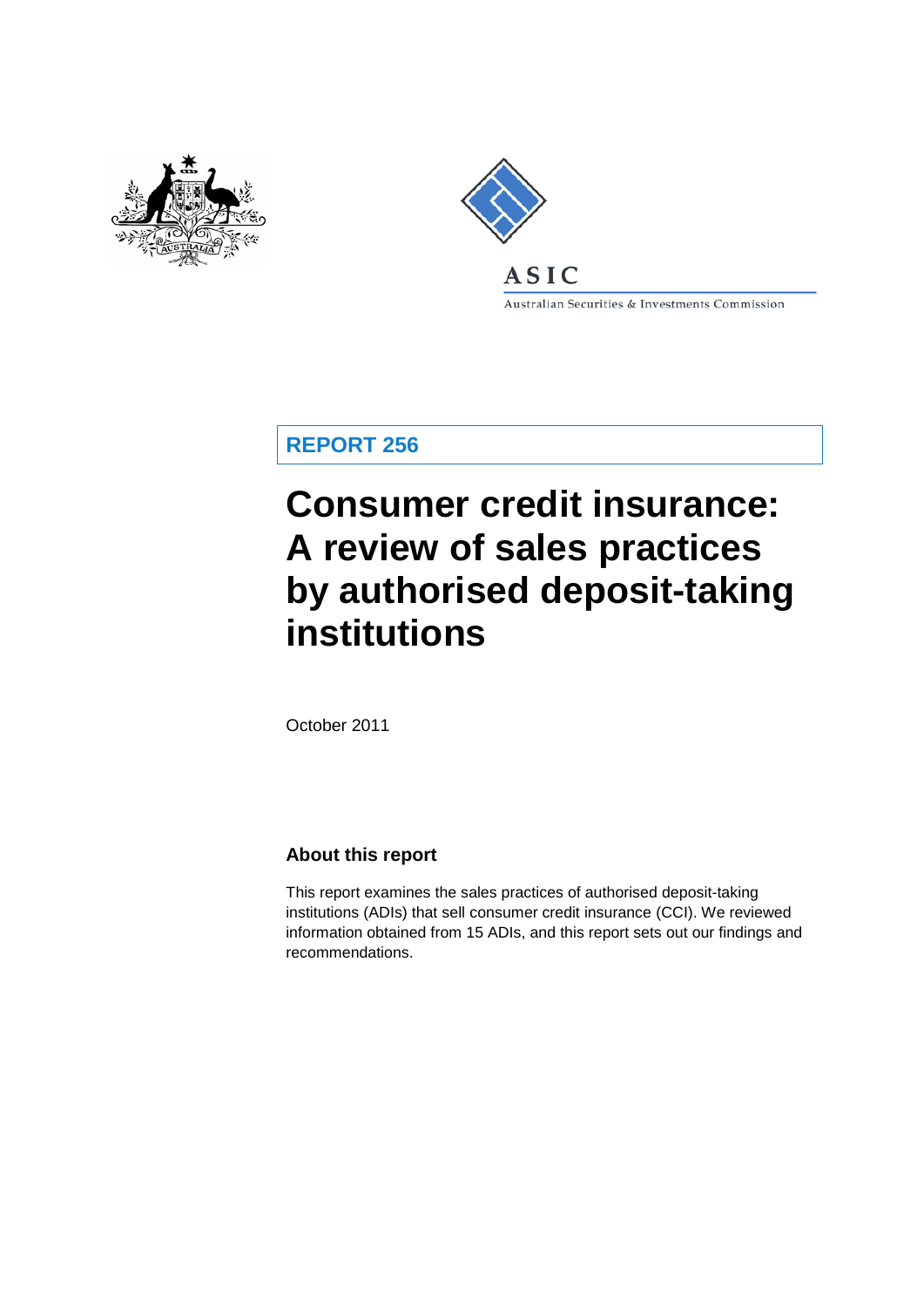#### **About ASIC regulatory documents**

In administering legislation ASIC issues the following types of regulatory documents.

**Consultation papers**: seek feedback from stakeholders on matters ASIC is considering, such as proposed relief or proposed regulatory guidance.

**Regulatory guides**: give guidance to regulated entities by:

- explaining when and how ASIC will exercise specific powers under legislation (primarily the *Corporations Act 2001*)
- explaining how ASIC interprets the law
- describing the principles underlying ASIC's approach
- aiving practical quidance (e.g. describing the steps of a process such as applying for a licence or giving practical examples of how regulated entities may decide to meet their obligations).

**Information sheets**: provide concise guidance on a specific process or compliance issue or an overview of detailed guidance.

**Reports**: describe ASIC compliance or relief activity or the results of a research project.

## **Disclaimer**

This report does not constitute legal advice. We encourage you to seek your own professional advice to find out how the Corporations Act and other applicable laws apply to you, as it is your responsibility to determine your obligations.

This report does not establish ASIC policy.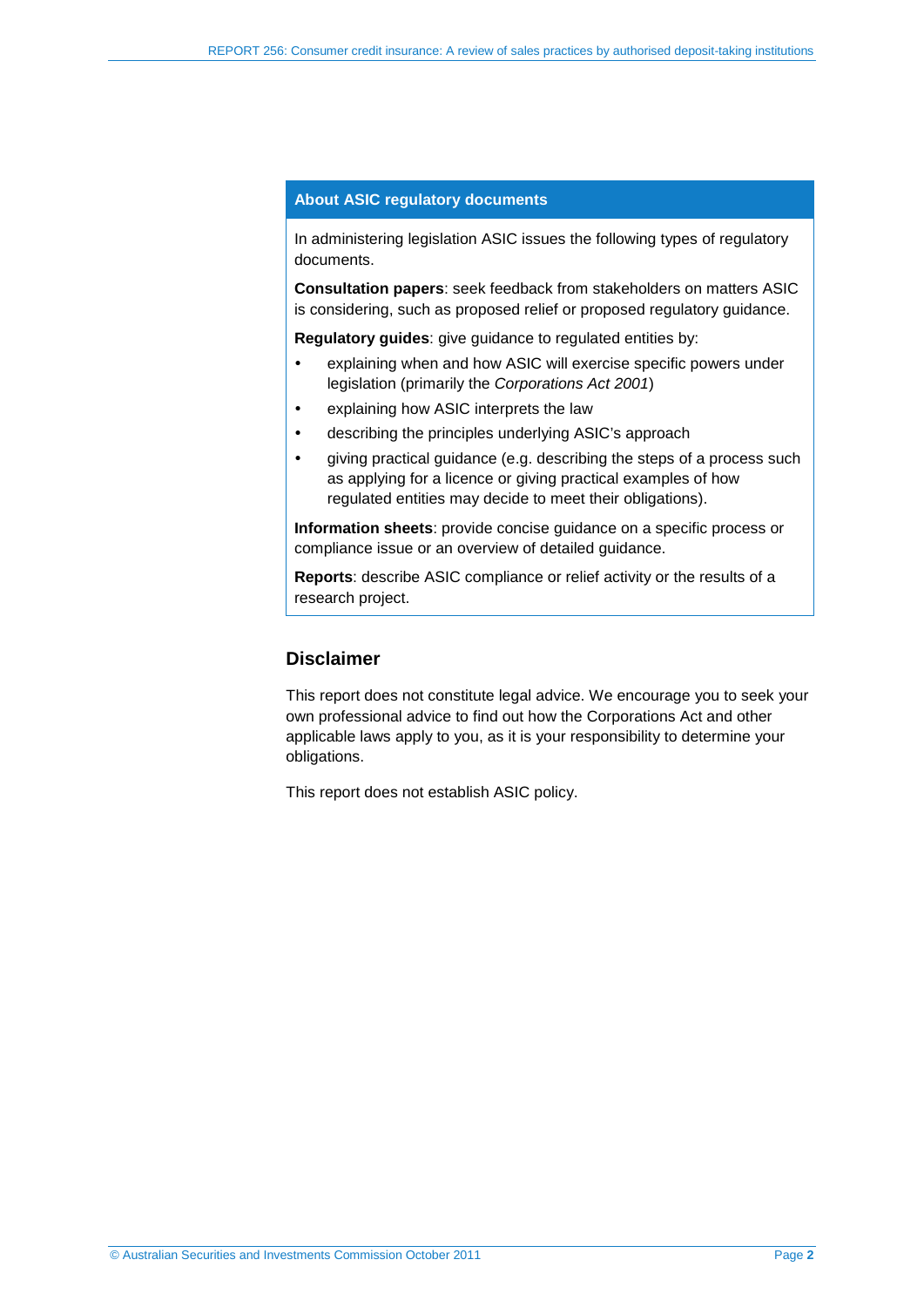# **Contents**

| A           |                                                    |  |
|-------------|----------------------------------------------------|--|
|             |                                                    |  |
|             |                                                    |  |
|             |                                                    |  |
|             |                                                    |  |
|             |                                                    |  |
|             |                                                    |  |
|             |                                                    |  |
| в           |                                                    |  |
|             |                                                    |  |
|             |                                                    |  |
|             |                                                    |  |
| $\mathbf c$ |                                                    |  |
|             |                                                    |  |
|             |                                                    |  |
|             |                                                    |  |
|             |                                                    |  |
|             |                                                    |  |
|             |                                                    |  |
|             |                                                    |  |
|             | Consumer understanding of duration of CCI policy28 |  |
| D           |                                                    |  |
|             |                                                    |  |
|             |                                                    |  |
| Е           | Training, monitoring, complaints and breaches 32   |  |
|             |                                                    |  |
|             |                                                    |  |
|             |                                                    |  |
|             |                                                    |  |
|             |                                                    |  |
| F           |                                                    |  |
|             |                                                    |  |
|             |                                                    |  |
|             |                                                    |  |
|             |                                                    |  |
|             |                                                    |  |
|             |                                                    |  |
|             |                                                    |  |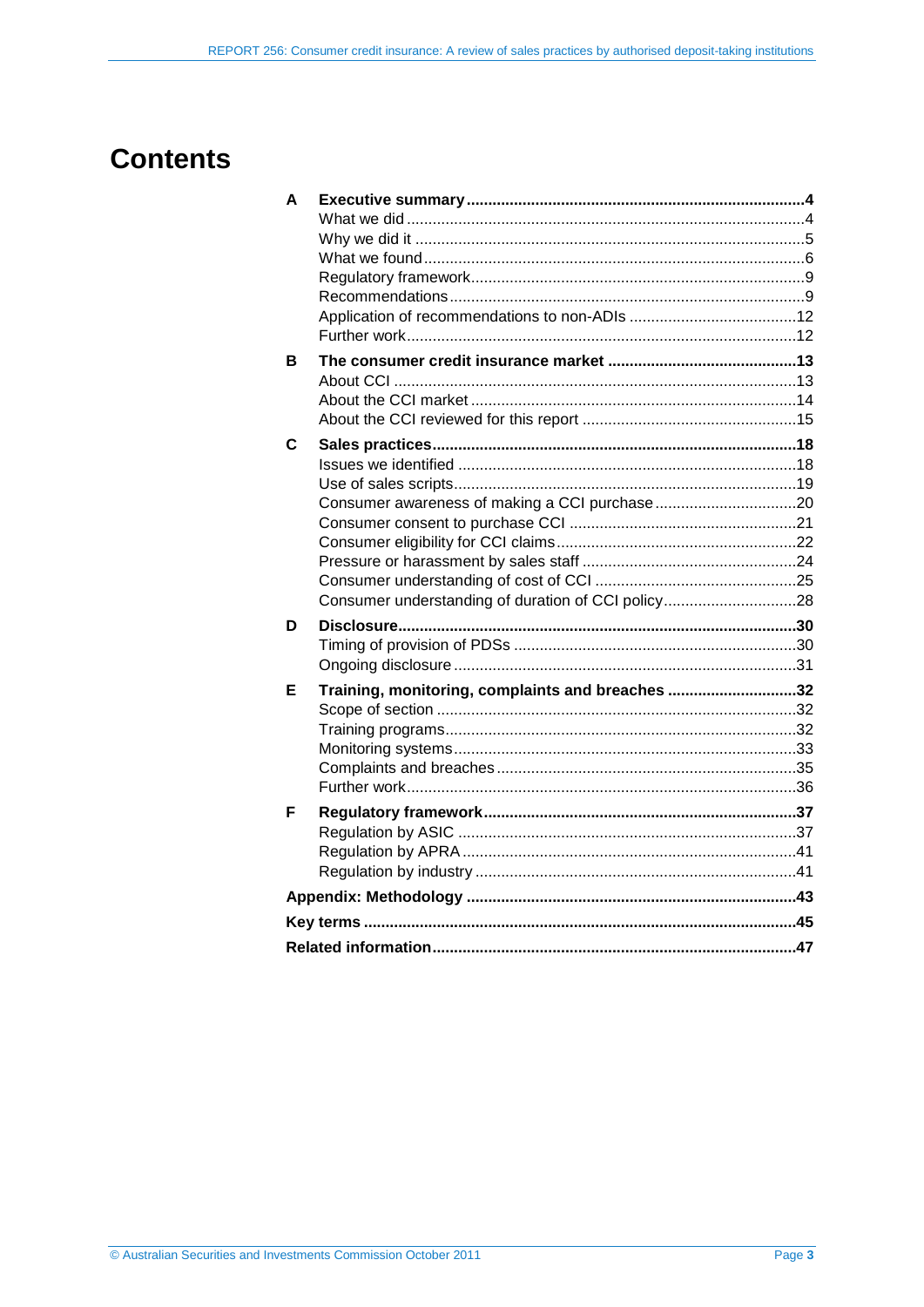# **A Executive summary**

- <span id="page-3-0"></span>1 Consumer credit insurance (CCI) is designed to protect consumers if something happens to them that affects their ability to meet their credit repayments. Typically, CCI covers consumers in the event of:
	- death;
	- permanent disablement; or
	- loss of income due to injury, illness or involuntary unemployment.

## <span id="page-3-1"></span>**What we did**

<u>.</u>

2 We obtained information from 15 authorised deposit-taking institutions (ADIs) that distribute CCI in conjunction with home loans, personal loans and credit cards.

- 3 The results described in this report relate to the 15 ADIs reviewed. As there is no publicly available information about the market share of CCI distributors, our selection of these ADIs was based on:
	- our desire to examine a cross-section of different ADIs, including Australian-owned ADIs, foreign subsidiary ADIs and regionally based ADIs;
	- known or perceived market share; and
	- existing information available to us (such as complaints and breach notification reports lodged under s912D of the *Corporations Act 2001* (Corporations Act)).
- <span id="page-3-2"></span>4 Our review focused on CCI policies sold by the 15 ADIs from 1 January 2009 to 3[1](#page-0-0) December  $2009<sup>1</sup>$  and examined:
	- sales and distribution practices;
	- sales and claim volumes;
	- training and monitoring systems; and
	- complaints and breaches.
- 5 Full details of the methodology used are set out in the appendix.

<sup>&</sup>lt;sup>1</sup> Our review period covered the period from 1 January 2009 to 12 February 2010 (full review period). However, for consistency and future comparison purposes, we decided to limit our review and reporting of data to the period from 1 January 2009 to 31 December 2009. We have noted any instances where data relates to the full review period.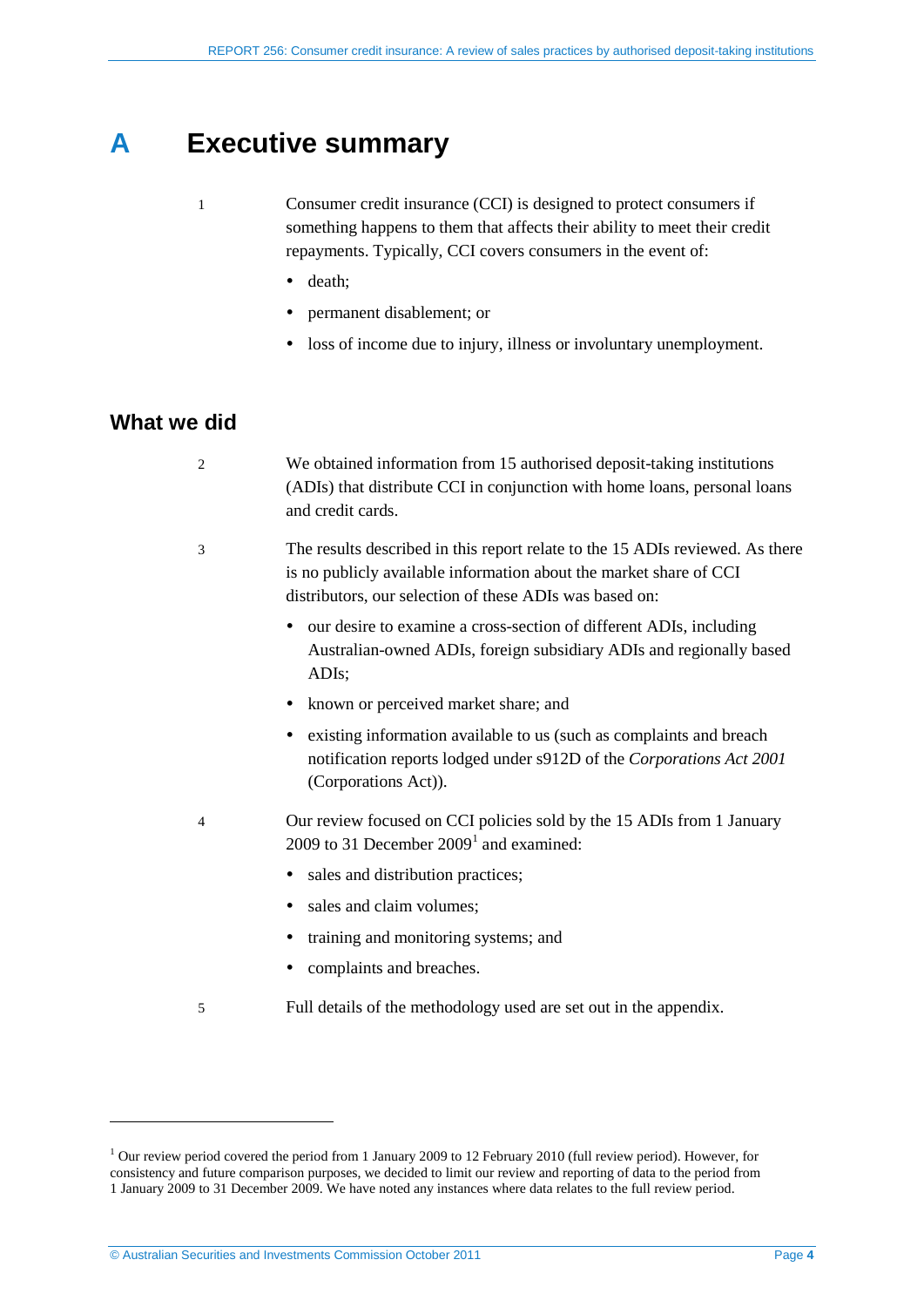# <span id="page-4-0"></span>**Why we did it**

<u>.</u>

6 As a general rule, CCI is usually sold to consumers either:

- when the consumer applies for credit; or
- after the consumer has taken out a credit product, including during outbound telemarketing calls or when the consumer contacts the CCI distributor for another purpose (e.g. to activate a credit card).
- 7 CCI is not often actively sought out by consumers.
- 8 Problems with the process of selling CCI have been identified by regulators and consumer representative groups over a number of years.<sup>[2](#page-3-2)</sup> More recent complaints<sup>[3](#page-4-1)</sup> made to and investigated by ASIC indicated that there were persistent issues with the sale and distribution of some CCI products in relation to the distributors investigated. These issues included:
	- consumers being sold CCI products without their knowledge or consent;
	- pressure tactics and harassment being used to induce consumers to purchase CCI products;
	- misleading representations being made during the sale of CCI products; and
	- serious deficiencies in the scripts used for the sale of CCI products.<sup>[4](#page-4-2)</sup>
- 9 In addition:
	- a large proportion of CCI claims are denied—for example, in 2010, 13% of claims on CCI products were denied compared with 2% of all personal general insurance claims; [5](#page-4-3) and
	- the net loss ratio<sup>[6](#page-4-4)</sup> for CCI is relatively low:  $34\%$  in  $2010$ .<sup>[7](#page-4-5)</sup>

<sup>2</sup> G Renouf and Redfern Legal Centre, *Thirty one cents in the dollar: A report on consumer credit insurance from the consumer's perspective,* Australian Financial Counselling and Credit Reform Association, 1991; Following a Ministerial direction, the Australian Trade Practices Commission reviewed the CCI market in 1991 and published the report, *The market for consumer credit insurance: A study of competition, efficiency and the welfare of consumers*. A Government working group was then formed to develop mechanisms to implement the recommendations made and in the following years the *Insurance Contracts Act 1984* (Insurance Contracts Act) was amended, among other things, to require disclosure notices and provide a cooling-off period. Following another ministerial direction, the Australian Competition and Consumer Commission conducted a review of relevant regulatory reforms and industry practices, the results of which were published in *Consumer credit insurance review: Final report,* 1998. A cap on commissions was also imposed in response to the unnecessary or forced 'packing' of loan products with CCI premiums, where high commissions were being offered to encourage credit providers and their representatives to sell their CCI product: see paragraph 8.255 of the revised Explanatory Memorandum to the National Consumer Credit Protection Bill 2009 (Explanatory Memorandum).

<span id="page-4-2"></span><span id="page-4-1"></span> $3$  Including information brought to our attention by consumer representatives and caseworker groups.<br> $4$  See ASIC Advisory (09-238AD) Citigroup responds to ASIC concerns about telephone sales (1 December 2009) and ASIC Advisory (09-184AD) ASIC responds to concerns regarding ADMS direct marketing calls (29 September 2009).<br><sup>5</sup> Financial Ombudsman Service, General Insurance Code of Practice: Overview of the year 2009/2010, 2010, p. 39. Per

<span id="page-4-3"></span>general insurance includes insurance for motor vehicles, homes, travel, consumer credit, sickness and/or accidents, valuables, pleasure crafts, and caravan, mobile homes and/or trailers as well as other classes of personal insurance.<br><sup>6</sup> Net loss ratio is the ratio of the benefits provided to consumers to the premiums earned.<br><sup>7</sup> Calculated using

<span id="page-4-4"></span>

<span id="page-4-5"></span>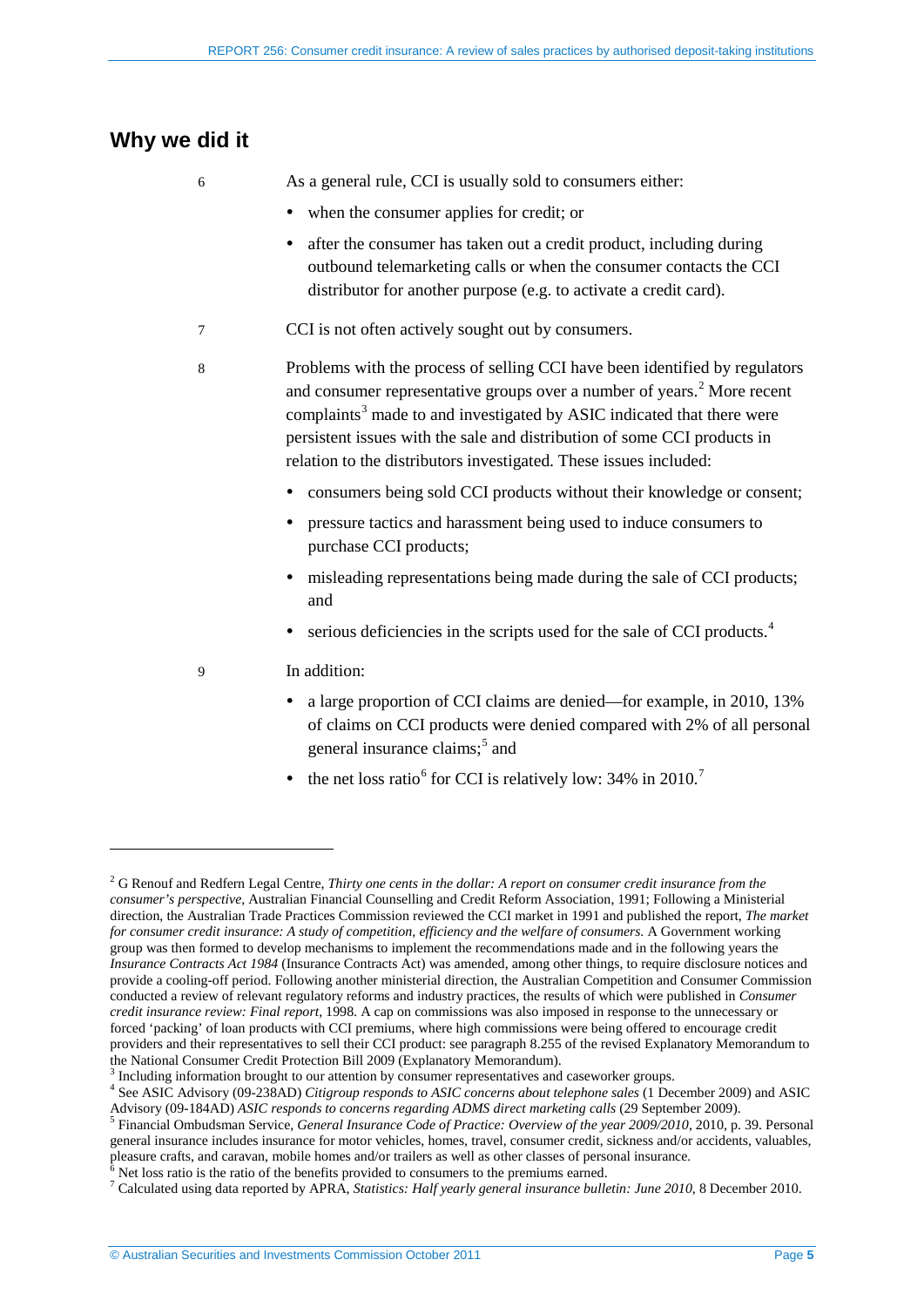10 It is in this context that ASIC decided to examine the sale and distribution of CCI products in Australia more closely.

## <span id="page-5-0"></span>**What we found**

#### **Sales volumes, denied claims and cancellations**

- 11 The data we obtained from the 15 ADIs we reviewed showed that—in this segment of the market, at least—661,902 CCI policies were sold. Of these policies, 52.7% were sold with credit cards, 36.1% were sold with personal loans and 11.2% were sold with home loans.
- 12 The overall conversion rate for CCI policies sold by the 15 ADIs was  $19.4\%$ <sup>[8](#page-4-1)</sup> (i.e. 19.4% of consumers who purchased home loans, personal loans or credit cards from these ADIs also purchased CCI). Within this, sales of CCI had the highest conversion rate when sold with personal loans, with seven ADIs having conversion rates greater than 50%.

#### 13 In addition:

- $\bullet$  the overall rate of denied claims was 15.[9](#page-5-1)%,<sup>9</sup> with one ADI having a denial rate of 46.9% (for CCI sold with credit cards) and seven of the 15 ADIs reviewed having denial rates of 30% or more for CCI sold with one or more of the products they distribute, <sup>[10](#page-5-2)</sup> and
- 13.8% of CCI policieswere cancelled during the review period for reasons other than the closure of the loan.<sup>[11](#page-5-3)</sup>
- 14 For more information about our key findings in relation to the CCI market, see Section [B.](#page-12-0)

#### **Sales practices**

| 15 | In our review of the scripts used by the ADIs to structure the sales practices |
|----|--------------------------------------------------------------------------------|
|    | followed by their staff, we identified a number of areas of concern.           |

16 Of the 15 ADIs we reviewed, three sold at least one CCI product over the telephone without using a script. We note that, where staff are not required to follow a script, there may be an increased risk that they will provide

<sup>&</sup>lt;sup>8</sup> The total number of CCI policies sold divided by the total number of credit products sold (including credit products that were sold prior to the review period, but that CCI was still marketed to).<br><sup>9</sup> The total number of CCI claims denied divided by the total number of CCI claims made. This figure does not include

<span id="page-5-1"></span>claims that were withdrawn by the consumer before they were formally denied by the ADI.

<span id="page-5-2"></span><sup>&</sup>lt;sup>10</sup> Four denial rates of 30% or more related to CCI sold with credit cards, three related to CCI sold with personal loans and one related to CCI sold with home loans.

<span id="page-5-3"></span><sup>&</sup>lt;sup>11</sup> The total number of CCI policies cancelled divided by the total number of active CCI policies (these figures are for the full review period). The calculation is based on data from 13 ADIs.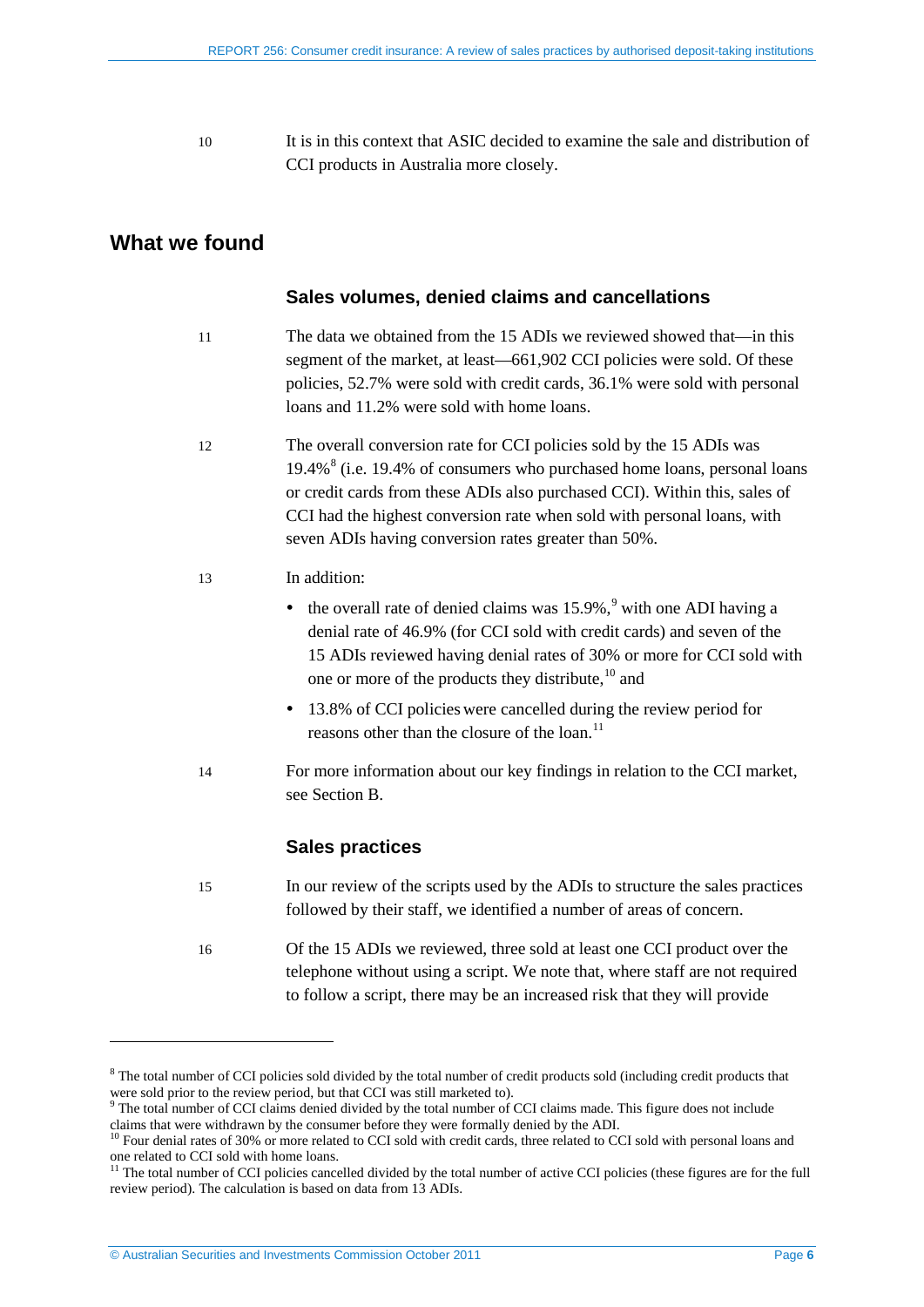information or advice that is unauthorised, incomplete, inaccurate or misleading.

- 17 Some of the scripts that were used lacked sufficient structure to prevent staff from improvising and providing additional information not covered in the scripts.
- 18 [Table 1](#page-6-0) summarises some of the other key issues we identified with the scripts and other tools that were used by the ADIs.

<span id="page-6-0"></span>

|  | Table 1: Issues identified with sales practices in scripts and other tools used by ADIs |  |  |
|--|-----------------------------------------------------------------------------------------|--|--|
|--|-----------------------------------------------------------------------------------------|--|--|

| <b>Issue</b>                                                               | <b>Conduct</b>                                                                                                                                                                                                                                                                  |
|----------------------------------------------------------------------------|---------------------------------------------------------------------------------------------------------------------------------------------------------------------------------------------------------------------------------------------------------------------------------|
| Consumers may not be<br>aware that they are<br>purchasing CCI or that      | Seven ADIs had scripts that did not specifically point out that the purchase of<br>CCI was optional.                                                                                                                                                                            |
| CCI is optional                                                            | Eight ADIs had scripts that did not include a clear statement of their intention to<br>sell insurance and/or a question asking consumers for their permission to<br>discuss insurance.                                                                                          |
|                                                                            | Three ADIs that sold CCI during credit card activation calls or outbound<br>telemarketing campaigns had scripts that did not clearly delineate between the<br>original purpose of the call and the sale of CCI.                                                                 |
|                                                                            | Four ADIs had scripts that used potentially ambiguous words (such as 'activate',<br>'enrol' and 'process') to confirm that a consumer was buying CCI.                                                                                                                           |
| Consumers may not have<br>consented to the<br>purchase of CCI              | Nine ADIs had scripts that did not include a clear question about whether<br>consumers consented to the purchase of CCI.                                                                                                                                                        |
| Consumers may not be<br>aware that they may be                             | Ten ADIs had scripts that did not point out the main applicable exclusions (other<br>than by referring consumers to the Product Disclosure Statement (PDS)).                                                                                                                    |
| ineligible to claim on all<br>components of the CCI<br>they have purchased | Five ADIs did have separate application forms for CCI that included some<br>conditions of eligibility in the declaration section. However, these conditions were<br>not always clearly described as exclusions.                                                                 |
| Use of pressure or<br>harassment by sales staff                            | Only four ADIs had formal guidelines in place instructing staff to end a telephone<br>sale if the consumer indicated that they did not want to purchase the product.                                                                                                            |
| Consumers may not                                                          | Five ADIs had scripts that did not include information about the cost of CCI.                                                                                                                                                                                                   |
| understand how much<br>they pay for CCI                                    | None of the 12 ADIs that charged the cost of CCI up-front, and capitalised it into<br>the cost of the underlying loan, disclosed that interest was payable in these<br>circumstances.                                                                                           |
|                                                                            | At least in the first instance, nine ADIs automatically included the cost of the CCI<br>product in the quote for the loan repayments payable on the personal and/or<br>home loan the consumer was applying for.                                                                 |
|                                                                            | For CCI sold with personal and home loans, ADIs usually calculated the<br>premium using the overall limit of the facility rather than the credit actually used<br>by the consumer. Only one ADI had a script that included an explanation of how<br>the premium was calculated. |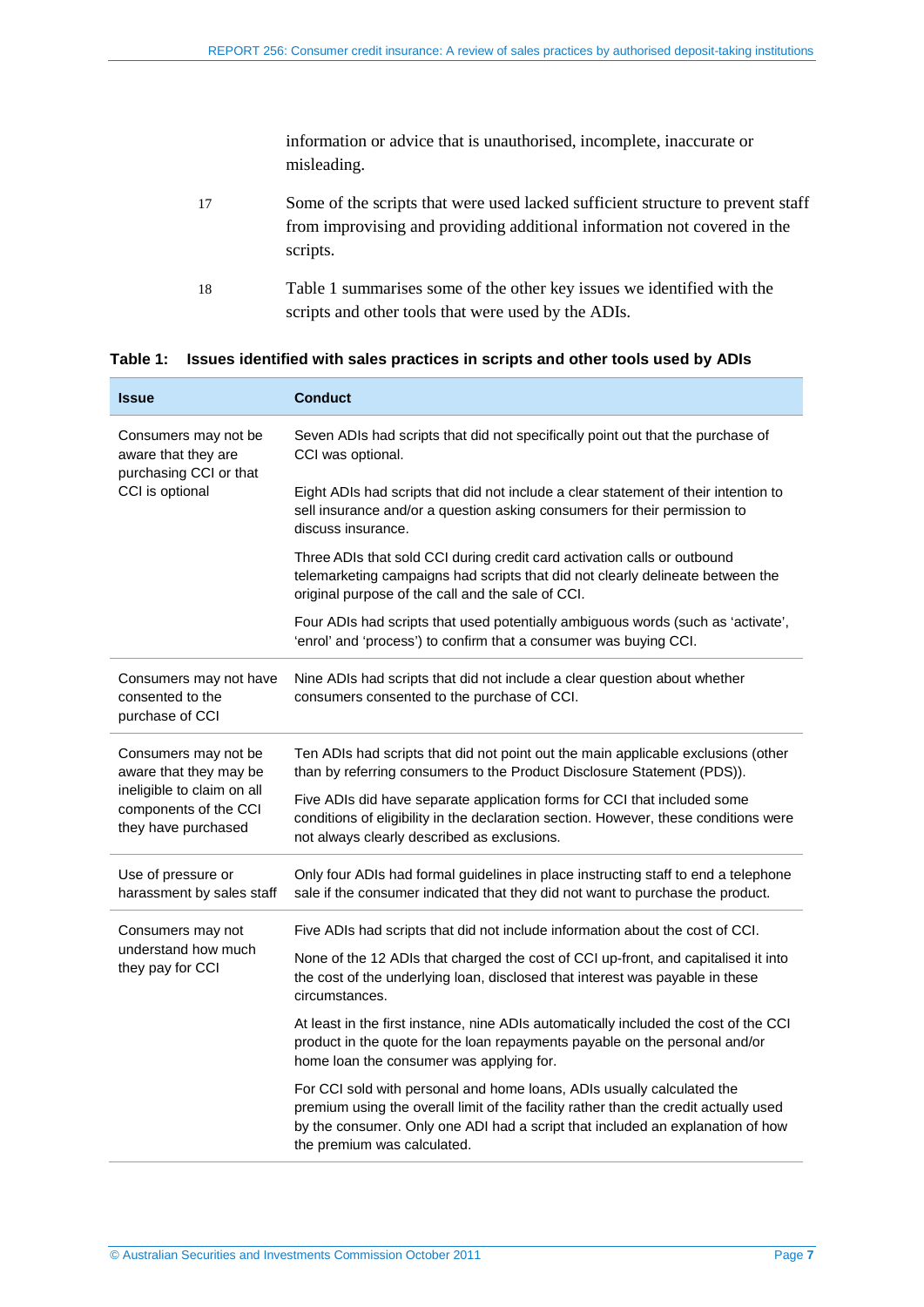| <b>Issue</b>                                                                         | <b>Conduct</b>                                                                                                                                                                                                                                                                    |
|--------------------------------------------------------------------------------------|-----------------------------------------------------------------------------------------------------------------------------------------------------------------------------------------------------------------------------------------------------------------------------------|
| Consumers may not<br>understand how long the<br>CCI they have purchased<br>lasts for | Six ADIs offered CCI policies that had three-year or five-year terms, although the<br>home loans they were sold in conjunction with could be for 25 years or more.<br>Only one of these ADIs had a script that included information about the duration<br>of the CCI policy.      |
|                                                                                      | Four ADIs offered CCI policies that had a continuation of cover feature, where<br>the policy extended beyond the life of the credit product it was sold in<br>conjunction with. None of these ADIs had scripts that included information about<br>the duration of the CCI policy. |
| Source: ASIC review, 2009                                                            |                                                                                                                                                                                                                                                                                   |
| 19                                                                                   | For more information about sales practices, see Section C.                                                                                                                                                                                                                        |
|                                                                                      | <b>Disclosure</b>                                                                                                                                                                                                                                                                 |
| 20                                                                                   | We found that some ADIs that distributed one or more CCI products over<br>the telephone did not provide Product Disclosure Statements (PDSs) to<br>consumers before they acquired the CCI, which may in some circumstances<br>raise questions about reliance on s1012G.           |
| 21                                                                                   | We also found that few ADIs provided consumers with ongoing reminders<br>about the cost of CCI and how to claim on it.                                                                                                                                                            |
| 22                                                                                   | For more information about issues relating to disclosure, see Section D.                                                                                                                                                                                                          |
|                                                                                      | <b>Training and monitoring</b>                                                                                                                                                                                                                                                    |
| 23                                                                                   | The ADIs all had systems in place for training and monitoring staff.                                                                                                                                                                                                              |
| 24                                                                                   | However, we identified that the training delivered by some ADIs:                                                                                                                                                                                                                  |
|                                                                                      | was limited to the induction of new staff and was not provided on an<br>ongoing basis; and/or                                                                                                                                                                                     |
|                                                                                      | focused on generating sales rather than on minimising the risks of non-<br>$\bullet$<br>compliant sales.                                                                                                                                                                          |
| 25                                                                                   | We also found that the monitoring systems of some ADIs:                                                                                                                                                                                                                           |
|                                                                                      | • did not focus specifically on CCI, relating instead more broadly to                                                                                                                                                                                                             |

- did not focus specifically on CCI, relating instead more broadly to general banking or insurance services;
- did not focus on the conduct of staff while they were selling CCI, focusing instead on whether staff had completed required training and/or distributed required documents; and/or
- were not structured to detect issues before they materialised into consumer complaints, breaches or policy cancellations.
- 26 For more information about ADIs' training and monitoring systems, see Section [E.](#page-31-0)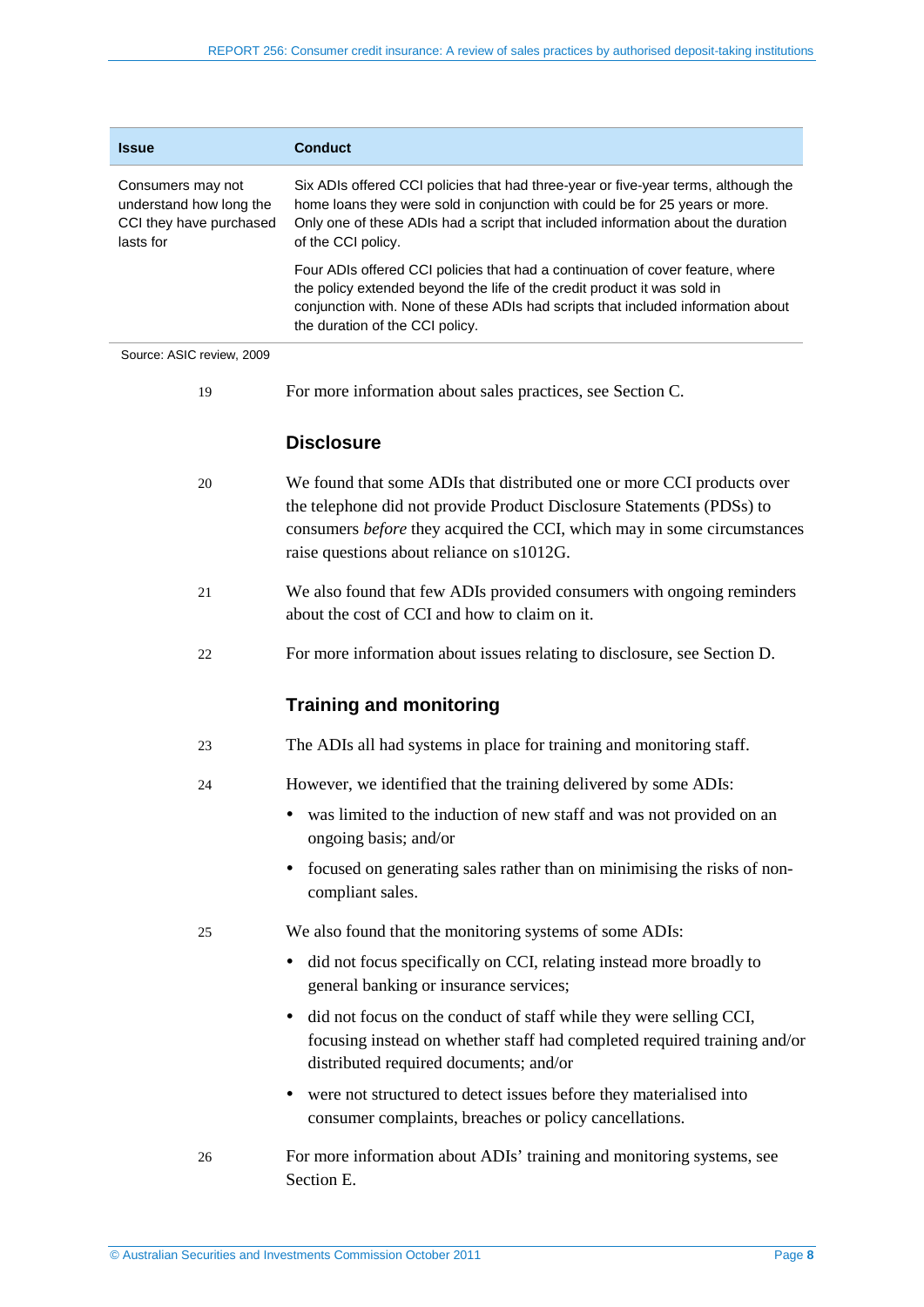## **Complaints and breaches**

27 All ADIs reported that they had systems in place to record complaints and breaches. However, the number of breaches that some ADIs recorded<sup>[12](#page-5-2)</sup> was relatively low in comparison to the number of complaints these ADIs received. For example, one ADI reported that, during the review period, 687 complaints were received but no breaches were recorded.

- 28 From the information provided, we identified that:
	- 50% of complaints were sales related; $^{13}$  $^{13}$  $^{13}$
	- at least six ADIs had received complaints from consumers who did not believe they had authorised the purchase of insurance;<sup>[14](#page-8-3)</sup> and
	- at least eight ADIs received complaints from consumers whose requests to cancel CCI policies had not been actioned.
- 29 For more information about complaints and breaches recorded by ADIs, see Section [E.](#page-31-0)

# <span id="page-8-0"></span>**Regulatory framework**

- 30 Relevant to CCI, ASIC regulates the licensing, conduct and disclosure obligations of insurers and ADIs under the *Insurance Contracts Act 1984*  (Insurance Contracts Act), the *Australian Securities and Investments Commission Act 2001* (ASIC Act), the National Credit Code<sup>[15](#page-8-4)</sup> and the Corporations Act. Industry codes of conduct also include relevant standards that subscribers must observe.
- 31 For more information about the relevant regulatory framework, see Section [F.](#page-36-0)

# <span id="page-8-1"></span>**Recommendations**

-

32 In order to address the concerns identified in this report, we make the recommendations set out in [Table 2](#page-9-0) and Sections [C,](#page-17-0) D and [E.](#page-31-0) Having considered procedures and practices across the industry, as well as outcomes for consumers, we think these recommendations reflect best practice and will help ensure confident and informed consumers.

<span id="page-8-3"></span><span id="page-8-2"></span>

<sup>&</sup>lt;sup>12</sup> This includes both breaches that are reportable to ASIC and less significant breaches recorded by the ADIs.<br><sup>13</sup> This figure is based on 14 ADIs. One ADI could not provide us with the requested breakdown of complaint

<span id="page-8-4"></span>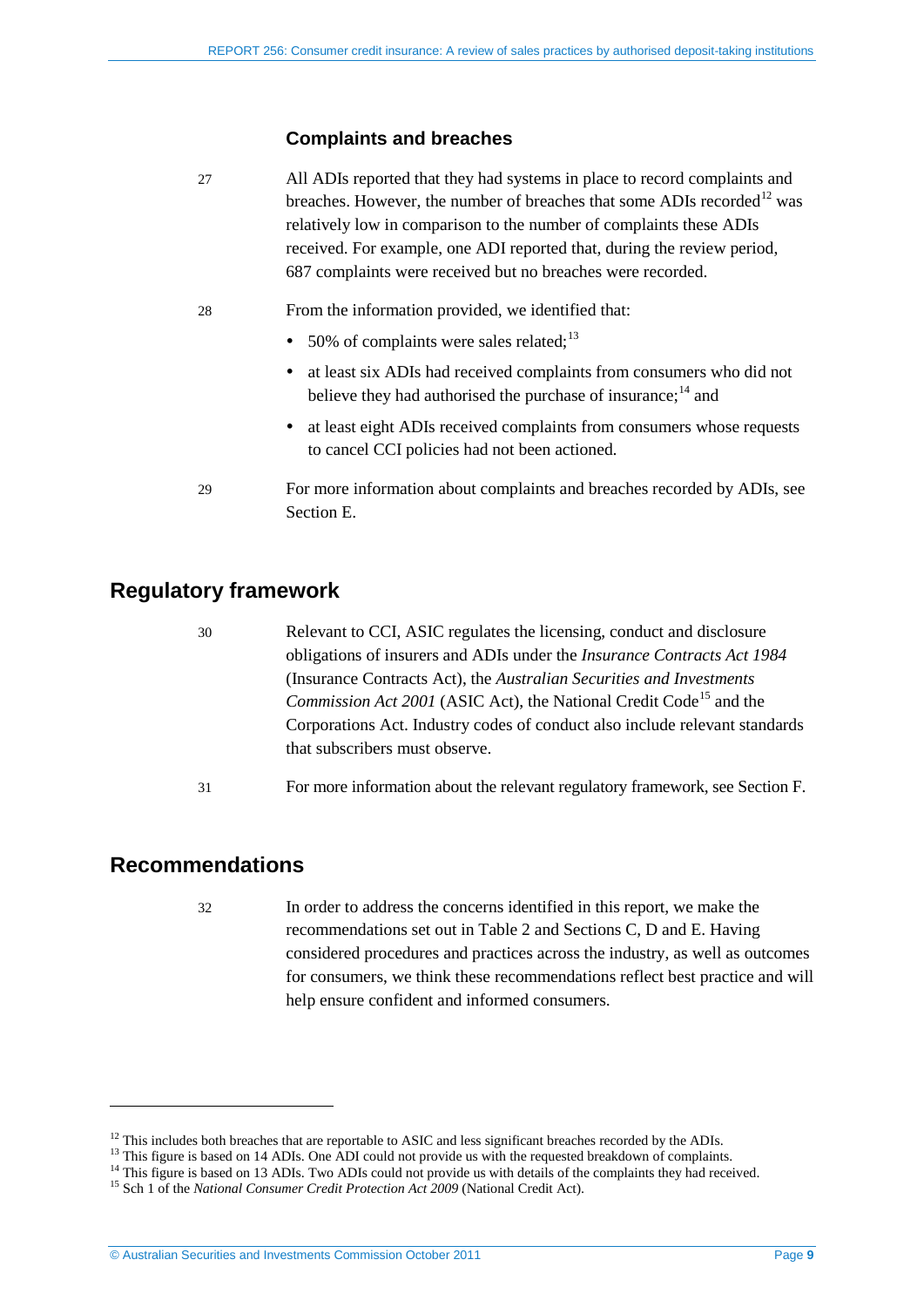#### <span id="page-9-0"></span>**Table 2: Recommendations for the sale of CCI**

| <b>Recommendation 1:</b><br><b>Formal sales scripts</b> | When CCI is sold over the telephone, distributors should have formal scripts in<br>place for their sales staff. Scripts should include:<br>(a) sufficient structure to minimise the risk of staff being required to 'ad lib' or                                                                                                                              |
|---------------------------------------------------------|--------------------------------------------------------------------------------------------------------------------------------------------------------------------------------------------------------------------------------------------------------------------------------------------------------------------------------------------------------------|
|                                                         | continually refer back to the PDS to provide information to the consumer;<br>(b) a clear statement, made before any attempt to sell CCI, of the intention to sell<br>insurance (this may take the form of a clear 'permission to discuss insurance'<br>question, where the consumer's consent is obtained before attempting to sell<br>CCI to the consumer); |
|                                                         | (c) when CCI is cross-sold during calls made by a consumer for some other<br>purpose (e.g. to activate their credit card), a clear delineation between the<br>original purpose of the call and the attempted sale of the CCI product;                                                                                                                        |
|                                                         | (d) a clear statement that the purchase of CCI is optional;                                                                                                                                                                                                                                                                                                  |
|                                                         | (e) the use of words such as 'purchase' and 'buy' to describe the purchase of CCI,<br>rather than potentially misleading words such as 'activate', 'enrol' and<br>'process';                                                                                                                                                                                 |
|                                                         | (f) a clear question asking the consumer if they consent to the purchase of CCI<br>(asked after the consumer has been provided with all relevant information<br>about the product);                                                                                                                                                                          |
|                                                         | (g) a clear explanation of the main exclusions that apply to the CCI policy (and<br>where CCI is sold as a packaged product, this should include a clear<br>explanation of the main exclusions that apply to each component of the policy);                                                                                                                  |
|                                                         | (h) clear instructions for staff to end any attempted telephone sale if a consumer<br>indicates once, or at the most twice, that they do not want to purchase the<br>product;                                                                                                                                                                                |
|                                                         | information about the cooling-off period, without using the cooling-off period as<br>(i)<br>a selling point (this may be best achieved by providing information about the<br>cooling-off period after the consumer has clearly agreed to buy the product);<br>and                                                                                            |
|                                                         | information about the full cost of the CCI policy (see also Recommendations 3-5).<br>(i)                                                                                                                                                                                                                                                                     |
|                                                         | When sales are made in branches, we encourage distributors to adopt an<br>approach based on this recommendation (e.g. by requiring staff to use a checklist<br>covering the elements included in this recommendation).                                                                                                                                       |
|                                                         | We also note that, where only general advice is provided, consumers must be<br>issued with a general advice warning that complies with s949A of the Corporations<br>Act.                                                                                                                                                                                     |
| <b>Recommendation 2:</b><br><b>Evidence of consent</b>  | Distributors should obtain adequate evidence that a consumer has consented to<br>purchase CCI.                                                                                                                                                                                                                                                               |
|                                                         | Examples of such evidence include:                                                                                                                                                                                                                                                                                                                           |
|                                                         | (a) for branch sales, obtaining the signature of the customer consenting to the<br>purchase of CCI; and                                                                                                                                                                                                                                                      |
|                                                         | (b) for telephone sales, recording the relevant call (during which the consumer has<br>been clearly asked whether they consent to the purchase of CCI).                                                                                                                                                                                                      |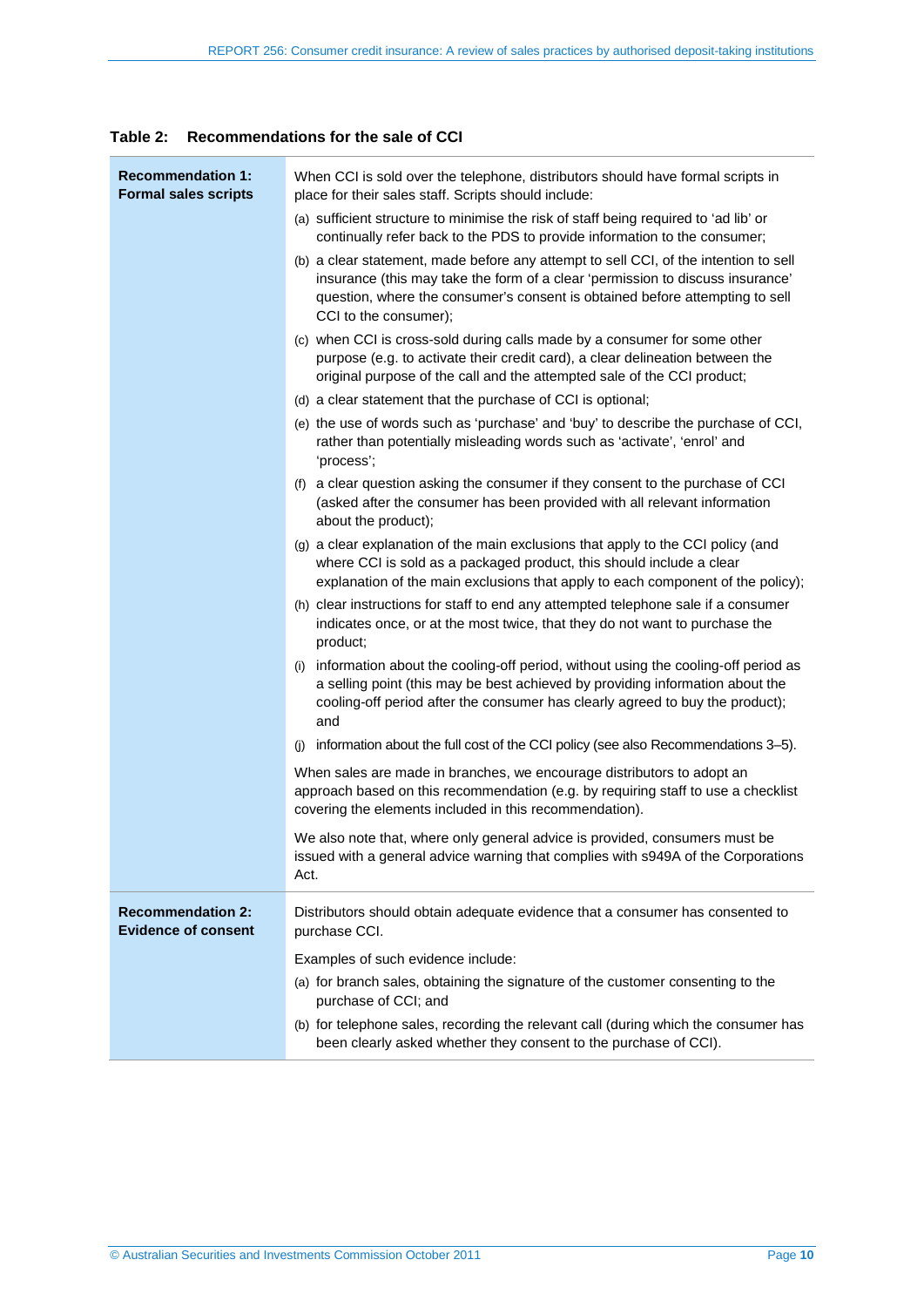| <b>Recommendation 3:</b><br><b>Disclosure of interest</b><br>payments | If a CCI premium is fully funded by the underlying loan, consumers should be<br>informed verbally, and in the loan contract, that they will pay interest on their CCI<br>premium.                                                                                                                                          |
|-----------------------------------------------------------------------|----------------------------------------------------------------------------------------------------------------------------------------------------------------------------------------------------------------------------------------------------------------------------------------------------------------------------|
|                                                                       | We consider it best practice for consumers also to be informed, where possible, of<br>the amount of the interest they will be paying on their premium for the life of the<br>CCI policy (or loan).                                                                                                                         |
| <b>Recommendation 4:</b><br><b>Separate quotes</b>                    | When CCI is sold with a credit product, staff should quote repayments for the<br>underlying loan separately to the CCI premium.                                                                                                                                                                                            |
|                                                                       | We consider it best practice to:                                                                                                                                                                                                                                                                                           |
|                                                                       | (a) initially quote loan repayments without the CCI premium included in the loan<br>repayment; and                                                                                                                                                                                                                         |
|                                                                       | (b) only raise CCI with the consumer after they have already been quoted the<br>amount of their loan repayments (without the CCI policy).                                                                                                                                                                                  |
| <b>Recommendation 5:</b>                                              | Consumers should be informed how their premiums will be structured, such as:                                                                                                                                                                                                                                               |
| <b>Disclosure of premium</b><br><b>structure</b>                      | (a) whether premiums are to be funded by the underlying loan or paid separately<br>by the consumer;                                                                                                                                                                                                                        |
|                                                                       | (b) how premiums are calculated (e.g. whether premiums are based on the credit<br>actually used by the consumer or the overall limit of the underlying loan); and                                                                                                                                                          |
|                                                                       | (c) whether premiums are payable up-front, or in monthly or annual instalments.                                                                                                                                                                                                                                            |
| <b>Recommendation 6:</b><br><b>Duration of CCI policies</b>           | Where the duration of a CCI policy is not linked to the duration of the underlying<br>credit product it is sold with, consumers should be informed (including as set out in<br>formal scripts) about the duration of the policy (and when it will expire in relation to<br>the duration of the underlying credit product). |
| <b>Recommendation 7:</b><br>Timing of provision of<br><b>PDSs</b>     | Distributors should ensure they provide PDSs to consumers at the appropriate<br>time (in most circumstances, before the consumer acquires the CCI policy).                                                                                                                                                                 |
| <b>Recommendation 8:</b><br><b>Ongoing information</b>                | Consumers should be provided with ongoing information about their CCI policy,<br>including a contact number to call if they have any queries or need to make a<br>claim.                                                                                                                                                   |
|                                                                       | We consider it best practice to include this information in a prominent position in<br>relevant communications with consumers.                                                                                                                                                                                             |
| <b>Recommendation 9:</b><br><b>Training programs</b>                  | Distributors should review their training programs to ensure that they are provided<br>to staff on an ongoing basis, and that they adequately address each of the issues<br>raised in this report.                                                                                                                         |
| <b>Recommendation 10:</b><br><b>Monitoring systems</b>                | Distributors should have documented monitoring systems in place that comprise a<br>range of systems to detect non-compliant sales of CCI. These systems may<br>include, for example:                                                                                                                                       |
|                                                                       | (a) regular reviews of sales, complaints and cancellations reports (including<br>appropriate follow-up with sales staff and/or consumers where issues are<br>identified);                                                                                                                                                  |
|                                                                       | (b) mystery shopping exercises; and                                                                                                                                                                                                                                                                                        |
|                                                                       | (c) sales verification calls.                                                                                                                                                                                                                                                                                              |
|                                                                       | We consider it best practice for distributors that sell CCI over the telephone to<br>record calls and have processes in place to monitor recorded calls.                                                                                                                                                                   |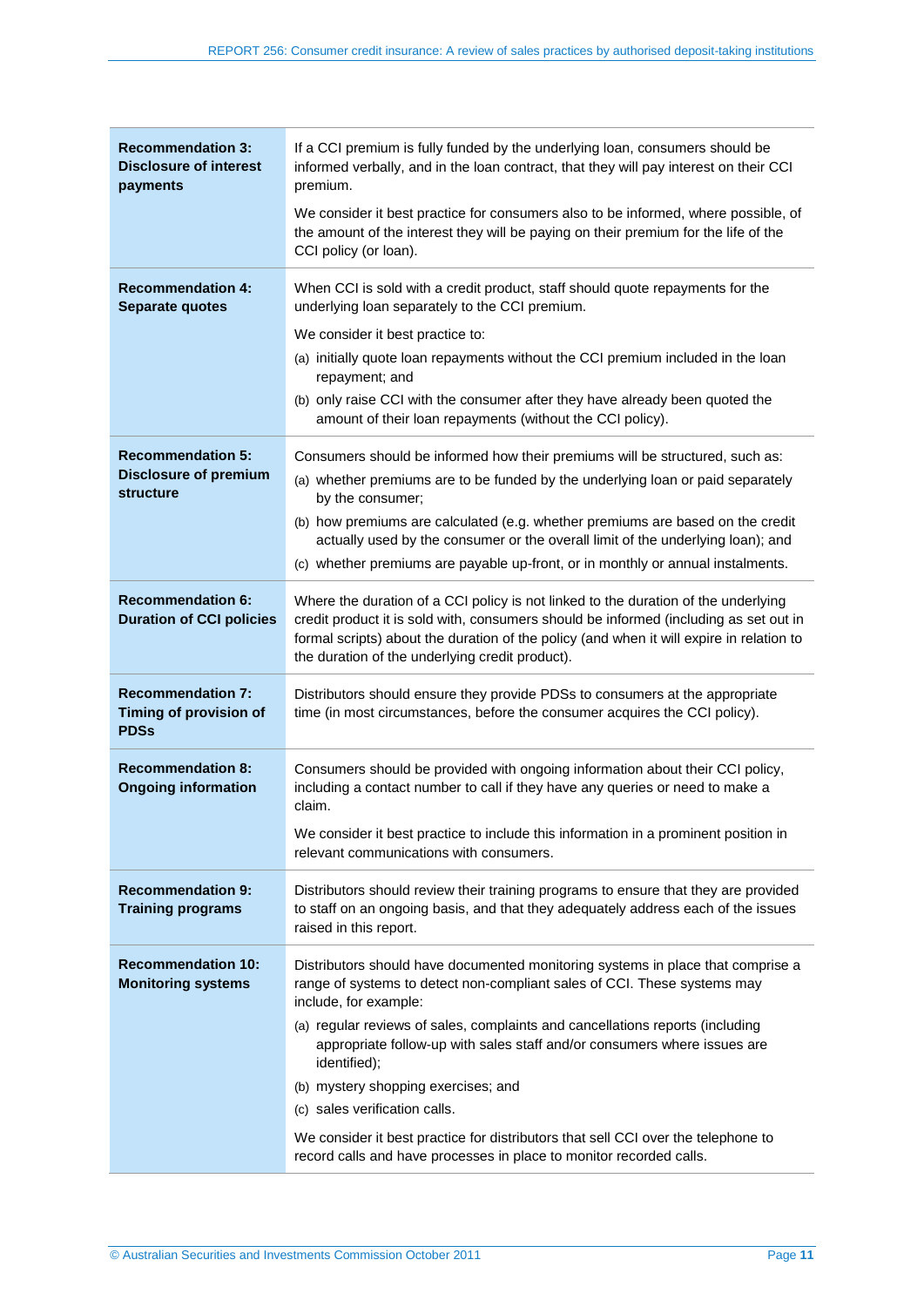# <span id="page-11-0"></span>**Application of recommendations to non-ADIs**

33 While this review has focused on ADIs, we consider that, where relevant, our recommendations are likely to apply equally to non-ADI distributors of CCI.

## <span id="page-11-1"></span>**Further work**

| - 34 | We have addressed the issues of concern that we identified with the |
|------|---------------------------------------------------------------------|
|      | individual ADIs we reviewed.                                        |

- 35 We will also follow up on this current review by:
	- updating the information we provide to consumers about CCI; and
	- reviewing the conduct of ADIs to assess the implementation of our recommendations.
- 36 In light of the high number of denied claims and cancelled CCI policies that we identified, and the discrepancies between the high number of complaints and the low number of breaches recorded, we intend to conduct a second stage of this review to investigate in more detail:
	- the claims and complaints handling procedures used by ADIs and the insurers that issue CCI;
	- the subject matter of complaints and the reasons for claims being denied and/or withdrawn and CCI policies being cancelled; and
	- net loss ratios for CCI.
- 37 We may also conduct a further review, in the future, of non-ADI distributors of CCI.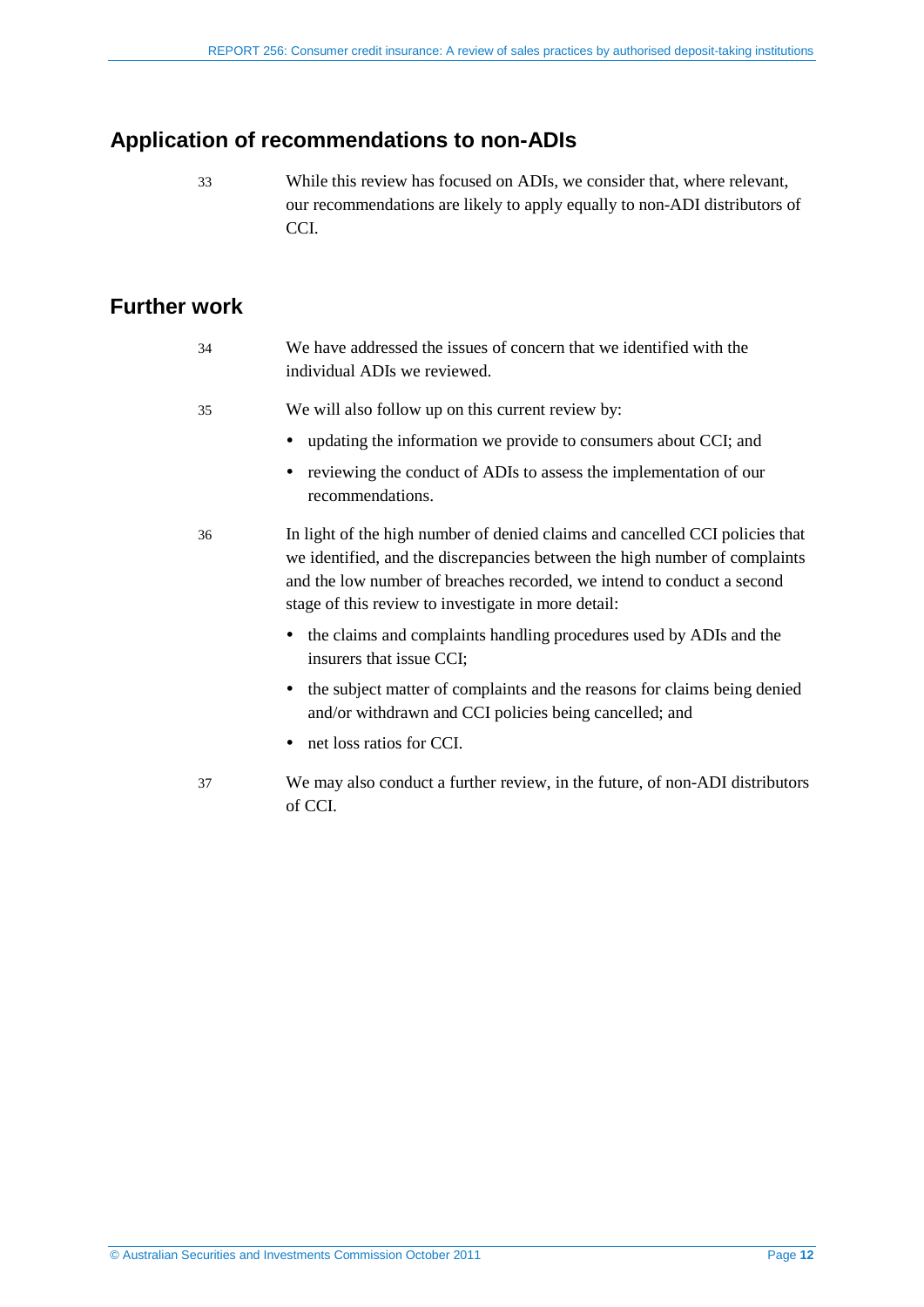# <span id="page-12-0"></span>**B The consumer credit insurance market**

### **Key points**

CCI is designed to protect a consumer's ability to meet their credit product repayments in the event of their death, permanent disablement, or loss of income through injury, illness or involuntary unemployment.

There is little publicly available information about the CCI market in Australia.

In relation to the 15 ADIs we reviewed over 2009:

- 19.4% of consumers who took out home loans, personal loans or credit cards with ADIs also purchased CCI. Most CCI was sold in conjunction with personal loans (45.5% of consumers who took out personal loans also purchased CCI);
- 15.9% of claims made on CCI polices were denied; and
- 13.8% of CCI policies were cancelled.

# <span id="page-12-1"></span>**About CCI**

| 38 | CCI is defined in the National Credit Code as a policy that insures a debtor's<br>capacity to make repayments under a credit contract, including insurance<br>against the sickness, injury, disability, death or unemployment of the debtor. <sup>16</sup>                                                                                                                                               |
|----|----------------------------------------------------------------------------------------------------------------------------------------------------------------------------------------------------------------------------------------------------------------------------------------------------------------------------------------------------------------------------------------------------------|
| 39 | Depending on how CCI products are structured, they can either consist<br>purely of life insurance components or be structured as 'hybrid' products<br>containing both life and general insurance components.                                                                                                                                                                                             |
| 40 | The life insurance component of CCI commonly provides a lump sum<br>payment of the outstanding loan balance upon the death of the insured. It<br>also sometimes provides cover on the permanent disablement of the insured.                                                                                                                                                                              |
| 41 | General insurance components of CCI policies commonly include:<br>• accident and sickness cover, which provides loan repayment benefits<br>(commonly limited to the minimum loan repayments) upon injury to, or<br>disability of, the insured as a result of accident or sickness (with the<br>benefits paid usually limited to the duration of the injury or disability, or<br>a specified period); and |
|    | • involuntary unemployment insurance, which provides loan repayment<br>benefits (commonly limited to the minimum loan repayments) while the<br>insured is involuntarily unemployed (with the benefits paid usually<br>limited to a specified period of 90 days or more).                                                                                                                                 |

<span id="page-12-2"></span><sup>&</sup>lt;sup>16</sup> The Insurance Contracts Regulations 1985 (Insurance Contracts Regulations) contain a similar but not identical definition of CCI in reg 21.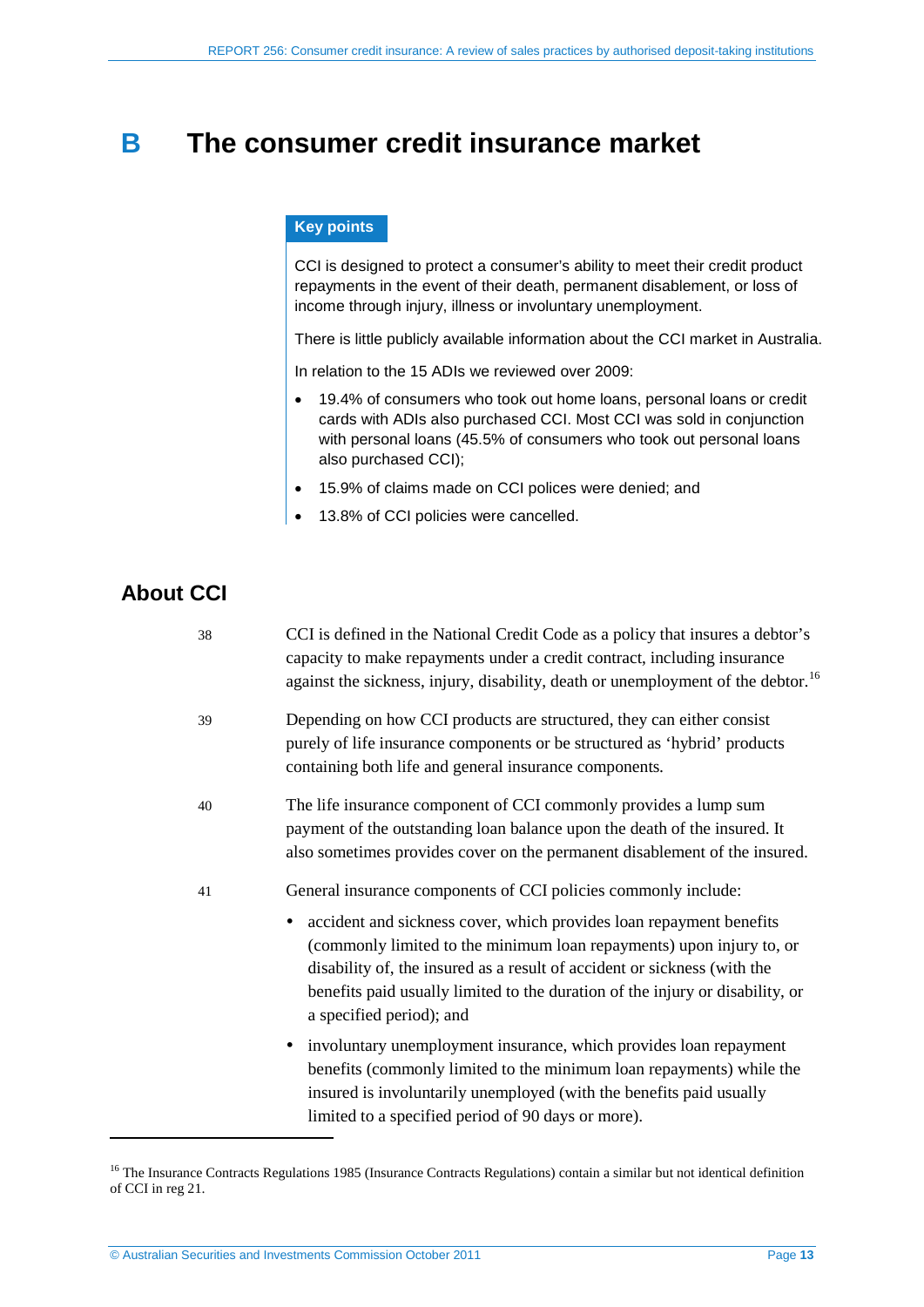#### 42 Some CCI policies contain other components such as:

- accidental death cover, which generally provides a lump sum payment of the outstanding loan balance plus an additional lump sum payment to the insured's estate as a result of the insured's death following an accidental injury;
- trauma cover, which provides a lump sum payment upon the insured being found to have a stated condition or disease; $17$
- merchandise protection cover, which provides benefits upon the loss or theft of, or damage to, merchandise purchased with the underlying loan product for a specified period after purchase; and
- stolen credit card cover, which provides a lump sum benefit in the event of the underlying credit card being stolen.
- 43 Regulation 23 of the Insurance Contracts Regulations 1985 (Insurance Contracts Regulations) sets out a number of prescribed exclusions for CCI policies, such as deliberate self-inflicted injuries and voluntary unemployment.
- 44 CCI policies often have further exclusions, such as:
	- age (being younger than 18 or older than 65);
	- pre-existing illnesses or disabilities;
	- types of employment (e.g. seasonal or casual employment); and
	- complications arising from pregnancy or childbirth.

# <span id="page-13-0"></span>**About the CCI market**

| 45 | Publicly available information about the CCI market is limited. There has<br>not been any recent analysis conducted on the size of the CCI market in<br>Australia (such as the amount of premiums paid per annum and the number<br>of CCI policies in force) or the market share of the issuers of CCI policies.                                                     |
|----|----------------------------------------------------------------------------------------------------------------------------------------------------------------------------------------------------------------------------------------------------------------------------------------------------------------------------------------------------------------------|
| 46 | Currently, the Australian Prudential Regulation Authority (APRA) publishes<br>some data on the CCI industry that is provided to it as part of insurers'<br>overall reporting obligations. However, this data is limited to aggregate<br>industry data sourced from regulatory returns submitted to APRA under the<br>Financial Sector (Collection of Data) Act 2001. |
| 47 | It is possible to use the data published by APRA to calculate net loss ratios<br>(the relationship of benefits provided to consumers to premiums earned) for<br>$CCI$ , <sup>18</sup> as shown in Table 3.                                                                                                                                                           |

<span id="page-13-2"></span><sup>&</sup>lt;sup>17</sup> 'Stated condition or disease' means a condition or disease that is included in the policy documents as being a condition or disease for which an insured would be eligible to receive trauma cover.

<span id="page-13-1"></span><sup>&</sup>lt;sup>18</sup> Net incurred claims divided by net premium revenue.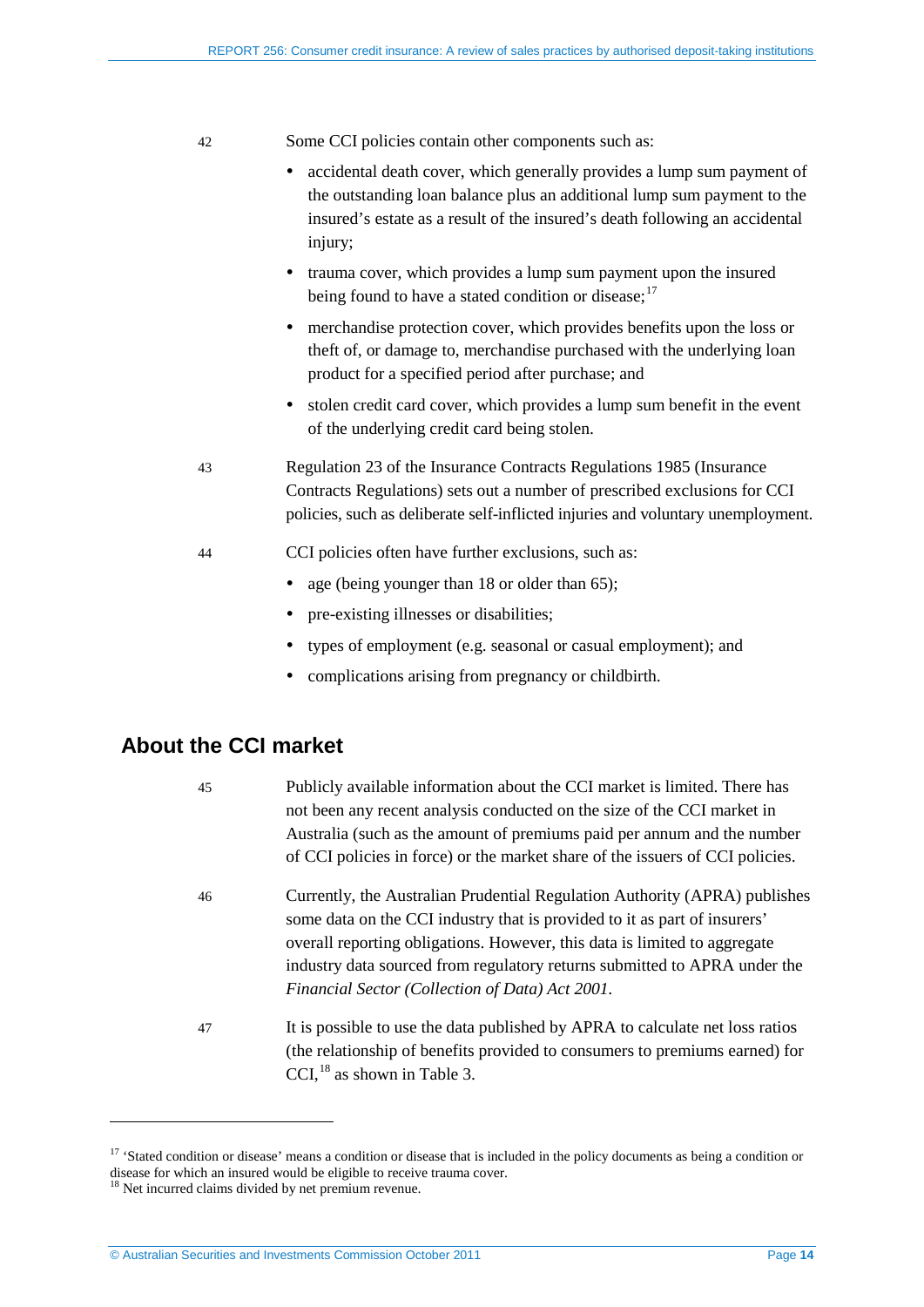<span id="page-14-1"></span>

| Year* | Net premium revenue<br>\$m\$ | <b>Net incurred claims</b><br>\$m\$ | Net loss ratio |
|-------|------------------------------|-------------------------------------|----------------|
| 2010  | 275                          | 94                                  | 34%            |
| 2009  | 253                          | 56                                  | 22%            |
| 2008  | 217                          | 39                                  | 18%            |

#### **Table 3: CCI premiums and claims**

\* Data shown is for the financial years ended in the 12 months to June of each year. Source: APRA

48 In addition, according to the General Insurance Code of Practice overview for the 2009–2010 financial year:

- 923,294 CCI policies (including new business and renewals) were sold; and
- $\bullet$  13% of claims made were denied.<sup>[19](#page-13-2)</sup>

# <span id="page-14-0"></span>**About the CCI reviewed for this report**

| 49 | The focus of this review was on CCI products distributed by ADIs because<br>most of the complaints that ASIC has received relate to this distribution<br>channel.                                                                                                                                                                                                                        |
|----|------------------------------------------------------------------------------------------------------------------------------------------------------------------------------------------------------------------------------------------------------------------------------------------------------------------------------------------------------------------------------------------|
| 50 | Other distribution channels include non-ADI credit card issuers and<br>businesses that sell CCI on behalf of insurers (e.g. retailers, car dealers and<br>direct marketing organisations). There is no publicly available information<br>about the market share of each distribution channel.                                                                                            |
| 51 | In this review, we looked at data provided by 15 ADIs that distributed CCI<br>in conjunction with home loans, personal loans and credit cards in the period<br>from 1 January 2009 to 31 December 2009. Where data was not available or<br>was not presented in a consistent way, we eliminated it from our<br>observations. For full details of the methodology used, see the appendix. |
| 52 | This section summarises data we obtained about the number of products<br>sold, claims made and cancellations processed in relation to 15 ADIs that we<br>reviewed.                                                                                                                                                                                                                       |
|    | <b>Sales volumes</b>                                                                                                                                                                                                                                                                                                                                                                     |
| 53 | In total, the 15 ADIs sold 661,902 CCI policies. Of these policies, 52.7%                                                                                                                                                                                                                                                                                                                |

were sold with credit cards, 36.1% were sold with personal loans and 11.2% were sold with home loans.

<span id="page-14-2"></span><sup>&</sup>lt;sup>19</sup> Financial Ombudsman Service, *General Insurance Code of Practice: Overview of the year 2009/2010*, 2010, pp. 32, 34 and 39.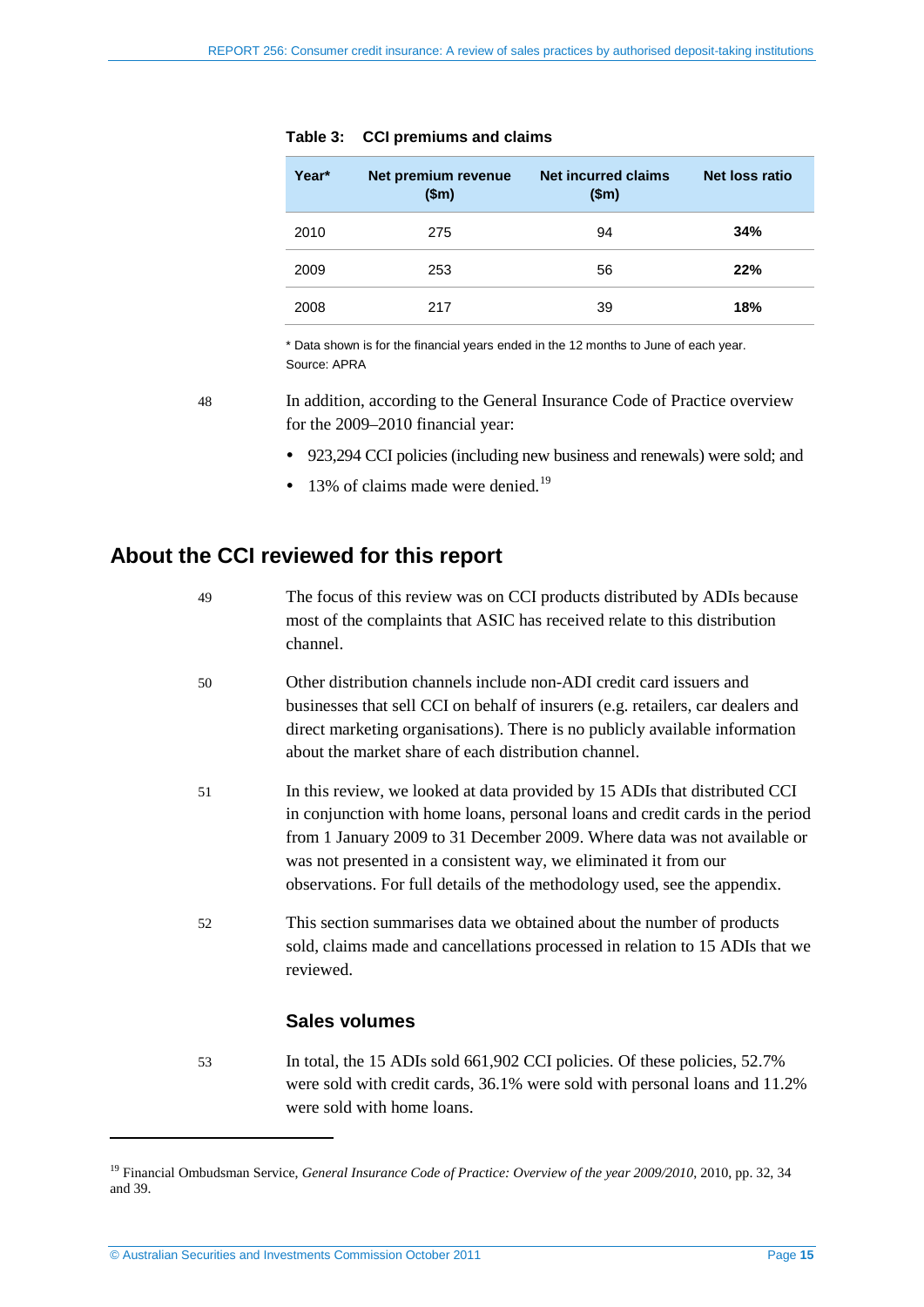- 54 The conversion rate for CCI across the products and ADIs reviewed was  $19.4\%$ <sup>[20](#page-14-2)</sup> (i.e. 19.4% of consumers who purchased home loans, personal loans or credit cards from the ADIs reviewed also purchased CCI).
- 55 Conversion rates were highest for personal loans, with the average conversion rate being 45.5% and seven ADIs having conversion rates of more than 50%.
- 56 For CCI sold with credit cards, the average conversion rate was 17.4% and the highest conversion rate for one ADI was 32.0%. For CCI sold with home loans, the average conversion rate was 8.4% and the highest conversion rate for one ADI was 22.1%.

## **Denied claims**

- 57 Overall, the rate of claims denied was  $15.9\%$ ,<sup>[21](#page-15-1)</sup> but this varied significantly across the ADIs.
- <span id="page-15-0"></span>58 [Figure 1](#page-15-0) shows the breakdown of rates of denied claims in relation to each product sold by each of the ADIs reviewed.<sup>[22](#page-15-2)</sup> We note that not all ADIs sold CCI in relation to each of the credit products they distribute.



## **Figure 1: Number of ADIs aggregated by range of denied claims rate and type of product**

Source: ASIC review, 2009

<span id="page-15-3"></span> $^{20}$  The total number of CCI policies sold divided by the total number of credit products sold (including credit products that were sold prior to the review period, but CCI was still marketed to).

<sup>&</sup>lt;sup>21</sup> The total number of CCI claims denied divided by the total number of CCI claims made. This figure does not include

<span id="page-15-2"></span><span id="page-15-1"></span>claims that were withdrawn by the consumer before they were formally denied by the ADI.<br><sup>22</sup> These results are for 14 ADIs. One ADI was not able to provide us with this information.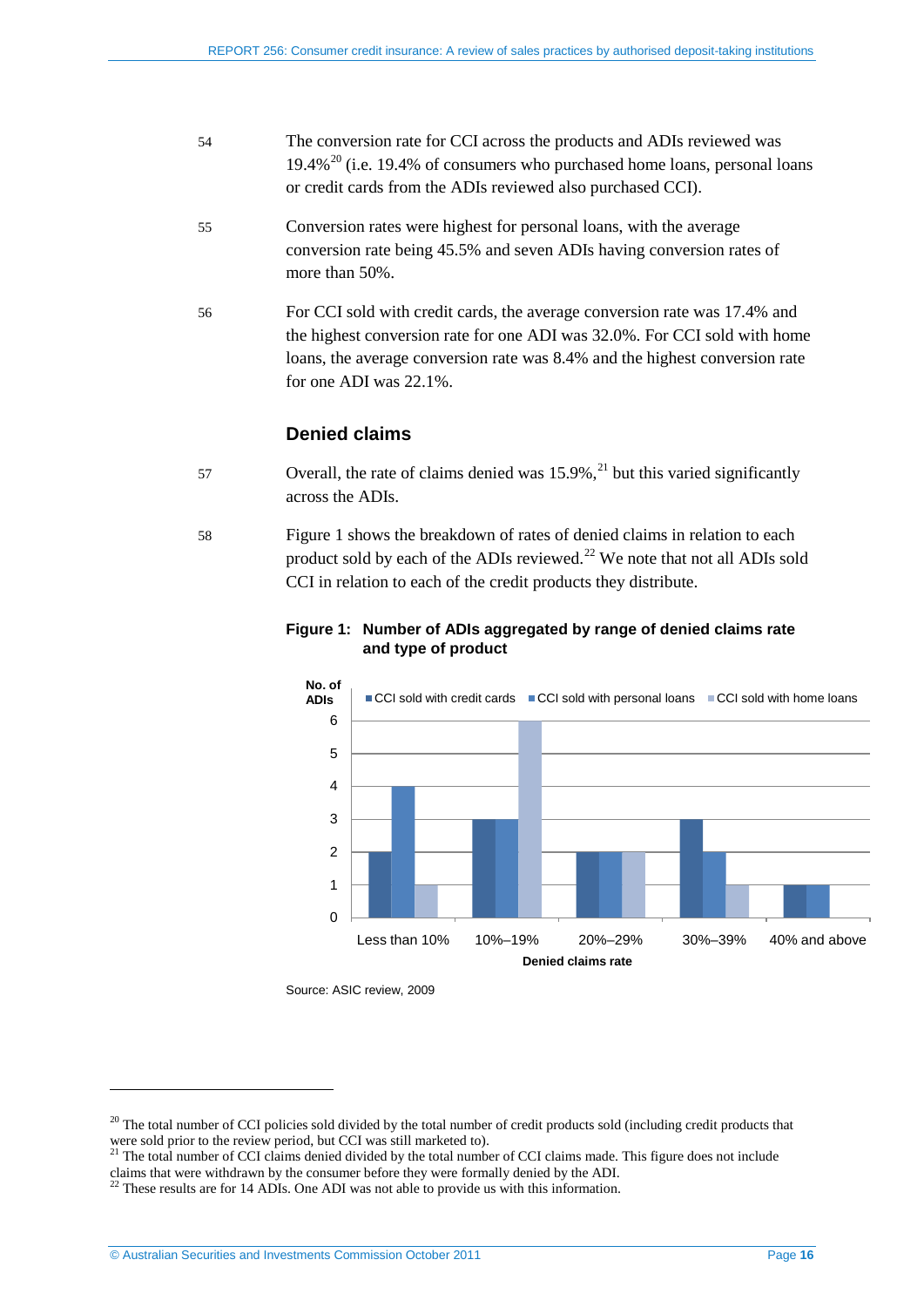- 59 CCI sold with credit cards had a higher average denial rate of 21.2%, compared with CCI sold with personal loans (11.5%) or CCI sold with home loans (12.9%).<sup>[23](#page-15-3)</sup>
- 60 We note that these figures do not include claims that were withdrawn by consumers before ADIs made decisions about whether or not to decline the claims.

## **Cancellations**

- 61 We found that, during the review period, 13.8% of CCI policies were cancelled for reasons other than the closure of the loan.<sup>[24](#page-16-0)</sup>
- 62 We also found that at least eight ADIs received complaints from customers whose requests to cancel CCI policies had not been actioned.
- 63 We were concerned by the high number of denied claims and policy cancellations that we identified based on the data provided in this review. Accordingly, we intend to undertake further work to investigate the underlying reasons behind these high numbers in the context of a more detailed review of the claims handling procedures used by the ADIs and the insurers that issue CCI: see paragraphs [141–](#page-35-1)[146.](#page-35-2)

## **Commissions**

64 We note that the ADIs reviewed all received a commission of close to, but not more than, 20% of the premium from the relevant insurer(s) for the distribution of CCI. The maximum commission payable is capped at 20% by the National Credit Code.<sup>[25](#page-16-1)</sup>

<sup>&</sup>lt;sup>23</sup> The total number of CCI claims denied (credit cards/home loans/personal loans) divided by the total number of CCI claims made (credit cards/home loans/personal loans).

 $24$  The total number of CCI policies cancelled divided by the total number of active CCI policies (these figures are for the full

<span id="page-16-2"></span><span id="page-16-1"></span><span id="page-16-0"></span>review period from 1 January 2009 to 12 February 2010). This calculation is based on data from 13 ADIs. <sup>25</sup> Section 145 of the National Credit Code. The cap on commission was imposed in response to the unnecessary or forced 'packing' of loan products with CCI premiums, where high commissions were being offered to encourage credit providers and their representatives to sell their CCI product: see paragraph 8.255 of the revised Explanatory Memorandum to the National Consumer Credit Protection Bill 2009.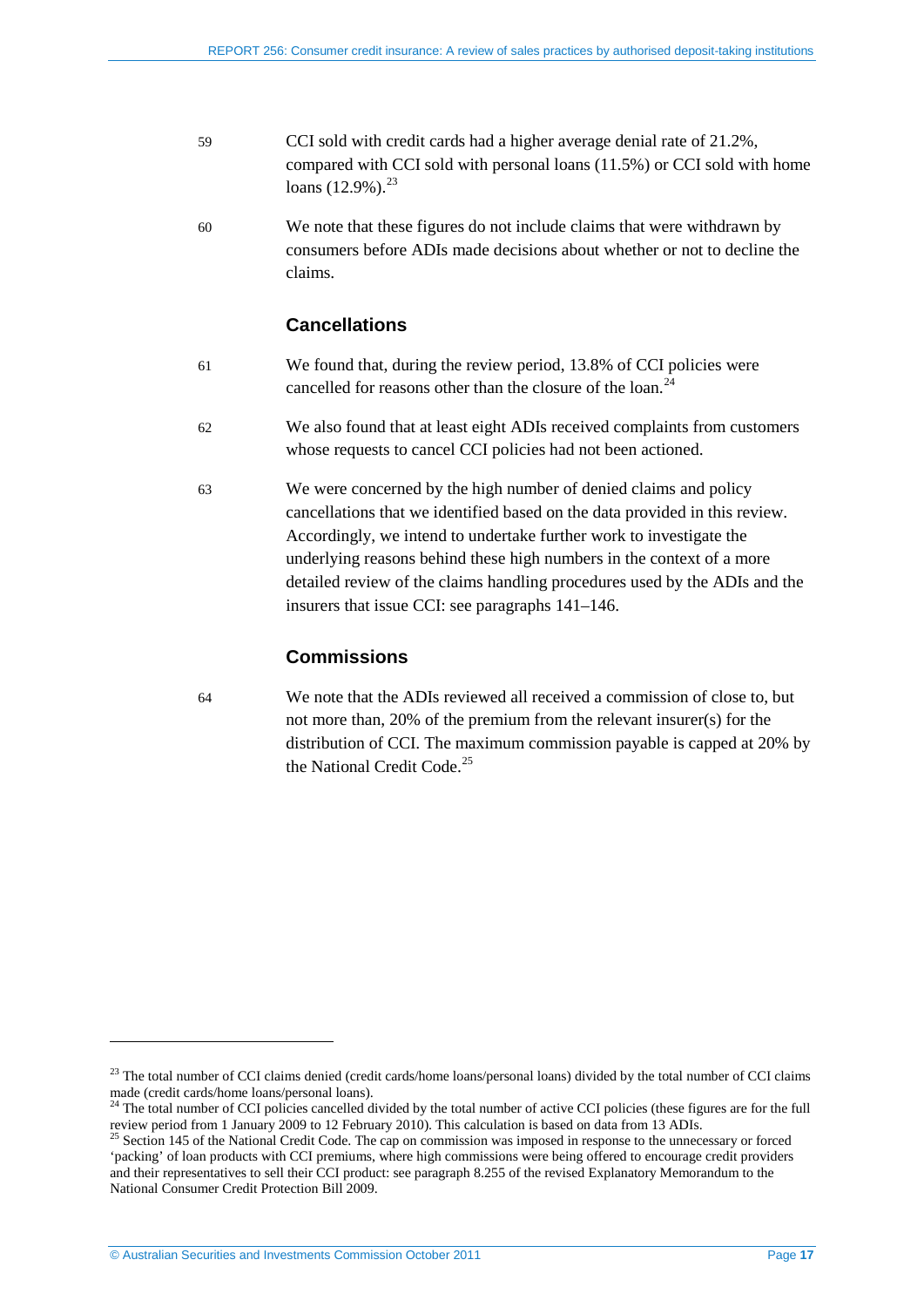# <span id="page-17-0"></span>**C Sales practices**

#### **Key points**

We found deficiencies in the sales practices of the ADIs reviewed that may lead to CCI being mis-sold or consumers not adequately understanding the products they are purchasing. Issues we identified include:

- consumers not being made aware that they have purchased CCI or that CCI is optional;
- consumers not being asked whether or not they wish to purchase CCI;
- consumers not being eligible to claim on all components of the CCI policy they have purchased;
- the potential for consumers to be pressured or harassed by sales staff; and
- consumers not understanding the cost or the duration of the CCI policy.

## <span id="page-17-1"></span>**Issues we identified**

| 65 | In surveillances we undertook in 2009, <sup>26</sup> we identified significant problems<br>with how some CCI policies were sold to consumers, including:                                                                                                                                                                                                                                                               |
|----|------------------------------------------------------------------------------------------------------------------------------------------------------------------------------------------------------------------------------------------------------------------------------------------------------------------------------------------------------------------------------------------------------------------------|
|    | consumers being sold CCI products without their knowledge or consent;                                                                                                                                                                                                                                                                                                                                                  |
|    | potentially misleading representations being made during the sale and<br>promotion of CCI products;                                                                                                                                                                                                                                                                                                                    |
|    | the use of pressure tactics and harassment to induce consumers to<br>purchase CCI products; and                                                                                                                                                                                                                                                                                                                        |
|    | • deficiencies in the scripts used for the sale and promotion of CCI<br>products.                                                                                                                                                                                                                                                                                                                                      |
| 66 | To assess whether these problems were more widespread, we asked the<br>ADIs in this review to provide us with a breakdown of the types of<br>complaint they received. Across these ADIs, 50% of the total complaints<br>recorded were related to sales. Examples of the types of complaint recorded<br>are discussed in this section, and more information about complaints is also<br>included in paragraphs 138–140. |
| 67 | We assessed the sales practices of the 15 ADIs by looking at the tools they                                                                                                                                                                                                                                                                                                                                            |

used to provide guidance to staff and monitor how they sold CCI to consumers.

<span id="page-17-2"></span><sup>26</sup> See 09-238AD and 09-184AD.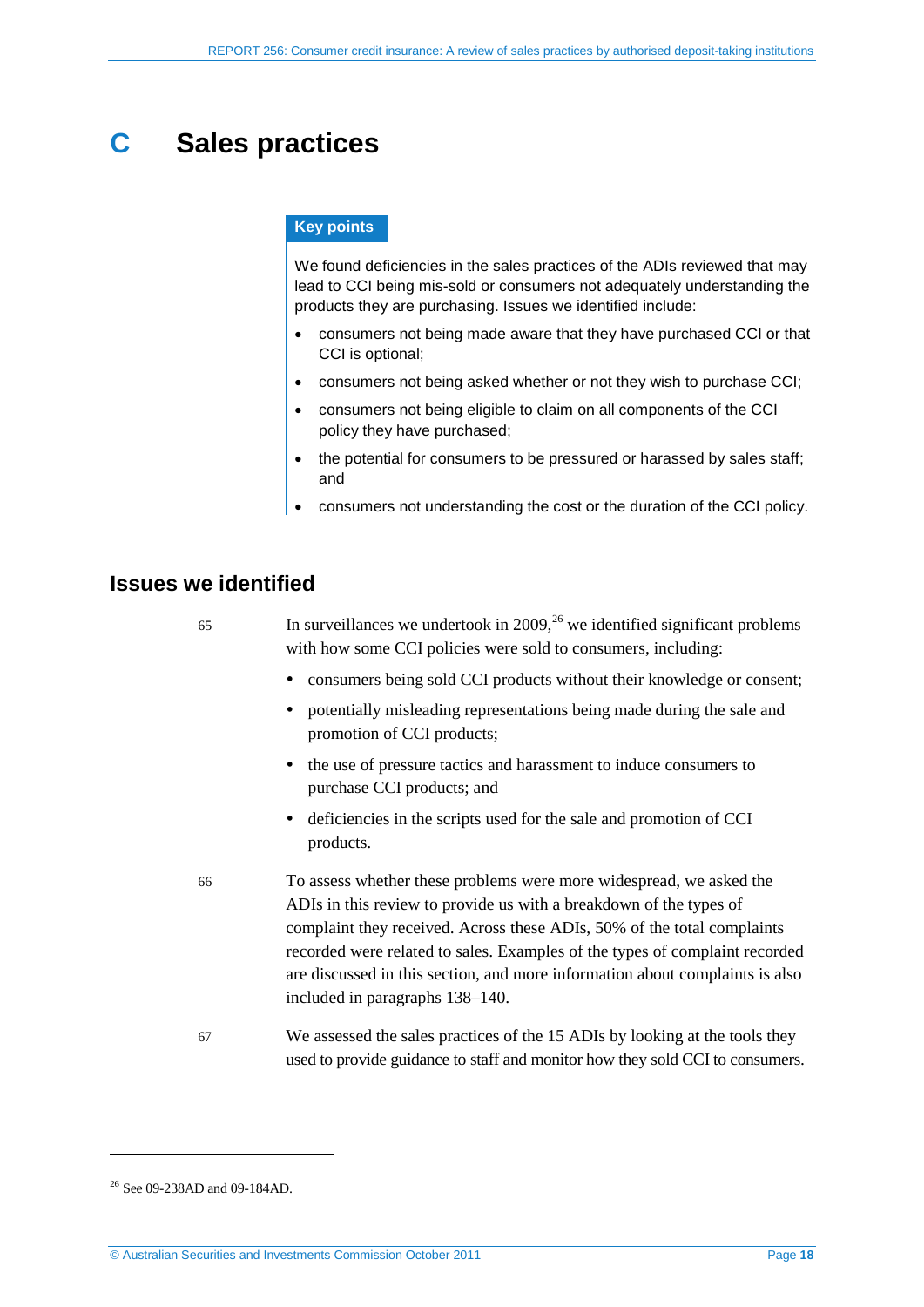# <span id="page-18-0"></span>**Use of sales scripts**

## **Telephone sales**

- 68 Of the 15 ADIs we reviewed, three sold at least one CCI product over the telephone without requiring staff to use a script.
- 69 We note that, where staff are not required to follow a script, there may be an increased risk that they will provide information or advice that is unauthorised, incomplete, inaccurate or misleading.
- 70 We also found that some scripts used by ADIs lacked sufficient structure to prevent staff from improvising and providing additional information not covered in the scripts. For example:
	- one script consisted only of 'sales tips' and did not cover any compliance or legal obligations;
	- one script included only a brief list of items that should be discussed with consumers over the telephone, and then instructed staff to 'expand on each point using your own style'; and
	- two scripts were split between multiple documents, making it difficult for staff to follow the scripts closely.

## **Branch sales**

- 71 Eleven of the ADIs sold at least one CCI product in branches without using a script.
- 72 We note that it may not always be practical to follow a script in these situations. However, we consider it important that an equivalent tool is used to ensure that consumers are provided with accurate and adequate information.

### **Recommendation 1(a): Formal sales scripts**

When CCI is sold over the telephone, distributors should have formal scripts in place for their sales staff. Scripts should include the information specified in Recommendations 1(b)–(j).

Sales scripts should include sufficient structure to minimise the risk of staff being required to 'ad lib' or continually refer back to the PDS to provide information to the consumer.

When sales are made in branches, we encourage distributors to adopt an approach based on this recommendation (e.g. by requiring staff to use a checklist covering the elements included in this recommendation).

73 Most of the review findings contained in the remainder of this section relate to the content and structure of scripts where scripts were used, but we also refer to other tools, where relevant.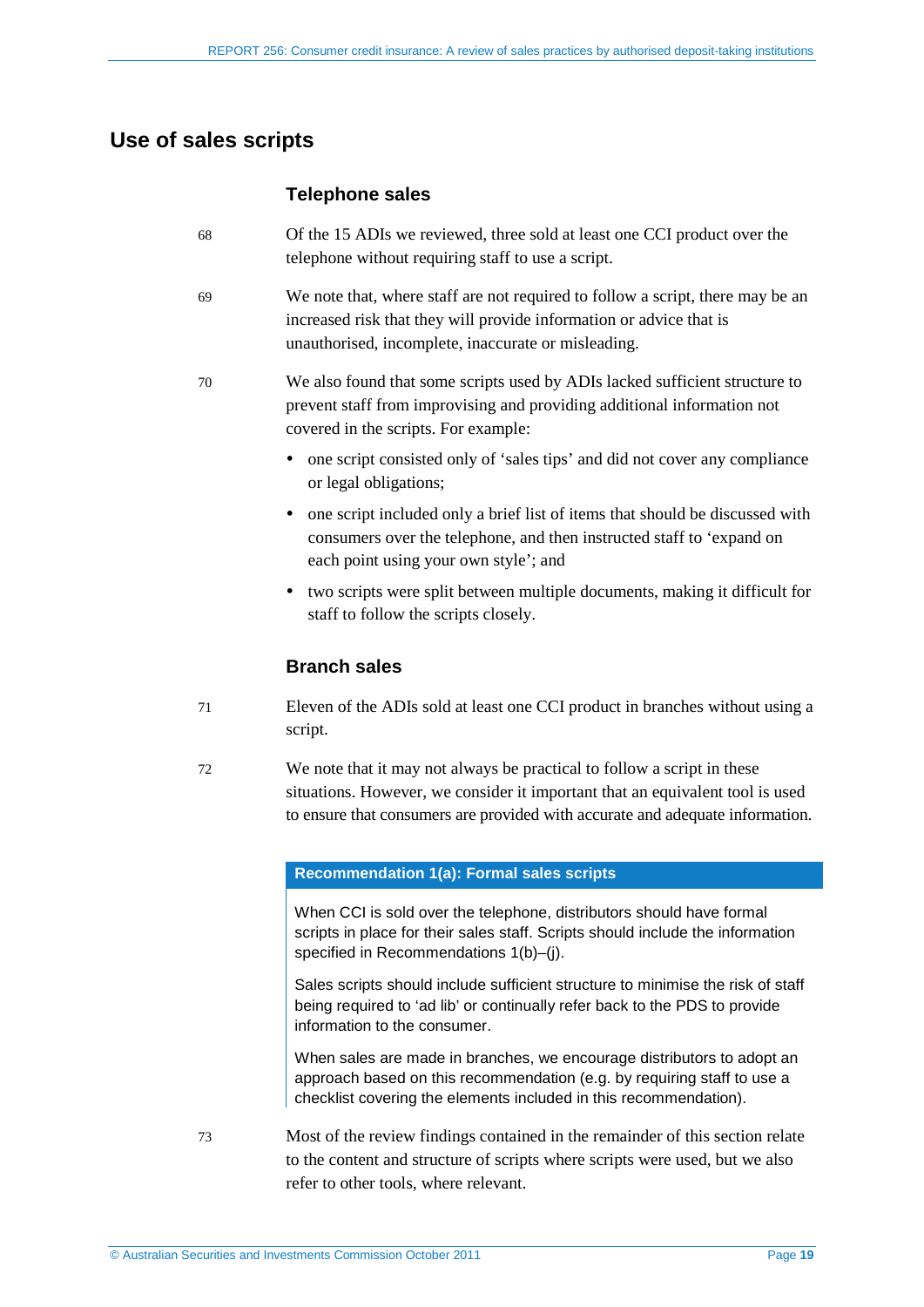## <span id="page-19-0"></span>**Consumer awareness of making a CCI purchase**

- 74 As a general rule, CCI is not often sought out by consumers. Instead, it is usually offered to them either:
	- when a consumer contacts an ADI (either by telephone or at a branch) to take out a credit product; or
	- after the customer has taken out a credit product, in the following circumstances:
		- − during outbound telemarketing calls made by ADIs to consumers (we note that the eight ADIs that telemarketed CCI to credit card holders had an average conversion rate of 20.6%, compared with an average of 6.2% for the four ADIs that did not telemarket CCI attached to credit cards);
		- − when consumers telephone ADIs for another purpose (e.g. to check their loan balance or to request a credit card balance transfer); or
		- − when consumers telephone ADIs to activate their credit card (we note that ASIC identified and addressed a number of concerns with this method of sale with individual ADIs before this review: see paragraphs [75](#page-19-1) and [94\)](#page-23-1).<sup>[27](#page-17-2)</sup>
- <span id="page-19-1"></span>75 Our previous work suggests that, unless a consumer explicitly agrees to discuss and purchase CCI in circumstances where they have contacted the ADI to activate a credit card, they may not understand that they are not obliged to discuss or buy CCI, or that they have in fact purchased a CCI policy.<sup>[28](#page-19-2)</sup>

#### 76 In this review, we found that:

- seven ADIs had scripts that did not adequately or specifically point out that the purchase of CCI was optional;
- eight ADIs had scripts that did not include a clear statement of their intention to sell insurance and/or a question asking consumers for their permission to discuss insurance;
- three ADIs that sold CCI during credit card activation calls, or in outbound telemarketing campaigns, had scripts that did not clearly delineate between the original purpose of the call and the sale of CCI; and
- four ADIs had scripts that used potentially ambiguous words (such as 'activate', 'enrol' and 'process') to confirm that a consumer was purchasing CCI, increasing the risk that consumers may not have been aware that they were actually purchasing CCI rather than, for example, activating their credit card.

<span id="page-19-2"></span><sup>27</sup> This sales channel was used by two ADIs. 28 09-238AD*.*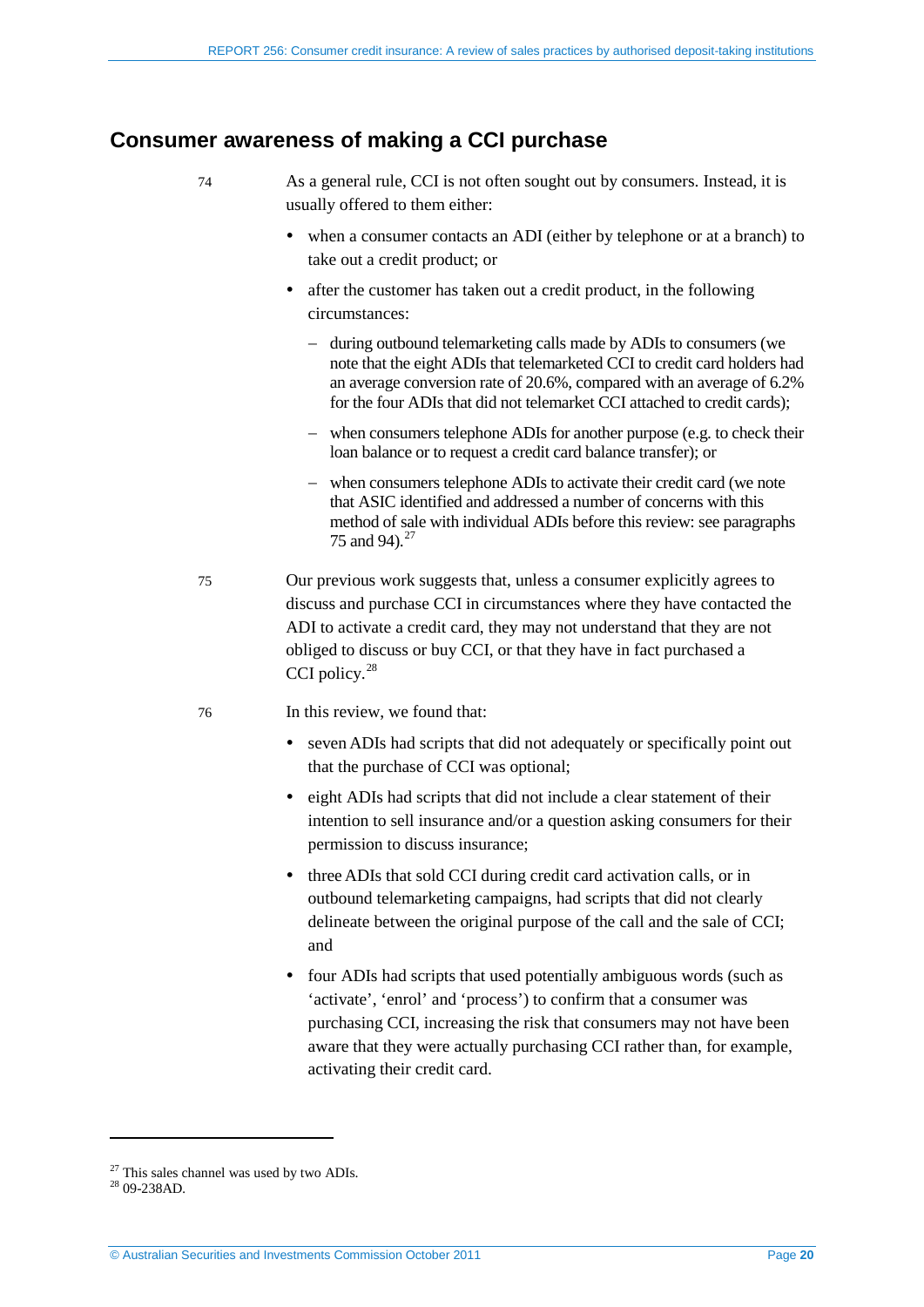#### **Recommendation 1(b)–(e): Formal sales scripts**

Sales scripts should include:

- $1(b)$ —a clear statement, made before any attempt to sell CCI, of the intention to sell insurance (this may take the form of a clear 'permission to discuss insurance' question, where the consumer's consent is obtained before attempting to sell CCI to the consumer);
- $\bullet$  1(c) when CCI is cross-sold during calls made by a consumer for some other purpose (e.g. to activate their credit card), a clear delineation between the original purpose of the call and the attempted sale of the CCI product;
- $1(d)$ —a clear statement that the purchase of CCI is optional; and
- 1(e)—the use of words such as 'purchase' and 'buy' to describe the purchase of CCI, rather than potentially misleading words such as 'activate', 'enrol' and 'process'.

## <span id="page-20-1"></span><span id="page-20-0"></span>**Consumer consent to purchase CCI**

| -77 | In this review, at least six ADIs reported receiving complaints from consumers |
|-----|--------------------------------------------------------------------------------|
|     | who did not believe that they had given their consent to purchase CCI. $^{29}$ |

78 Nine ADIs had scripts that did not include a clear question about whether the consumer had consented to the purchase of CCI.

## **Evidence of consent**

- 79 A related issue is that some ADIs did not obtain and retain *evidence* that a consumer had consented to purchase CCI—for example:
	- for branch sales, by requiring consumers to sign separate application forms (seven ADIs did not do this); and
	- for telephone sales, by recording the telephone calls (three ADIs did not do this).
- 80 Without evidence of consent, it is difficult to substantiate complaints such as those described in paragraph [77.](#page-20-1)
- 81 In light of the other concerns with CCI sales practices raised in this report, we also consider the timing of a consumer's consent to be important—that is, consent should be obtained *after* the consumer has been provided with the information referred to in Recommendations  $1(b)$ –(g) and Recommendation 1(j).

<span id="page-20-2"></span><sup>&</sup>lt;sup>29</sup> This figure is based on 13 ADIs. Two ADIs could not provide us with details of the complaints they received.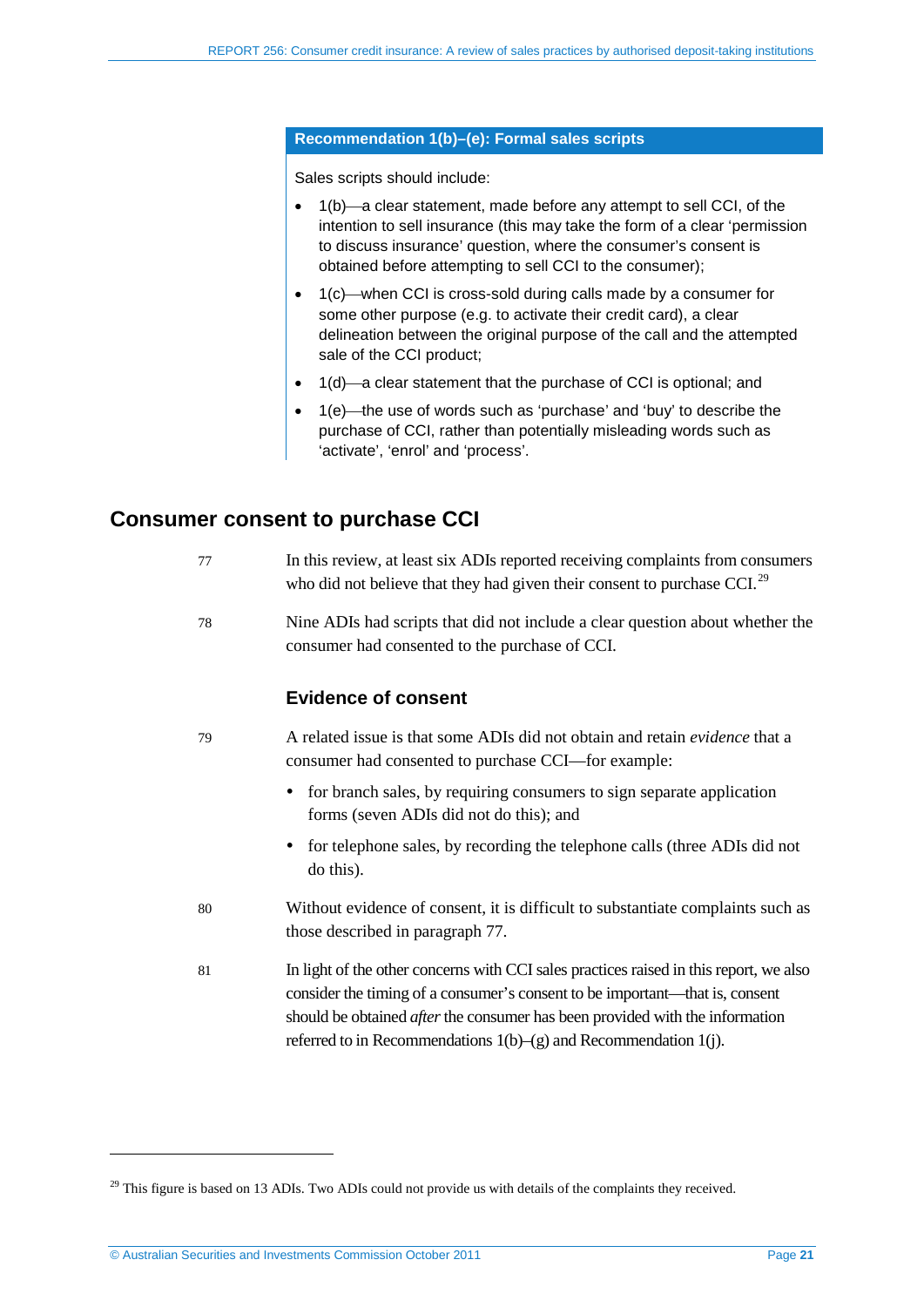#### **Recommendation 1(f): Formal sales scripts**

Sales scripts should include a clear question asking the consumer if they consent to the purchase of CCI (asked *after* the consumer has been provided with all the relevant information about the product).

#### **Recommendation 2: Evidence of consent**

Distributors should obtain adequate evidence that a consumer has consented to purchase CCI.

Examples of such evidence include:

- for branch sales, obtaining the signature of the customer consenting to the purchase of CCI; and
- for telephone sales, recording the relevant call (during which the consumer has been clearly asked whether they consent to the purchase of CCI).

# <span id="page-21-0"></span>**Consumer eligibility for CCI claims**

| 82 | In our past work, we have seen numerous instances where consumers have<br>been unable to claim on their CCI policy because they were ineligible to be<br>covered by the policy or by components of the policy. <sup>30</sup>                                    |
|----|-----------------------------------------------------------------------------------------------------------------------------------------------------------------------------------------------------------------------------------------------------------------|
| 83 | This issue was confirmed in our current review, where we identified a number<br>of complaints made by consumers to ADIs that they were not eligible to make<br>a claim under the policy sold to them because, for example, they:                                |
|    | • were older than the eligible age;                                                                                                                                                                                                                             |
|    | had a pre-existing medical condition; and/or                                                                                                                                                                                                                    |
|    | were unemployed.                                                                                                                                                                                                                                                |
| 84 | We found that 10 ADIs had scripts that did not point out the main applicable<br>exclusions (other than by merely referring consumers to the PDS).                                                                                                               |
| 85 | Five of the eight ADIs that had separate application forms for CCI did<br>include some details about exclusions in these application forms, but this<br>information was contained in the 'declaration' section consumers had to sign<br>to purchase the policy. |

<span id="page-21-1"></span><sup>30</sup> 09-238AD*.*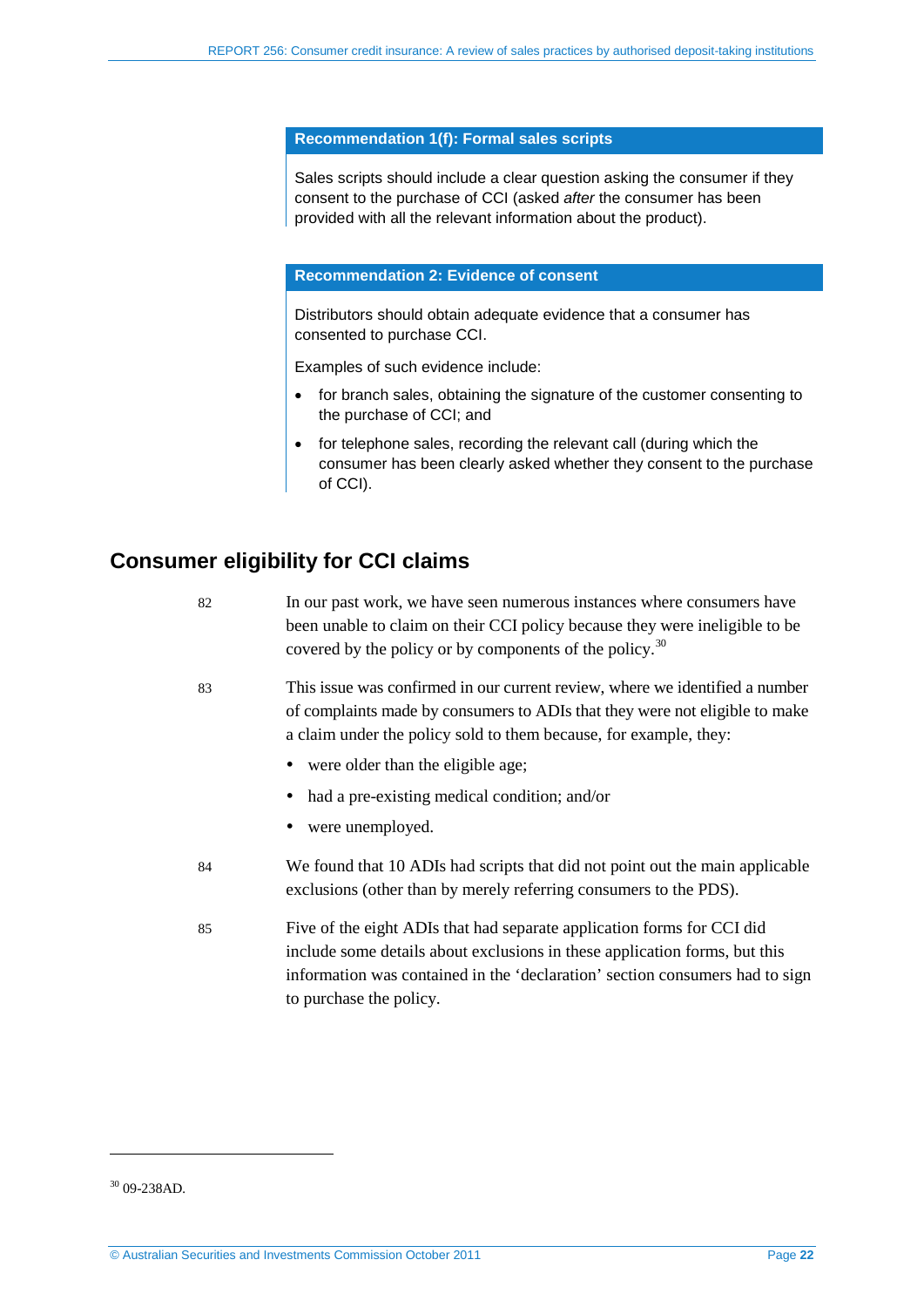86 While we consider referring to exclusions in application forms to be a positive feature, we are concerned that including the information in the declaration section may not adequately highlight these exclusions to consumers because:

- the conditions are not always clearly presented as exclusions;
- important exclusions are sometimes omitted; and/or
- the information is often contained in small and lengthy fine print among several other items.
- 87 We note that the risk that consumers may buy a policy that they are ineligible to claim on may be higher when CCI is sold as a packaged product (i.e. all components of the policy are sold to consumers together as a package), rather than as an unpackaged product (i.e. consumers can select and pay for only the components of the policy that they elect to purchase).<sup>[31](#page-21-1)</sup>
- <span id="page-22-0"></span>88 [Table 4](#page-22-0) provides a summary of the types of product distributed by the ADIs in this review.

| <b>Type of CCI</b> | Packaged | <b>Unpackaged</b> | <b>Total</b> |
|--------------------|----------|-------------------|--------------|
| Personal loans     | 3        | 11                | $14^{32}$    |
| Home loans         | 2        | 9                 | 11           |
| Credit cards       | 11       |                   | 12           |

#### **Table 4: Breakdown of packaged and unpackaged products**

Source: ASIC review, 2009

89 One ADI we reviewed minimised the risk that CCI would be sold to consumers who could not make a claim because of unemployment by not selling packaged CCI cover to consumers who receive pension entitlements or Centrelink benefits.

#### **Recommendation 1(g): Formal sales scripts**

Sales scripts should include a clear explanation of the main exclusions that apply to the CCI policy (and where CCI is sold as a packaged product, this should include a clear explanation of the main exclusions that apply to each component of the policy).

<span id="page-22-2"></span> $31$  Unpackaged products generally require the inclusion of a compulsory component of cover, such as life cover.  $32$  One ADI sells three products: two are unpackaged and one is packaged. We have recorded one packaged and

<span id="page-22-1"></span>unpackaged product for this ADI.

<sup>©</sup> Australian Securities and Investments Commission October 2011 Page **23**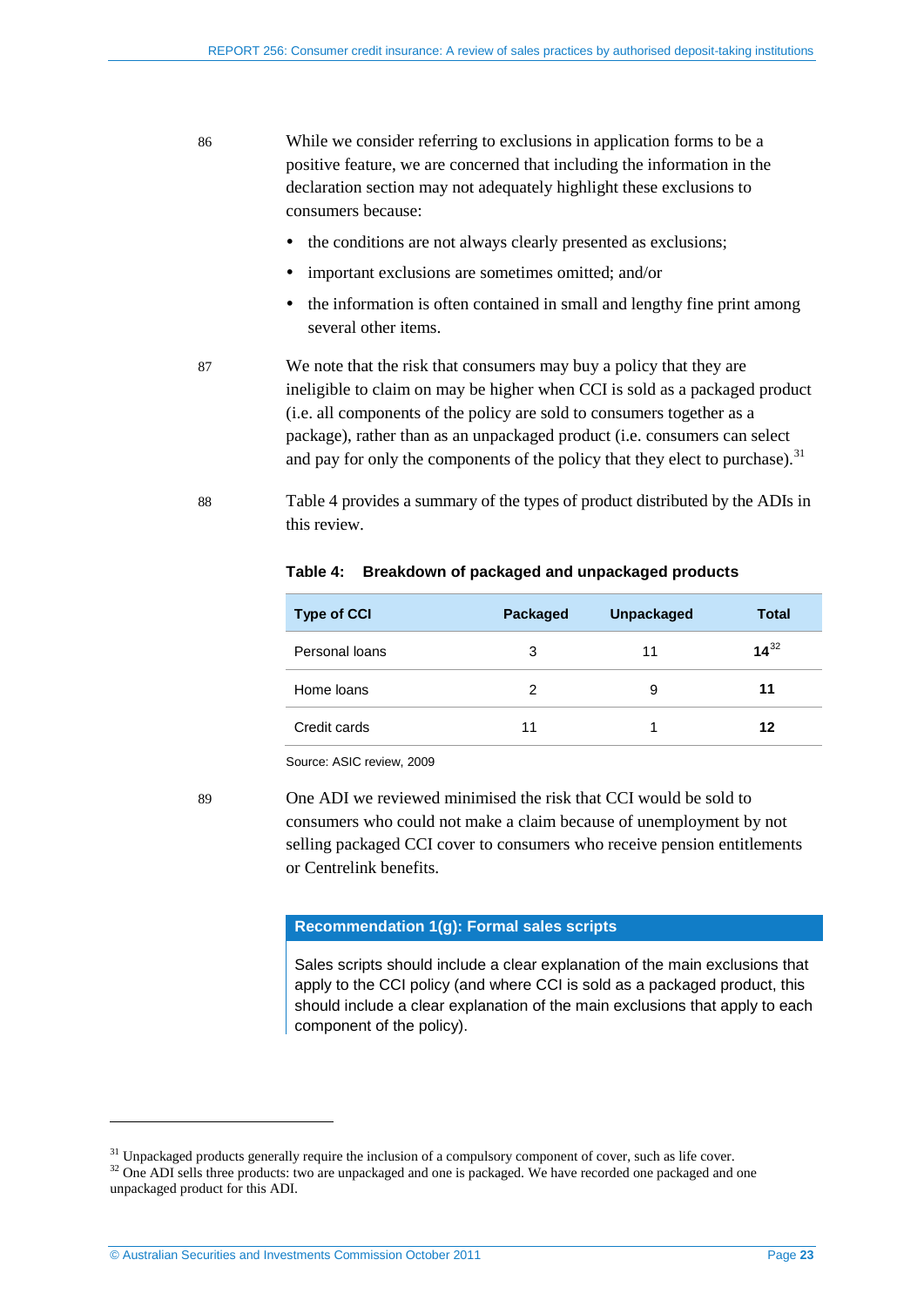# <span id="page-23-0"></span>**Pressure or harassment by sales staff**

<span id="page-23-1"></span>

| 90 | In our earlier work, one of the concerns we identified was that consumers<br>felt that they were being pressured to purchase CCI despite saying 'no'<br>during calls. <sup>33</sup> Similarly, in this review, we identified complaints made by<br>consumers that they felt pressured or harassed when being offered CCI.                                                                                                                                                                           |
|----|-----------------------------------------------------------------------------------------------------------------------------------------------------------------------------------------------------------------------------------------------------------------------------------------------------------------------------------------------------------------------------------------------------------------------------------------------------------------------------------------------------|
| 91 | In this review, we found that 11 ADIs had tips for staff to use to overcome<br>consumers' objections or resistance to a sale.                                                                                                                                                                                                                                                                                                                                                                       |
| 92 | While it is not always the case that a consumer who raises an objection is, in<br>fact, not interested in purchasing CCI, we consider it important that staff do<br>not persist in selling a product to a consumer who has clearly indicated that<br>they do not wish to purchase it.                                                                                                                                                                                                               |
| 93 | We found that only four ADIs had formal guidelines in place instructing<br>staff to end a telephone sale if a consumer indicated that they did not want to<br>purchase the product or continue the telephone conversation. Of these ADIs,<br>one instructed staff to end the call as soon as the consumer clearly indicated<br>that they were not interested, and two others instructed staff to end the call if<br>the consumer indicated on two separate occasions that they were not interested. |
| 94 | In our earlier work, we were also concerned by the following types of<br>conduct identified:<br>the practice of keeping consumers 'captive' by waiting to tell credit card<br>٠<br>holders that their credit cards have been activated only after CCI sales (or<br>attempted sales) have been completed; <sup>34</sup> and<br>using the cooling-off period as a selling point—that is, telling consumers<br>٠<br>during telephone calls that they would be sent policy documents so that            |
|    | they could review and make a decision whether to purchase CCI during<br>the cooling-off period. <sup>35</sup>                                                                                                                                                                                                                                                                                                                                                                                       |
| 95 | We also note that some ADIs instructed staff to highlight the risks to<br>consumers of not having insurance in circumstances where, for example,<br>they become sick or unemployed, without also informing them of how loan<br>variations on the grounds of financial hardship may be available in these<br>circumstances.                                                                                                                                                                          |
|    |                                                                                                                                                                                                                                                                                                                                                                                                                                                                                                     |

<span id="page-23-4"></span><sup>&</sup>lt;sup>33</sup> This concern was raised in the context of CCI being cross-sold when consumers contacted ADIs to activate credit cards: see 09-238AD.<br><sup>34</sup> 09-238AD.<br><sup>35</sup> 09-184AD.

<span id="page-23-3"></span><span id="page-23-2"></span>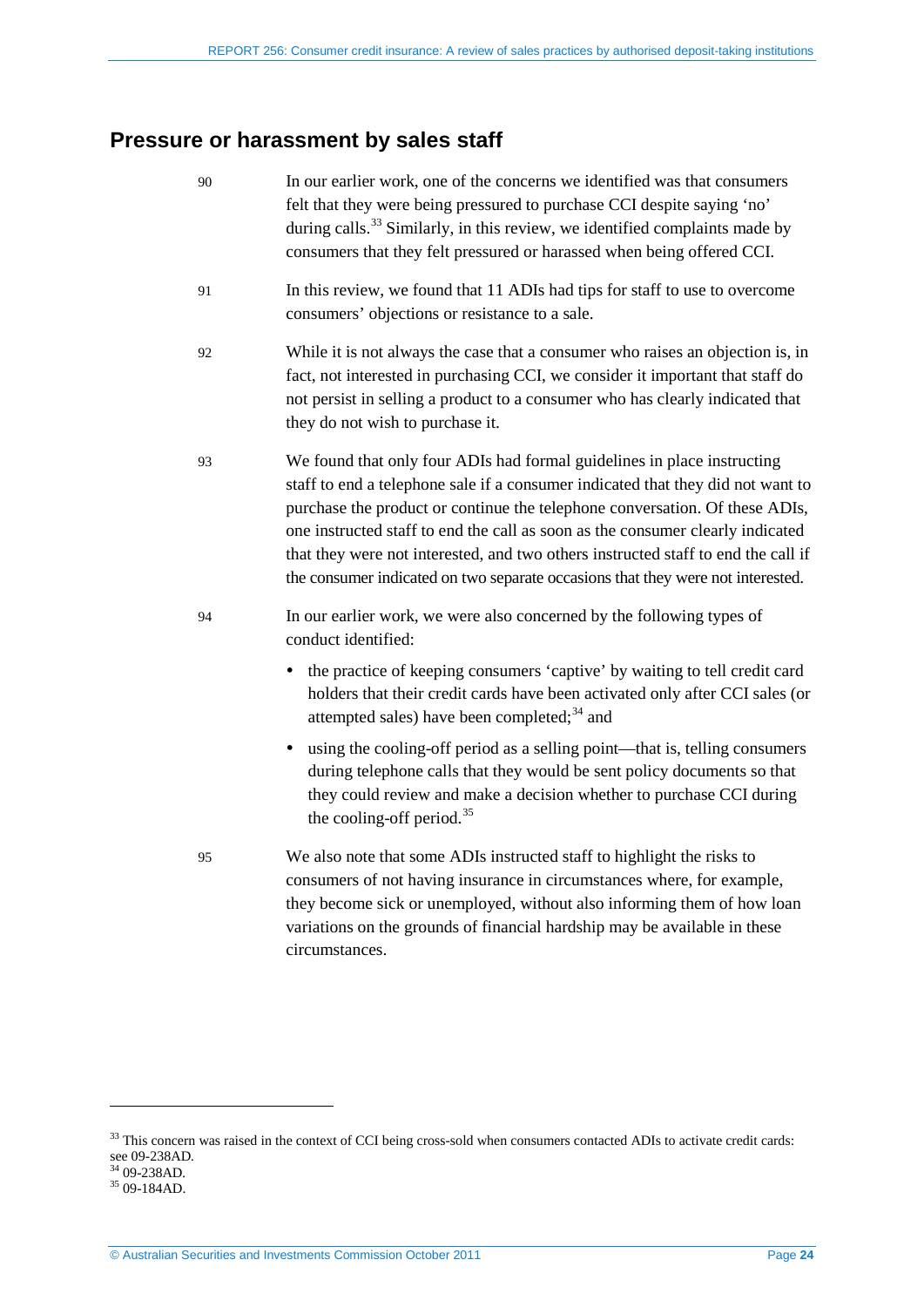#### **Recommendation 1(h) and 1(i): Formal sales scripts**

Sales scripts should include:

- 1(h) clear instructions for staff to end any attempted telephone sale if a consumer indicates once, or at the most twice, that they do not want to purchase the product; and
- 1(i)—information about the cooling-off period, without using the coolingoff period as a selling point (this may be best achieved by providing information about the cooling-off period after the consumer has clearly agreed to buy the product).

## <span id="page-24-0"></span>**Consumer understanding of cost of CCI**

96 Another common type of complaint that we identified in this review was complaints made by consumers who believed they were misinformed or received inaccurate information about the cost of CCI, which influenced their decision to purchase the product. This included, for example, that:

- the CCI premium would be a one-off payment (when, in fact, it was charged monthly);
- if consumers paid their loan balance in full every month, they would not incur a premium charge;
- the CCI premium was for lender's mortgage insurance, or simply another cost attached to the loan; and
- the CCI cover was free during the cooling-off period.
- 97 In this review, we found that five ADIs had scripts that did not include any information about the cost of CCI.

#### **Recommendation 1(j): Formal sales scripts**

Sales scripts should include information about the full cost of the CCI policy: see also Recommendations 3−5.

98 We also identified the following specific problems with the information that was provided to consumers about costs.

### **Disclosure of interest**

99 Where premiums were payable up-front and capitalised into the underlying loan (as was sometimes the case with CCI sold with certain home loans and personal loans):

- none of the 12 ADIs that charged the cost of CCI in this way disclosed in scripts:
	- − the fact that interest was payable on the CCI premium in this situation; or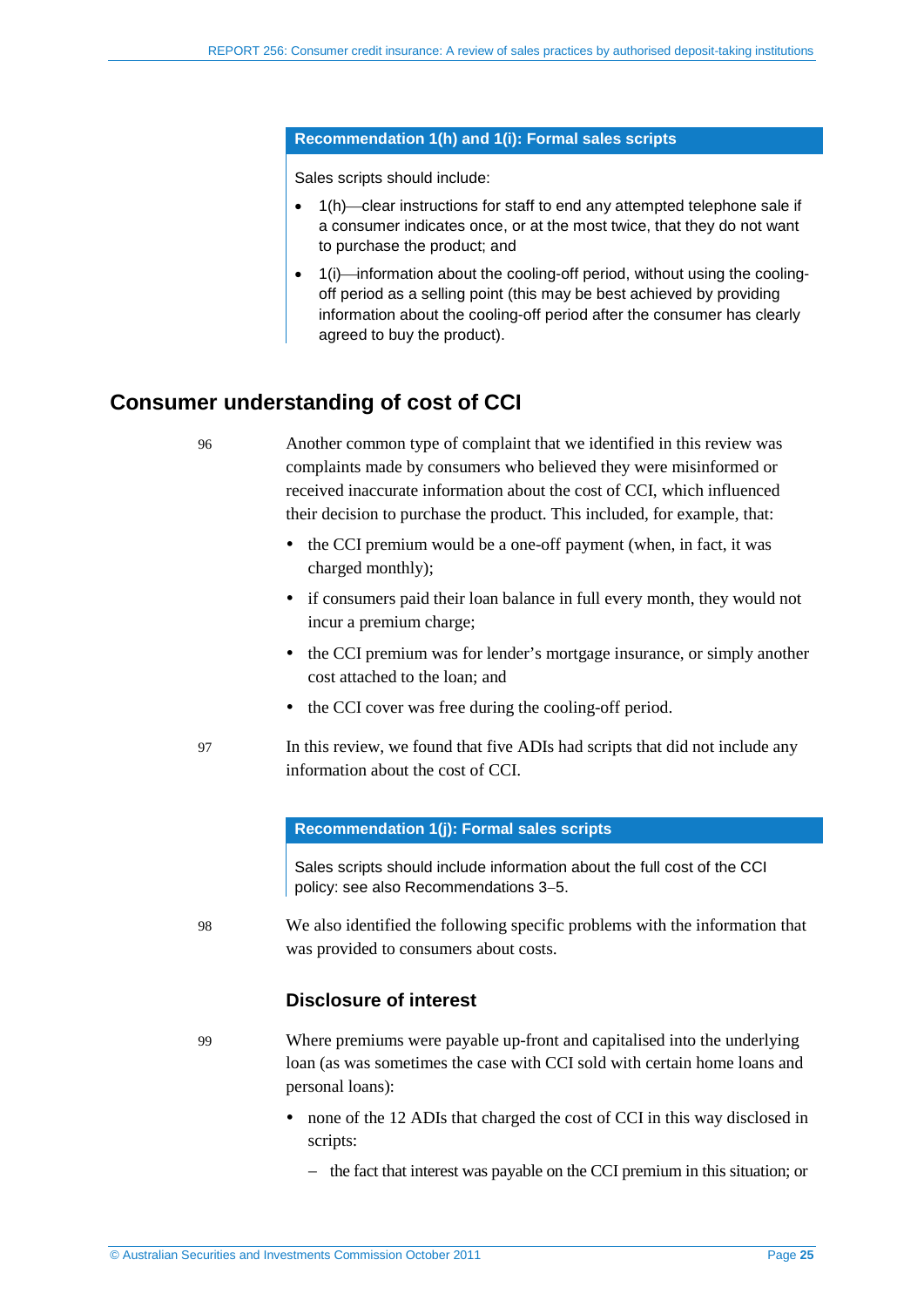- − the total amount of interest that would be charged over the life of the loan; and
- eight ADIs did not offer consumers any options other than to capitalise the CCI payment into the loan amount for at least one of the products offered.
- 100 Although the National Credit Code does not require the separate disclosure of interest payable on the CCI premium,  $36$  the information we reviewed suggests that, where this information is not disclosed (in circumstances where the CCI is fully funded by the underlying loan), consumers may not realise how much they will pay for their CCI policy.
- 101 Capitalising the CCI premium into home loans also increases the loan-tovalue ratio (LVR). We found that one ADI took positive action to highlight the risk to consumers that, if the LVR on a home loan exceeds a set limit, lender's mortgage insurance may be charged or the amount of lender's mortgage insurance charged may be increased. We consider disclosure of this risk to be best practice.

#### **Recommendation 3: Disclosure of interest payments**

If a CCI premium is fully funded by the underlying loan, consumers should be informed verbally, and in the loan contract, that they will pay interest on their CCI premium.

We consider it best practice for consumers also to be informed, where possible, of the amount of interest they will be paying on their premium for the life of the CCI policy (or loan).

## **Quotes for loan repayments**

- 102 We found that nine ADIs, at least in the first instance, automatically included the cost of the CCI policy in the quote for the loan repayments payable on the home loan and/or personal loan that the consumer was applying for.
- 103 In the sales script used by one ADI, consumers were told that, 'the premium for this protection has been included in the repayment quote for your convenience'.
- 104 Another ADI's script instructed staff to:

Remember, that as part of your recommended loan package to include all cover types in the total repayment—this is the first figure you give. If you

© Australian Securities and Investments Commission October 2011 Page **26**

<span id="page-25-0"></span><sup>&</sup>lt;sup>36</sup> Regulation 93 of the National Consumer Credit Protection Regulations 2010 requires a credit provider to give the debtor a list of key features of the contract, which includes (among other things) the premium payable and the fees and charges. However, interest is excluded from the definition of credit fees and charges: s204 of the National Credit Code.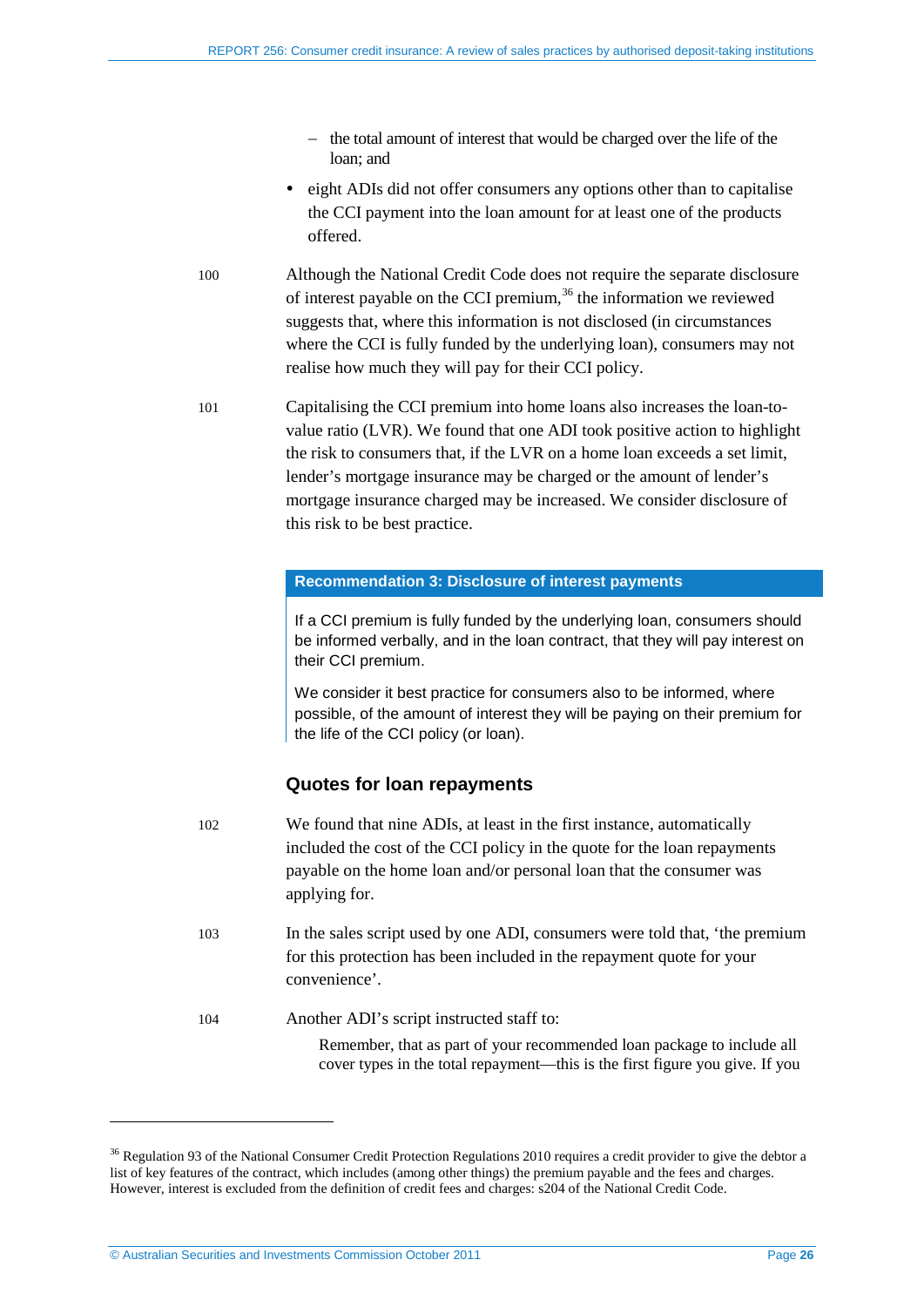have gained their agreement that it is within their budget it is less likely that the [consumer] will object based on cost!

105 We consider that such conduct may be misleading or deceptive, in breach of s12DA of the *Australian Securities and Investments Commission Act 2001*  (ASIC Act), because consumers may be misled into believing that:

- the loan repayments inclusive of CCI are the loan repayments exclusive of CCI;
- it is compulsory for them to purchase the CCI policy; and/or
- CCI is a free feature of the loan facility (when, in fact, it is sold in conjunction with the underlying credit product and has a separate cost).

#### **Recommendation 4: Separate quotes**

When CCI is sold with a credit product, staff should quote repayments for the underlying loan separately to the CCI premium.

We consider it best practice to:

- initially quote loan repayments without the CCI premium included in the loan repayment; and
- only raise CCI with the consumer after they have already been quoted the amount of their loan repayments (without the CCI policy).

### **Premium structure**

#### **Basis of payments**

106 The basis on which the 15 ADIs calculated premiums varied between:

- the overall limit of the facility;
- the amount of credit used by the consumer; and
- the amount of cover elected by the consumer (that did not exceed the loan value).
- 107 Of the 12 ADIs that distributed CCI with credit cards, we found that 11 based monthly premiums on the amount of credit actually used by the consumer. Nine of these 11 ADIs included information about this in their scripts.
- 108 For CCI for personal loans and home loans it was more common for ADIs to calculate premiums using the overall limit of the facility, rather than the credit actually used by the consumer.
- 109 We are concerned that, in circumstances where the premium is not based on the amount of credit actually used by the consumer (as, for example, may be the case for CCI sold in relation to certain lines of credit), consumers may be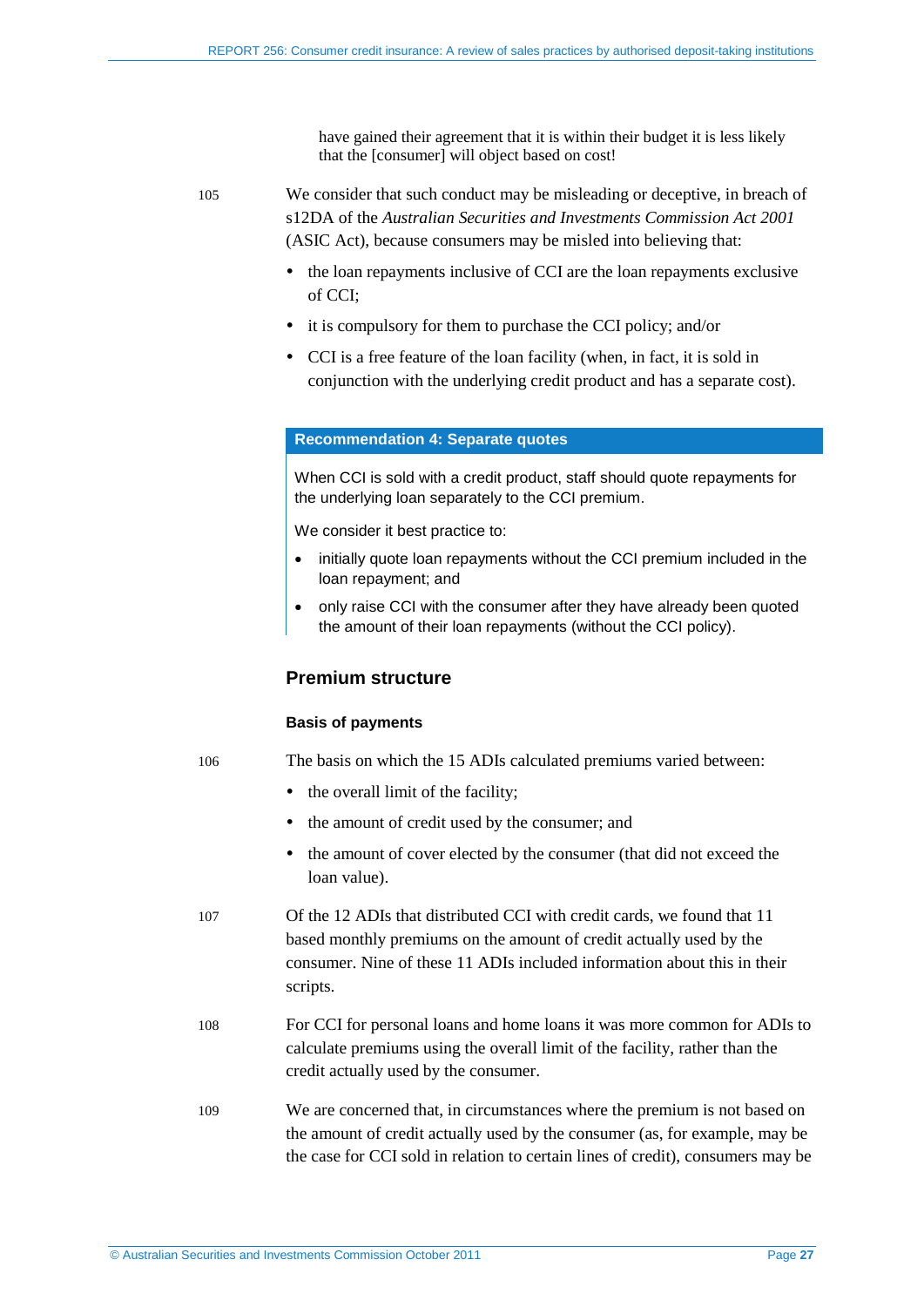paying for a level of CCI cover that they do not receive (or may only potentially receive).

110 Only one ADI had a script that included an explanation of how the premium was calculated.

### **When premiums are paid**

- 111 We found that when and how often premium payments were required to be made differed between ADIs and according to the CCI product being sold. For example, for CCI for credit cards, we found that nearly all ADIs required payment of premiums on a monthly basis. Information about the calculation of the premium on a monthly basis was provided in all but one of the relevant scripts.
- 112 For CCI sold with personal loans, we found that 10 ADIs sold products that required premiums to be paid up-front.
- 113 For CCI sold with home loans, we saw a larger range of payment methods. Seven ADIs gave consumers the option to either pay the premium up-front for a set time period (three or five years) or make payments on a monthly or annual basis; while four ADIs offered only one way in which premiums could be paid (either on a monthly or annual basis).
- 114 It appears that, if information is provided to consumers about when premiums are required to be paid, it is largely unscripted.

#### **Recommendation 5: Disclosure of premium structure**

Consumers should be informed about how their premiums will be structured, such as:

- whether premiums are to be funded by the underlying loan or paid separately by the consumer;
- how premiums are calculated (e.g. whether premiums are based on the credit actually used by the consumer or the overall limit of the underlying loan); and
- whether premiums are payable up-front, or in monthly or annual instalments.

# <span id="page-27-0"></span>**Consumer understanding of duration of CCI policy**

115 In our review, we looked at how long CCI policies last. We found that the duration of most CCI policies sold with credit cards and personal loans was linked to the duration of the underlying credit product. However, this was not always the case for home loans. For example, of the 11 ADIs that distributed CCI with home loans: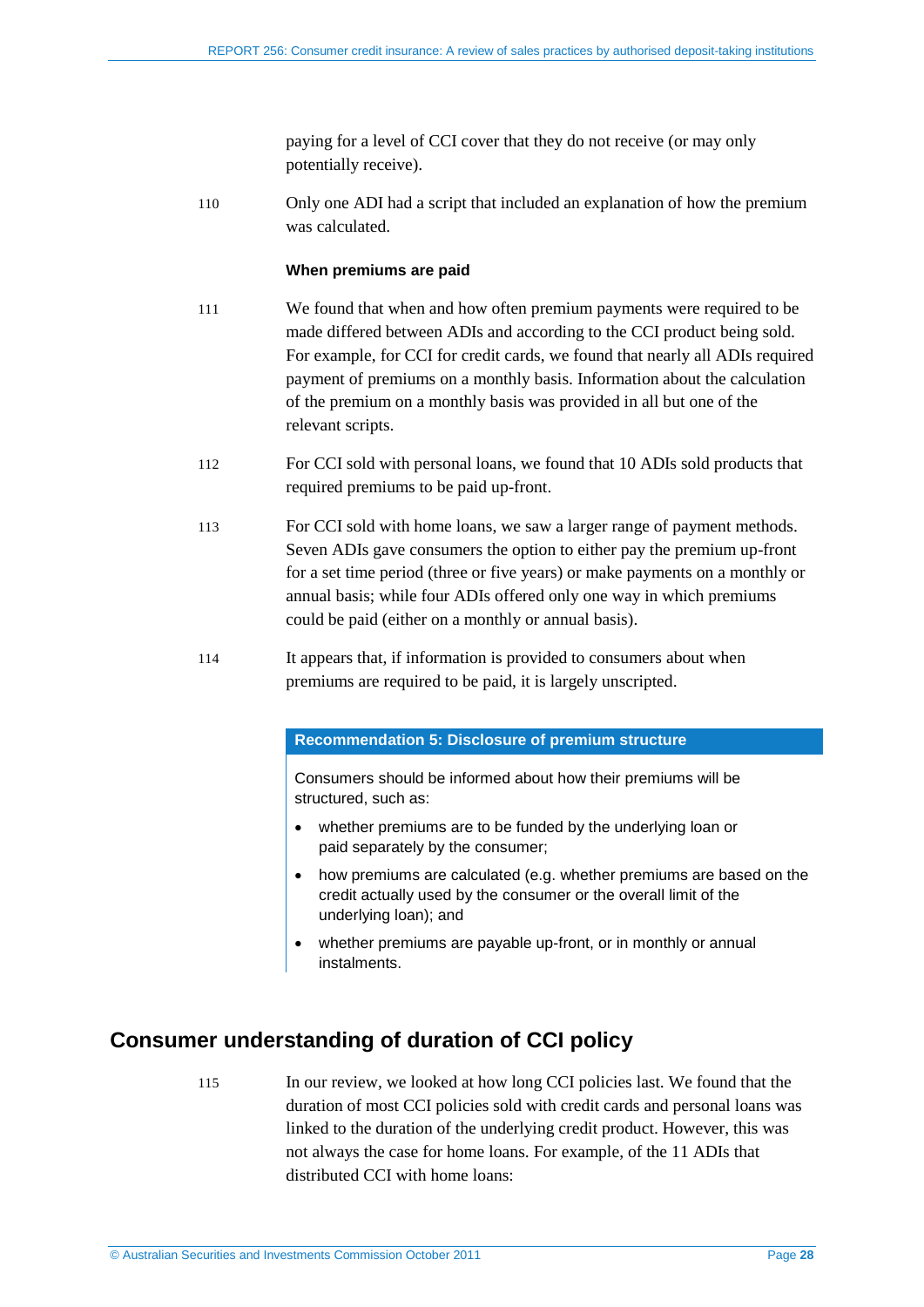- six ADIs offered CCI policies that had three-year or five-year terms (with options to extend or pay monthly premiums at the end of the period), although the associated home loan could be for 25 years or more. Only one of these ADIs had a script that included information about the duration of the CCI policy; and
- four ADIs offered CCI policies that had a continuation of cover feature, where the policy extended beyond the life of the loan. These ADIs allowed consumers to elect the amount of CCI cover they would like and based their premiums on this figure.<sup>[37](#page-25-0)</sup> The ADIs did not include information about the duration of the CCI policy in their scripts.
- 116 Where the duration of the CCI is not the same as the duration of the underlying credit product, we are concerned that some consumers may not understand that they may:
	- be unable to claim on the CCI in the latter years of the underlying credit product (where the CCI policy does not extend for the duration of the loan); or
	- continue to pay for cover despite no longer having a loan (where the CCI policy extends beyond the duration of the loan).
- 117 We also reviewed cancellation policies for the CCI products sold by ADIs. We found that, in most instances, CCI policies are automatically cancelled when a consumer pays out their loan or refinances (excluding the four ADIs that offered policies with a continuation feature).

## **Recommendation 6: Duration of CCI policies**

Where the duration of a CCI policy is not linked to the duration of the underlying credit product it is sold with, consumers should be informed (including as set out in formal scripts) about the duration of the policy (and when it will expire in relation to the duration of the underlying credit product).

<span id="page-28-0"></span><sup>&</sup>lt;sup>37</sup> One other ADI also allowed consumers to elect the amount of CCI cover they would like, although it did not have a continuation of cover feature.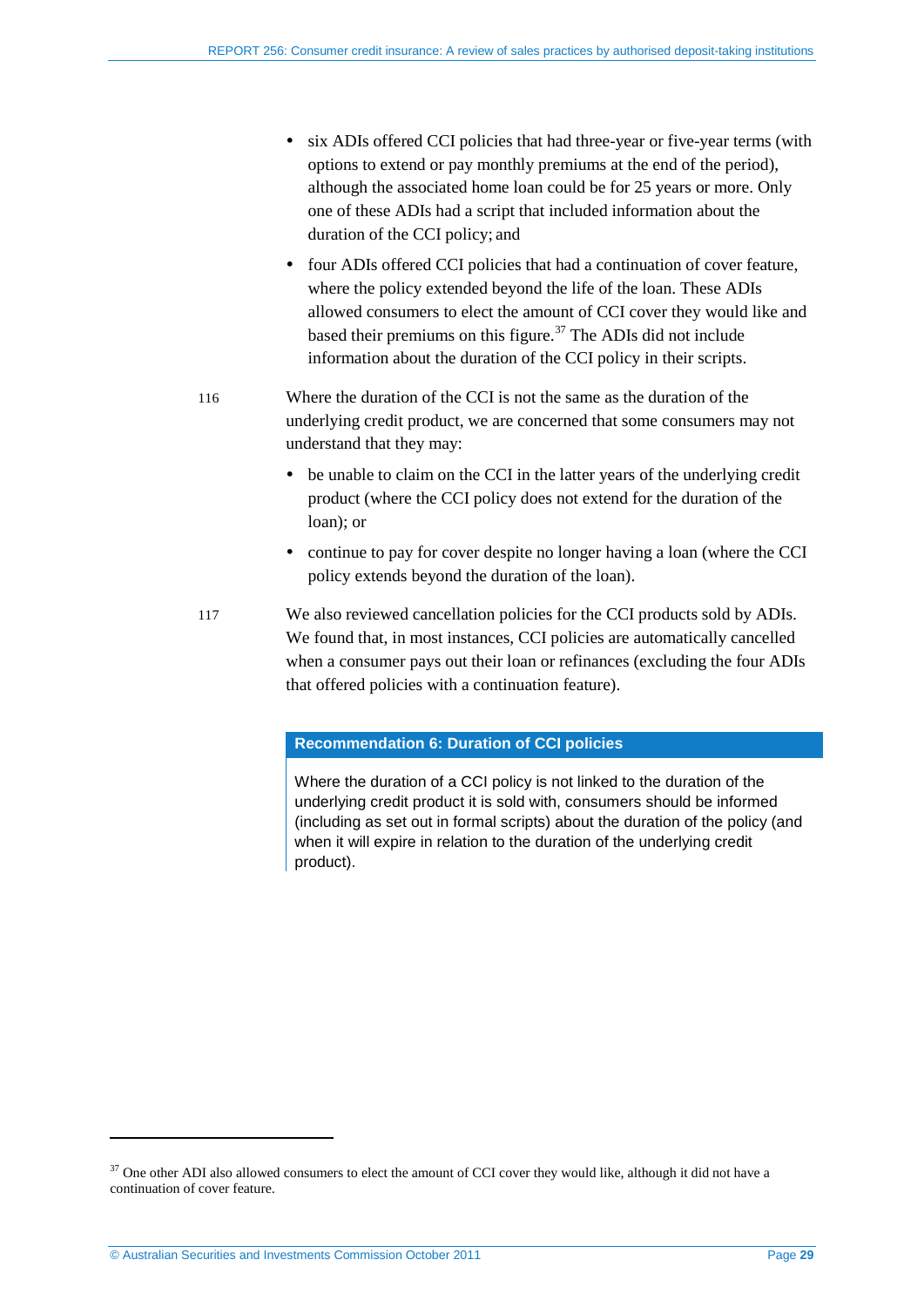# <span id="page-29-0"></span>**D Disclosure**

#### **Key points**

We found that, where CCI was sold over the telephone, some ADIs did not provide PDSs to consumers at the time of offering to sell the CCI policy.

We also found that ADIs often did not provide consumers with ongoing reminders about their CCI policy and how to claim on it.

## <span id="page-29-1"></span>**Timing of provision of PDSs**

| 118 | The PDS is the document that sets out the significant features of a financial<br>product, including its risks, benefits and cost. <sup>38</sup>                                                                                                                                                                                                                                                                                                                                                                                                           |
|-----|-----------------------------------------------------------------------------------------------------------------------------------------------------------------------------------------------------------------------------------------------------------------------------------------------------------------------------------------------------------------------------------------------------------------------------------------------------------------------------------------------------------------------------------------------------------|
| 119 | In general, under the Corporations Act, a retail client must receive a PDS<br>before acquiring a financial product. As issuers of CCI products, relevant<br>insurers are responsible for preparing the PDSs. ADIs that distribute CCI<br>products are responsible for giving the PDSs to consumers.                                                                                                                                                                                                                                                       |
| 120 | We were satisfied that all the ADIs examined provided PDSs to consumers<br>to whom they distributed CCI policies. However, we identified that some<br>ADIs may not have provided PDSs to consumers at the appropriate time.                                                                                                                                                                                                                                                                                                                               |
| 121 | All the 14 ADIs that distributed CCI products via branches provided PDSs to<br>consumers at the time of sale, and an opportunity to read and consider the<br>PDS before committing to the purchase.                                                                                                                                                                                                                                                                                                                                                       |
| 122 | Of the 12 ADIs that sold CCI products during telephone sales, six only<br>provided the PDS to consumers by mailing it to them after they had agreed<br>to purchase CCI during the telephone call.                                                                                                                                                                                                                                                                                                                                                         |
| 123 | Section 1012G of the Corporations Act states that a PDS may be provided<br>later if certain criteria are met, including that the consumer 'expressly<br>instructs' that the product be issued to them immediately. <sup>39</sup> However, this<br>provision is unlikely to apply—particularly in circumstances where the<br>consumer has not contacted the ADI to request the CCI policy-because the<br>agreement or consent of a consumer to purchase CCI is not the same as a<br>consumer 'expressly instructing' the ADI to issue the CCI immediately. |

<span id="page-29-2"></span><sup>38</sup> See Regulatory Guide 168 *Disclosure: Product Disclosure Statements (and other disclosure obligations)* (RG 168) for further information about ASIC's regulation of PDSs.<br><sup>39</sup> These criteria are:

<sup>•</sup> an application form is not required and a cooling-off period is provided  $(s1012G(1)(a))$ ;

<sup>•</sup> the customer expressly instructs the ADI to issue the CCI policy immediately  $(s1012G(2)(a))$ ;

<sup>•</sup> it is not reasonably practicable to give the customer a PDS at the time of the issue or sale (s1012G(2)(b)); and

<span id="page-29-3"></span><sup>•</sup> the ADI complies with s1012G(3) and 1012G(3A) by reading out or otherwise providing certain information to the customer, and giving the customer the PDS no later than five days after the issue of the CCI policy (or at the time the confirmation requirement is complied with).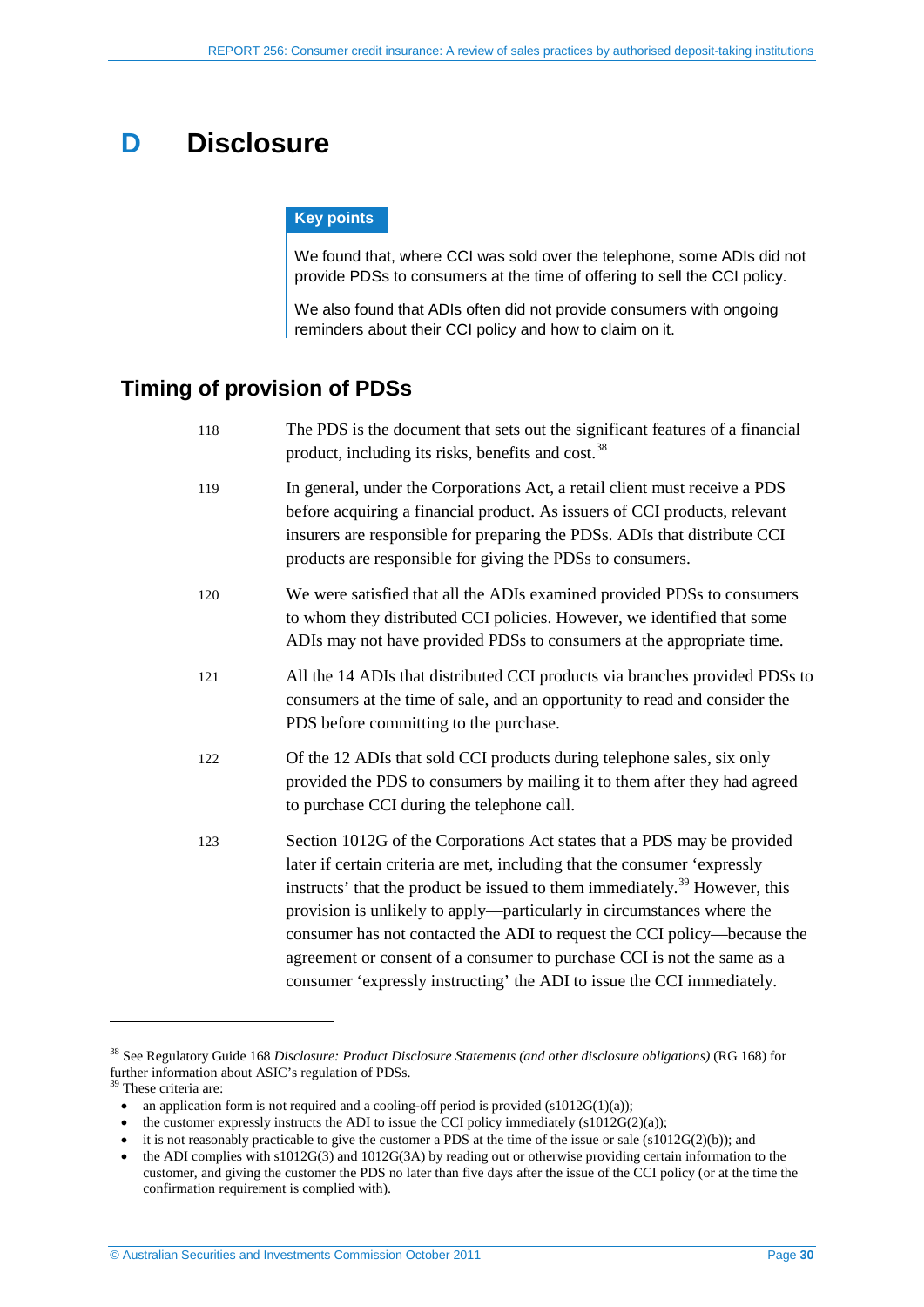| 124 | We note that the good disclosure principles set out in Regulatory Guide 168<br>Disclosure: Product Disclosure Statements (and other disclosure obligations)<br>(RG 168) require disclosure to be timely, with the broad objective of a PDS<br>being to help consumers make informed choices about financial products.                                       |
|-----|-------------------------------------------------------------------------------------------------------------------------------------------------------------------------------------------------------------------------------------------------------------------------------------------------------------------------------------------------------------|
| 125 | We identified one ADI that met this objective in its telephone sales of CCI<br>by mailing consumers a 'welcome package', including a PDS for CCI<br>attached to credit cards, before contacting them by telephone.                                                                                                                                          |
| 126 | Other ADIs met the objective by discussing CCI on the telephone but not<br>completing the application process until the consumer had been provided<br>with a copy of the PDS. This could be done either by asking the consumer to<br>come into a branch to complete the application process, or by mailing a copy<br>of the PDS to the consumer and either: |
|     | following up with a telephone call; or                                                                                                                                                                                                                                                                                                                      |
|     | inviting the consumer to contact the ADI if they wished to purchase CCI.                                                                                                                                                                                                                                                                                    |
| 127 | ADIs offering CCI should also consider whether the offer is covered by the<br>prohibition on hawking contained in s992A and, if so, only make the offer in<br>the circumstance outlined in s992A(3) (i.e. by providing a PDS before the<br>consumer becomes bound by a legal obligation to acquire the CCI product).                                        |

#### **Recommendation 7: Timing of provision of PDSs**

Distributors should ensure they provide PDSs to consumers at the appropriate time (in most circumstances, *before* the consumer acquires the CCI policy).

# <span id="page-30-0"></span>**Ongoing disclosure**

| 128 | We also reviewed whether ADIs provided disclosure of the fact that         |
|-----|----------------------------------------------------------------------------|
|     | consumers had purchased CCI (e.g. in ongoing loan account or bank          |
|     | statements) and found that ADIs provided few, if any, ongoing reminders to |
|     | consumers about the fact that they had CCI or how to claim on it.          |

129 Even where payment of CCI premiums were itemised in regular account statements (e.g. for CCI sold with credit cards), it was often unclear that the payments were for insurance, or what the insurance covered and how consumers could make claims.

#### **Recommendation 8: Ongoing information**

Consumers should be provided with ongoing information about their CCI policy, including a contact number to call if they have any queries or need to make a claim.

We consider it best practice to include this information in a prominent position in relevant communications with consumers.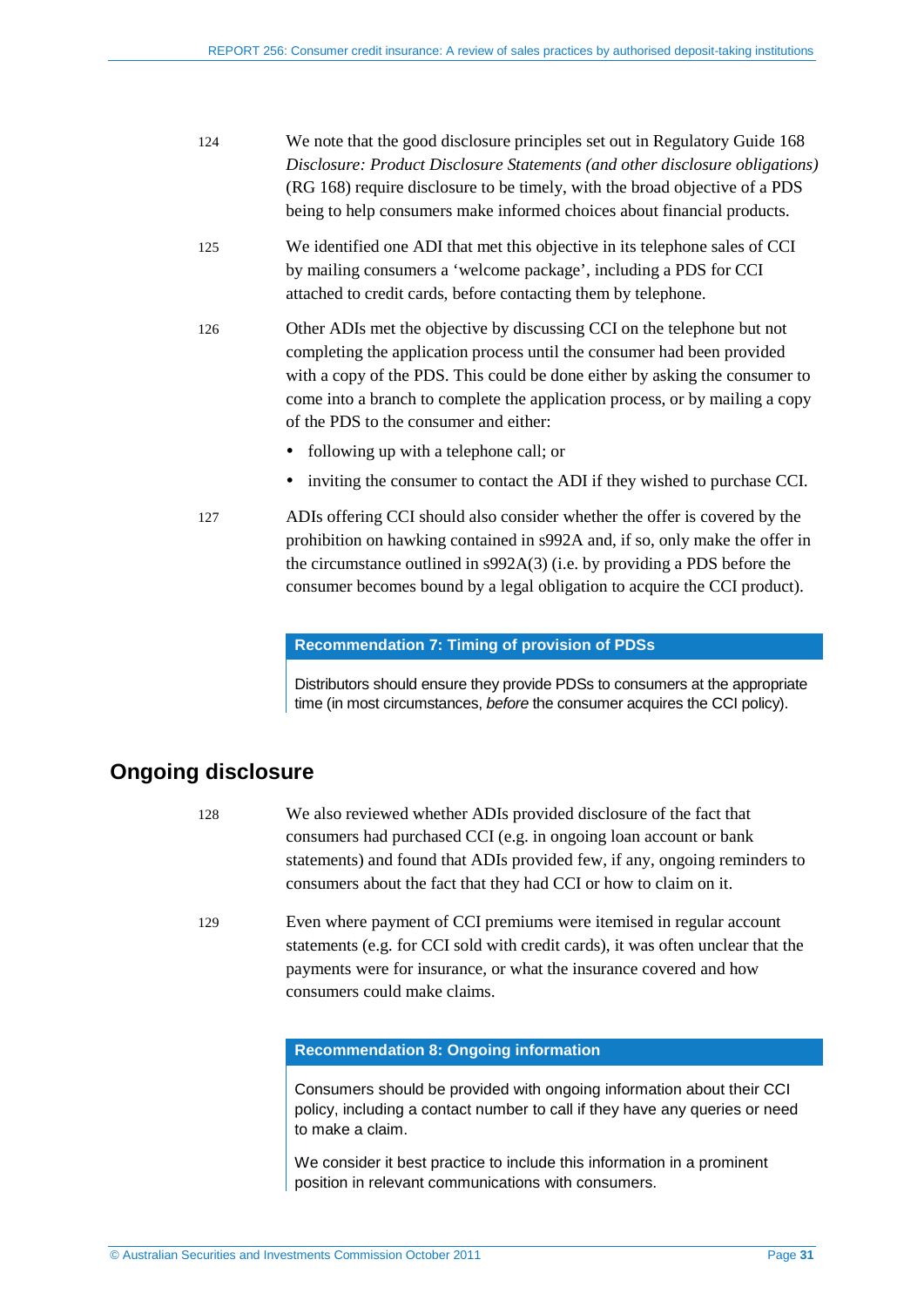# <span id="page-31-0"></span>**E Training, monitoring, complaints and breaches**

#### **Key points**

Although the ADIs in our review all had training and monitoring systems in place, some of these systems did not adequately address compliance issues.

The number of breaches recorded by some ADIs was relatively low in comparison to the large numbers of complaints these ADIs reported receiving.

## <span id="page-31-1"></span>**Scope of section**

- 130 Because the level of detail in the information provided to us by ADIs about both training and monitoring systems varied considerably, we have limited our analysis of these systems to general observations.<sup>[40](#page-29-3)</sup>
- 131 In addition, our analysis of the complaints and breaches recorded by the ADIs identified concerns that were beyond the scope of this current review. Accordingly, we intend to undertake further work to investigate the claims and complaints handling procedures used by the ADIs and the insurers that issue CCI.

## <span id="page-31-2"></span>**Training programs**

<span id="page-31-3"></span>-

132 The 15 ADIs all reported to us that they had formal training programs in place on the sale of CCI products. However, from the material we reviewed, it appears that:

- some ADIs limited their training to the induction of new staff, without also providing staff with ongoing training;
- the training programs provided by some ADIs concentrated on the features of the particular CCI products being sold and how to maximise sales (including overcoming objections by consumers), rather than compliance issues (e.g. how to avoid misleading or deceptive conduct or placing consumers under undue pressure). For example, one ADI trained staff that offering CCI to consumers was a legal obligation in itself, as opposed to training staff on the legal obligations attached to CCI sales practices; and
- the training programs provided by some ADIs focused on one particular product (usually CCI sold with home loans), providing only limited guidance on other products.

<sup>40</sup> We note that training requirements may be considered in future reviews of Regulatory Guide 146 *Licensing: Training of financial product advisers* (RG 146).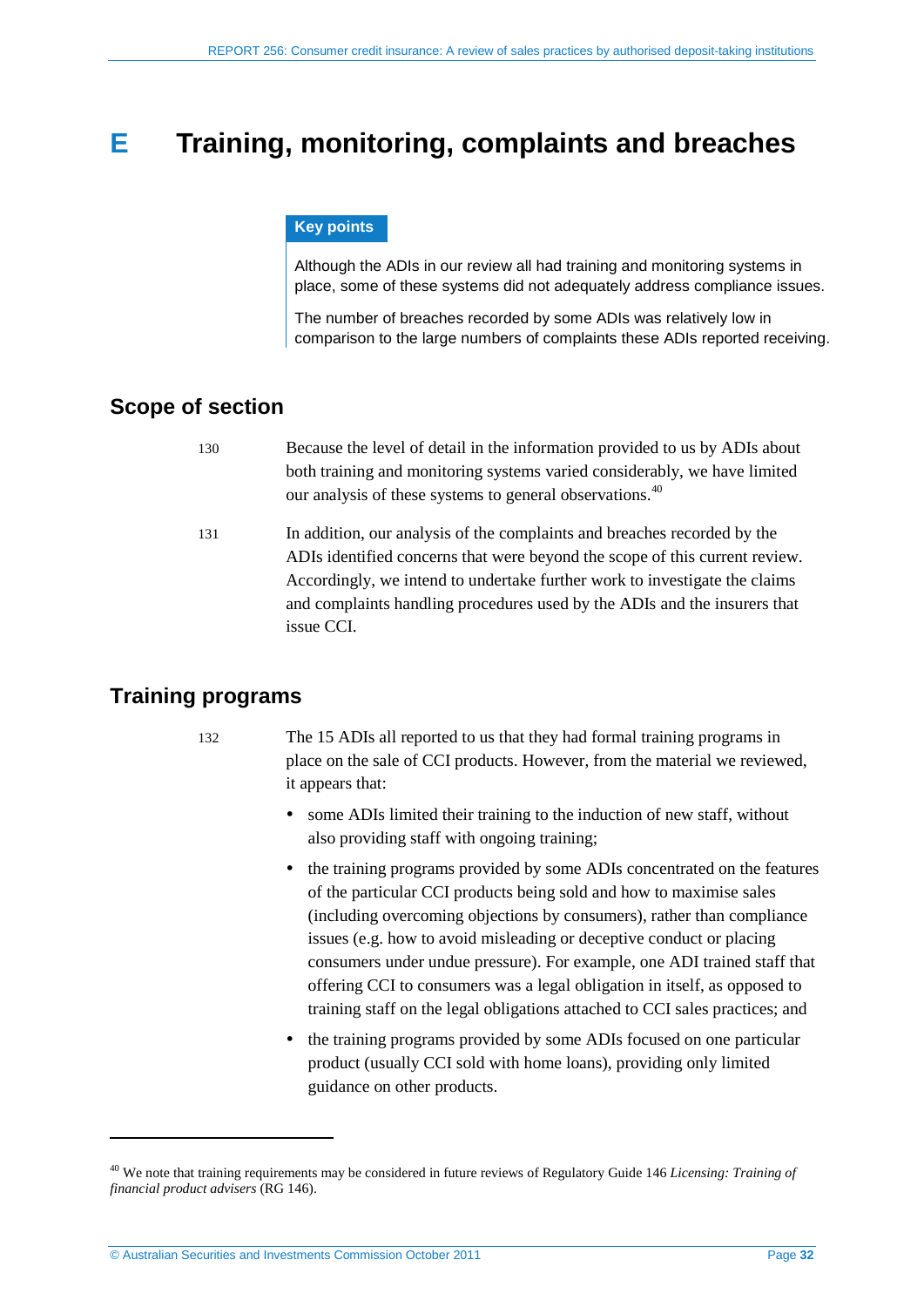- 133 In terms of content, some of the areas that were covered in the training provided by some ADIs included:
	- the difference between general and personal advice (including that staff who operate within a general advice model must not provide any form of personal advice);
	- how to determine consumer eligibility for CCI policy sales and claims;
	- the need to communicate the relevant exclusions of the CCI policy;
	- the need to communicate that CCI is optional to consumers; and
	- the need to obtain informed consumer consent to the purchase of CCI.
- 134 Other positive features of training programs used by some ADIs included:
	- training to ensure that consumers are not pressured or harassed into purchasing CCI (i.e. if the consumer indicates that they are not interested in the product a set number of times, the sales process is terminated);
	- detailed discussion of the regulatory requirements and obligations including those contained in the Corporations Act, the Insurance Contracts Act and the Code of Banking Practice; and
	- training on complaints handling processes.

#### **Recommendation 9: Training programs**

Distributors should review their training programs to ensure that they are provided to staff on an ongoing basis, and that they adequately address each of the issues raised in this report.

## <span id="page-32-0"></span>**Monitoring systems**

- 
- 135 We identified concerns with the monitoring systems used by ADIs including that:
	- some ADIs' monitoring systems did not appear to focus specifically on CCI, relating instead more broadly to general banking or insurance services;
	- some ADIs did not actively monitor the conduct of staff while they sold CCI, with monitoring systems focusing instead on whether staff had undergone the required training and/or whether the correct documents were being distributed; and
	- some monitoring systems were not structured to detect issues before they materialised into consumer complaints, breaches or policy cancellations.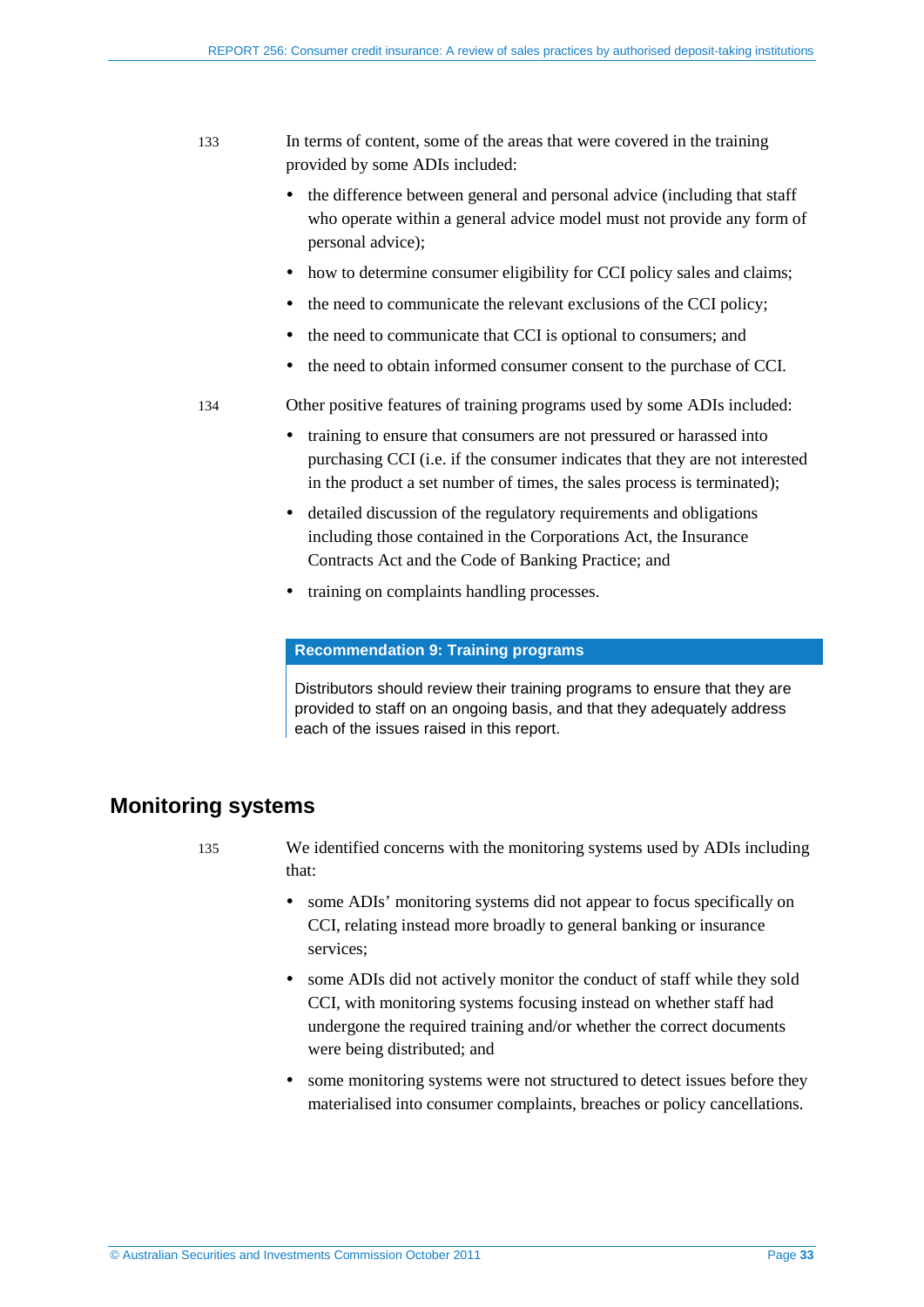136 Some of the proactive systems that were used included:

- reviewing reports about sales, complaints and cancellations on a regular basis to identify issues of concern (including appropriate follow-up with sales staff and/or consumers where issues were identified). We note that some ADIs requested these reports from their product issuers;
- sales verification calls (where the ADI contacted customers after they had purchased CCI to ensure that they understood the product they had purchased and confirm that the customer wished to retain the product);
- 'mystery shopping' programs (where the ADI used researchers posing as consumers to assess the sales process);
- internal audits of customer files;
- branch inspections or observation of staff conducting branch sales; and
- call recording and monitoring (e.g. to ensure that staff adhered to scripts, did not provide incorrect product information or unauthorised personal advice, and were otherwise compliant with the law). We note that three of the ADIs reviewed did not routinely record telephone calls for CCI sales.
- 137 Another strategy that some ADIs used to discourage poor sales practices was to reduce, or not pay any, commission otherwise payable to staff if the ADI identified problems with the staff member's selling practices. Of the 15 ADIs reviewed, nine had a commission or incentive program in place. Six of these ADIs took their staff's compliance behaviour into account when paying commissions.

#### **Recommendation 10: Monitoring systems**

Distributors should have documented monitoring systems in place that comprise a range of systems to detect non-compliant sales of CCI. These systems may include, for example:

- regular reviews of sales, complaints and cancellations reports (including appropriate follow-up with sales staff and/or consumers where issues are identified);
- mystery shopping exercises; and
- sales verification calls.

We consider it best practice for distributors that sell CCI over the telephone to record calls and have processes in place to monitor recorded calls.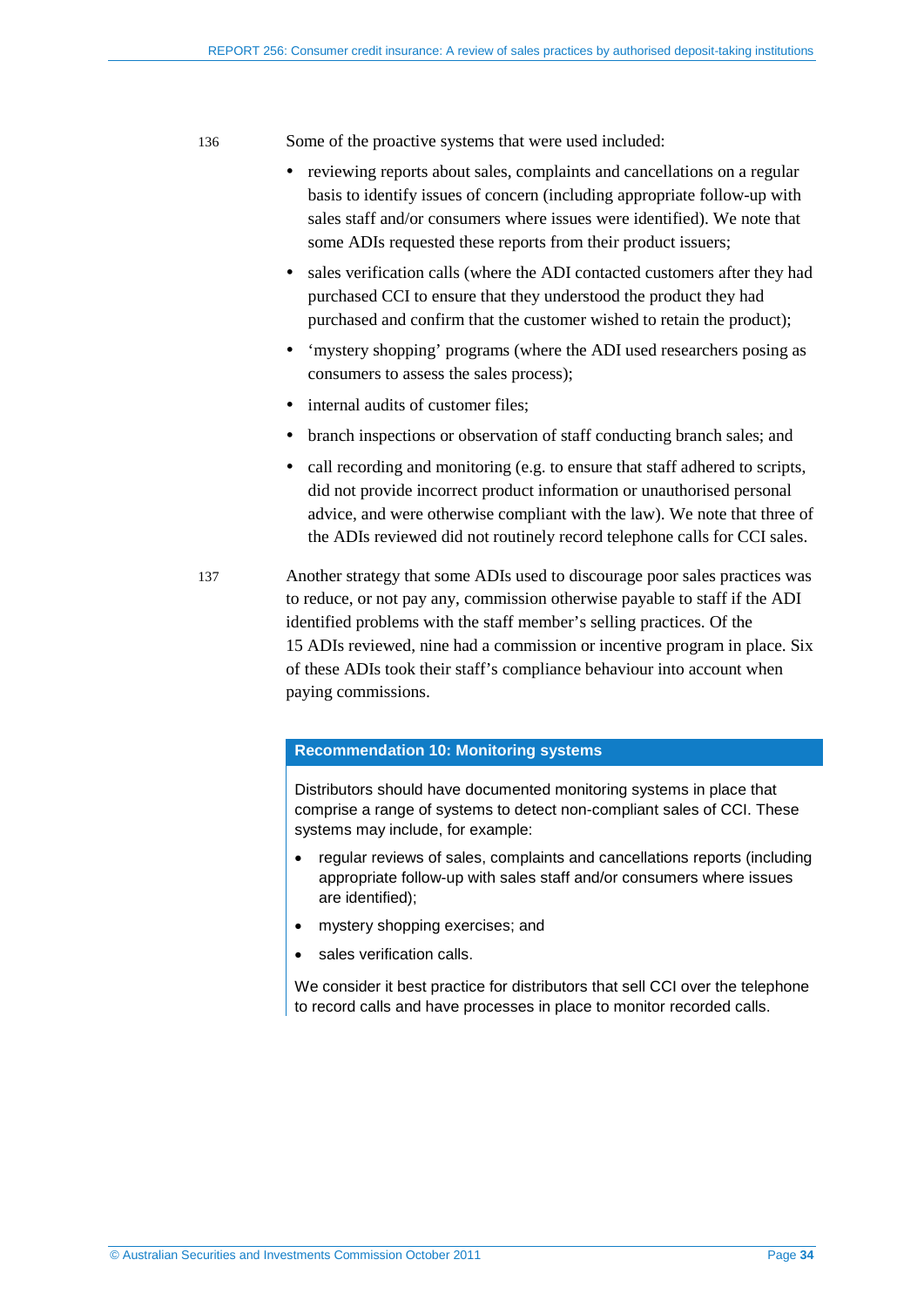## <span id="page-34-1"></span><span id="page-34-0"></span>**Complaints and breaches**

| -138 | The ADIs all indicated that they had systems in place for recording |
|------|---------------------------------------------------------------------|
|      | complaints and breaches.                                            |

- <span id="page-34-3"></span>139 However, we were concerned about the adequacy of these systems because:
	- there was significant variation in the number of complaints that ADIs reported receiving (ranging from zero to over  $3000^{41}$  $3000^{41}$  $3000^{41}$ ); and
	- as shown in [Figure 2,](#page-34-3) the number of breaches that some ADIs recorded<sup>[42](#page-34-4)</sup> was low relative to the number of complaints these ADIs received.

**Figure 2: Comparison of complaints and breaches**



Source: ASIC review, 2009

<span id="page-34-2"></span>

-

140 From the information we were provided with, we identified that:

- $\bullet$  50% of complaints were sales related:  $43$
- at least six ADIs had received complaints from consumers who did not believe they had authorised the purchase of insurance;<sup>[44](#page-34-6)</sup> and
- at least eight ADIs received complaints from consumers whose requests to cancel CCI policies had not been actioned.

<sup>&</sup>lt;sup>41</sup> Complaints figures relate to the full review period from 1 January 2009 to 12 February 2011. This is because some ADIs did not break their complaints data down on a monthly basis.

<span id="page-34-4"></span> $42$  This includes both breaches that are reportable to ASIC and less significant breaches recorded by the ADIs. Breach figures also relate to the full review period from 1 January 2009 to 12 February 2010 because some ADIs did not break their breach data down on a monthly basis.<br><sup>43</sup> This figure is based on 14 ADIs. One ADI could not provide us with the requested breakdown of complaints.

<span id="page-34-6"></span><span id="page-34-5"></span><sup>&</sup>lt;sup>44</sup> This figure is based on 13 ADIs. Two ADIs could not provide us with details of the complaints they had received.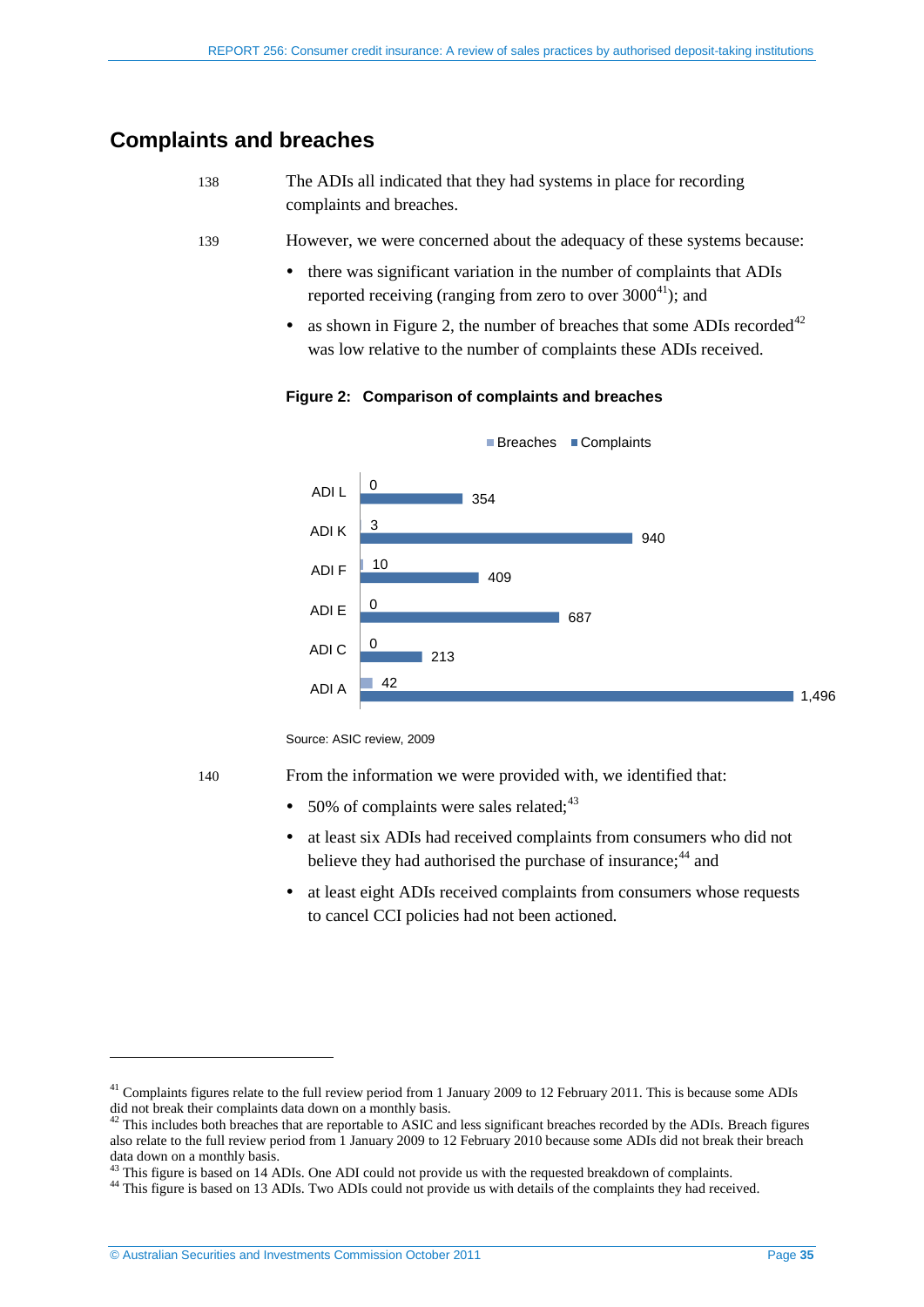# <span id="page-35-1"></span><span id="page-35-0"></span>**Further work**

<span id="page-35-3"></span><span id="page-35-2"></span>

| 141 | We have seen from previous work we have undertaken that more rigorous<br>procedures to record matters greatly assist in identifying trends in complaints<br>and breaches, and result in non-compliant sales and other compliance issues<br>being recognised and rectified in a more timely fashion.                                                                                                                |
|-----|--------------------------------------------------------------------------------------------------------------------------------------------------------------------------------------------------------------------------------------------------------------------------------------------------------------------------------------------------------------------------------------------------------------------|
| 142 | In this context, the low number of complaints and/or breaches recorded by some<br>ADIs we reviewed raises concerns about the rigour of procedures in this area,<br>particularly given the high number of denied claims and policy cancellations we<br>identified. As it was beyond the scope of our current review to investigate these<br>issues in detail, we intend to undertake a second phase of this review. |
| 143 | In particular, we will investigate in more detail:                                                                                                                                                                                                                                                                                                                                                                 |
|     | the claims and complaints handling procedures used by ADIs and the<br>insurers that issue CCI;                                                                                                                                                                                                                                                                                                                     |
|     | the subject matter of complaints and the reasons for claims being denied<br>and/or withdrawn and CCI policies being cancelled; and                                                                                                                                                                                                                                                                                 |
|     | net loss ratios for CCI.                                                                                                                                                                                                                                                                                                                                                                                           |
| 144 | We will also follow up on this current review by:                                                                                                                                                                                                                                                                                                                                                                  |
|     | updating the information we provide to consumers about CCI; and                                                                                                                                                                                                                                                                                                                                                    |
|     | reviewing the conduct of ADIs to assess the implementation of our<br>٠<br>recommendations.                                                                                                                                                                                                                                                                                                                         |
| 145 | We note that we have addressed the issues of concern (including those<br>described in this report) that we identified with the individual ADIs that we<br>reviewed.                                                                                                                                                                                                                                                |
| 146 | Finally, we may conduct a further review, in the future, of non-ADI<br>distributors of CCI.                                                                                                                                                                                                                                                                                                                        |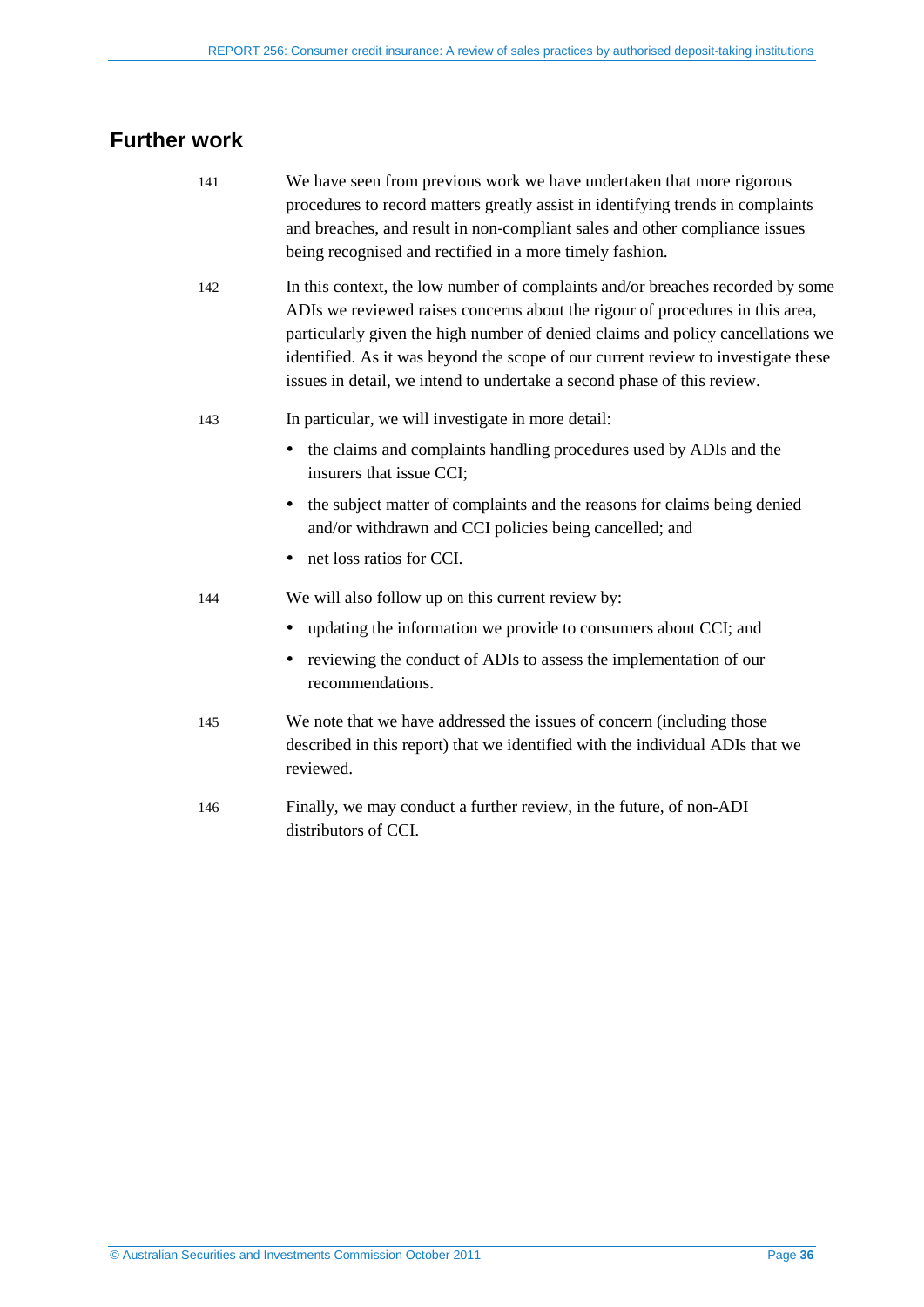# <span id="page-36-0"></span>**F Regulatory framework**

### **Key points**

ASIC regulates the licensing, conduct and disclosure obligations of insurers and ADIs under the Insurance Contracts Act, the ASIC Act, the National Credit Code and the Corporations Act.

Industry codes of conduct also include standards that subscribers must observe.

# <span id="page-36-1"></span>**Regulation by ASIC**

147 ASIC regulates the licensing, conduct and disclosure obligations of insurers and ADIs under the Insurance Contracts Act, the ASIC Act, the National Credit Code and the Corporations Act.

## **Insurance Contracts Act**

148 The Insurance Contracts Act regulates the content and operation of insurance contracts. It enshrines a statutory 'duty of utmost good faith' between an insured and an insurer, which provides that:

> A contract of insurance is a contract based on the utmost good faith and there is implied in such a contract a provision requiring each party to it to act towards the other party, in respect of any matter arising under or in relation to it, with the utmost good faith. $45$

149 The Insurance Contracts Act also:

- sets out what consumers must do when applying for an insurance policy, including their duty to disclose to the insurer all relevant information about the risks they are accepting;
- requires the insurer to clearly inform consumers of the restrictions in the insurance policy before a consumer enters into a contract; and
- contains prescribed inclusions and exclusions for standard CCI contracts.[46](#page-36-2)

<span id="page-36-3"></span><span id="page-36-2"></span><sup>&</sup>lt;sup>45</sup> Section 13 of the Insurance Contracts Act.<br><sup>46</sup> See Pt 5, Div 1 of the Insurance Contracts Act, and Pt 2, Div 5 of the Insurance Contracts Regulations.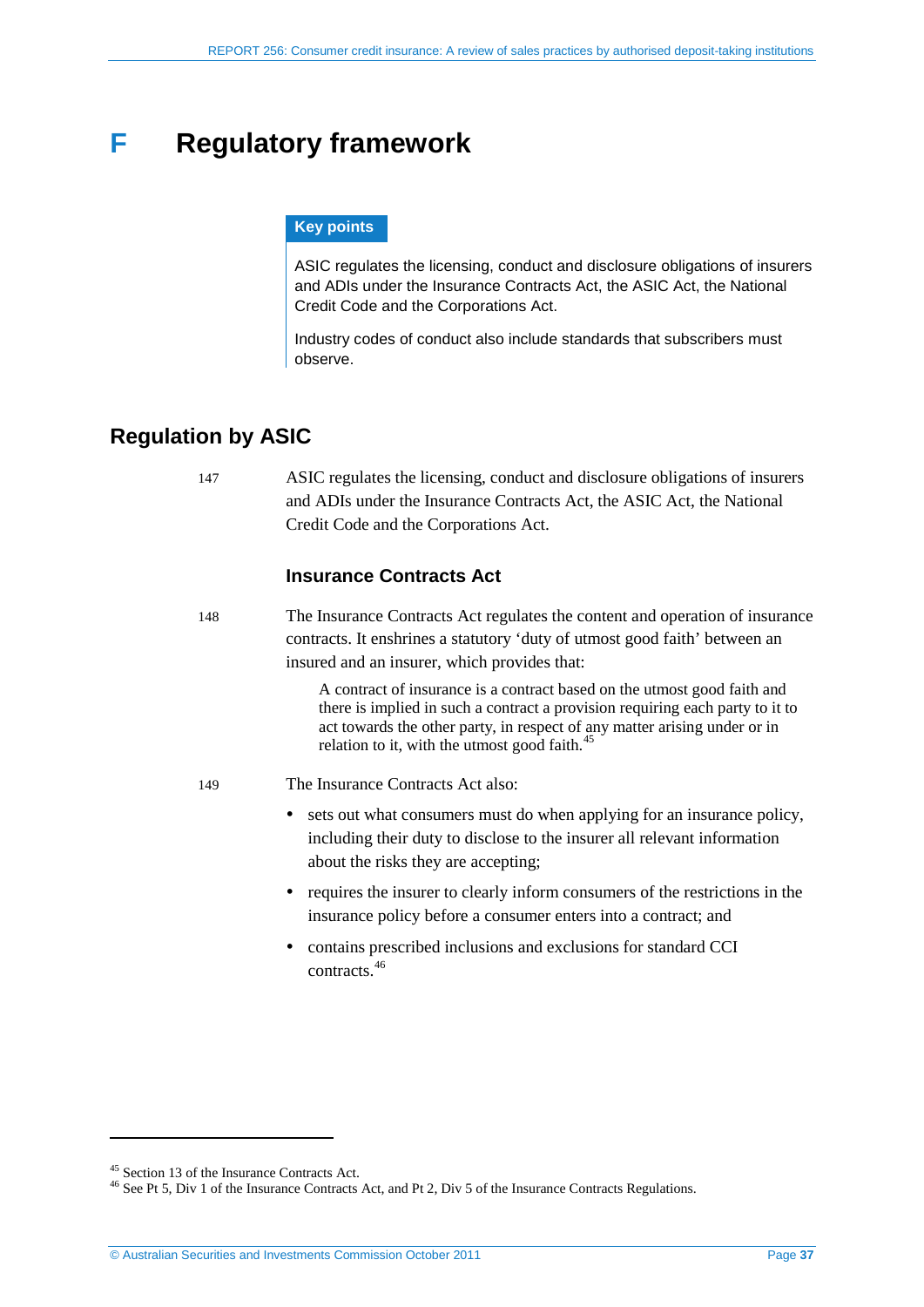#### 150 Proposed reforms to the Insurance Contracts Act include ASIC:

- being able to take licensing action for a breach of the duty of utmost good faith in relation to claims handling;
- having power to take representative action on behalf of third-party beneficiaries (as well as insureds); and
- having power to intervene in any proceedings under the Insurance Contracts Act (based on s1330 of the Corporations Act).<sup>[47](#page-36-3)</sup>

## **ASIC Act**

151 Part 2, Division 2 of the ASIC Act covers broad standards of conduct, including prohibitions on misleading representations (s12DB) and misleading or deceptive conduct (s12DA) in relation to all financial services, including insurance.

## **National Credit Code**

### **Credit regulation**

- 152 The National Credit Code is administered by  $\text{ASIC}^{48}$  $\text{ASIC}^{48}$  $\text{ASIC}^{48}$  and contains specific provisions relating to CCI financed by loan contracts, including that:
	- commissions must not exceed 20% of the premium (excluding government charges); $49$
	- on termination of a credit contract, the remaining CCI premium must be rebated to the consumer following a statutory formula;  $50$  and
	- a credit contract should contain the prescribed content, including details of the CCI insurer and particulars of the insurance (including cost information) $51$

-

153 The National Credit Code came into force on 1 July 2010, so it did not apply during the period reviewed in this project (1 January 2009 to 31 December 2009). During this period, the Uniform Consumer Credit Code (UCCC) was still in force and was administered by the Australian states and territories. The provisions of the National Credit Code described above are the same as the relevant provisions in the UCCC. $52$ 

<sup>&</sup>lt;sup>47</sup> A Bill to amend the Insurance Contracts Act was introduced into Parliament in 2010 but did not pass the Senate before the August general election. We understand that the Bill will be reintroduced in the Autumn 2011 sitting.<br><sup>48</sup> On 1 July 2010, ASIC became the national regulator for consumer credit and finance broking. The National Credit Cod

<span id="page-37-5"></span><span id="page-37-0"></span>re-enacts (with some amendments) the Uniform Consumer Credit Code (UCCC), previously administered by the Australian states and territories.<br><sup>49</sup> Section 145 of the National Credit Code.

<span id="page-37-4"></span><span id="page-37-3"></span>

<span id="page-37-2"></span><span id="page-37-1"></span><sup>&</sup>lt;sup>50</sup> Section 148 of the National Credit Code.<br>
<sup>51</sup> Section 17 of the National Credit Code.<br>
<sup>52</sup> On commission for CCI, see s135 of the UCCC; on termination of a CCI contract if a credit contract is terminated, see s138 of the UCCC; and on matters that must be in a contract, see s15 of the UCCC.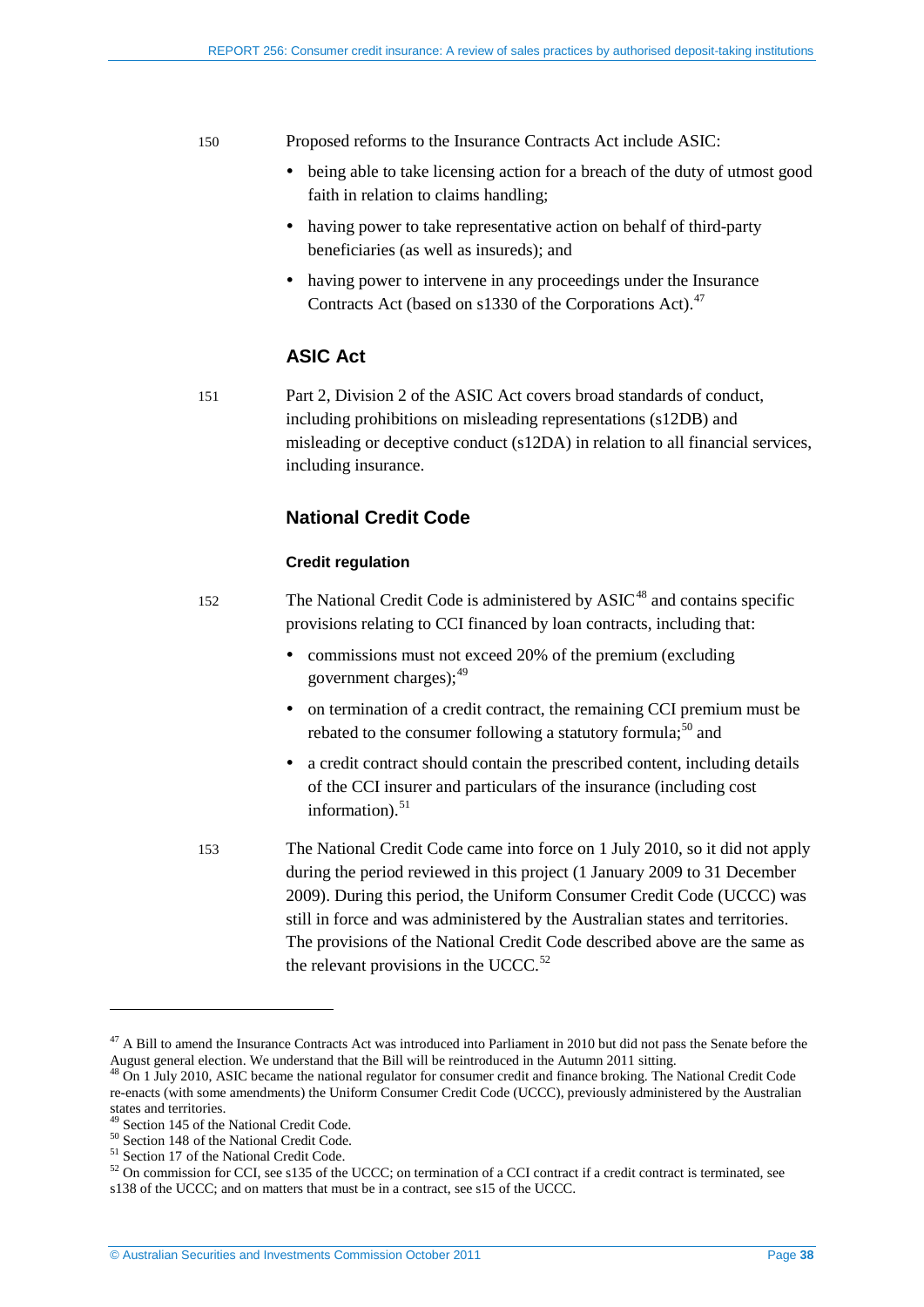#### **Financial hardship**

| 154 | Under s72 of the National Credit Code, consumers can apply for changes to           |
|-----|-------------------------------------------------------------------------------------|
|     | their credit contract <sup>53</sup> on the grounds of financial hardship (including |
|     | unemployment, illness or another reasonable cause) if they reasonably               |
|     | expect to meet their credit obligations in the long run.                            |

- <span id="page-38-6"></span>155 Industry codes of practice subscribed to by ADIs, such as the Code of Banking Practice<sup>[54](#page-38-0)</sup> and the Mutual Banking Code of Practice,<sup>[55](#page-38-1)</sup> also include commitments by code signatories to help customers overcome financial difficulties with their credit products.
- 156 While these statutory rights are different from the protections provided by CCI policies, a consumer's awareness of them may impact on whether or not they decide they need a particular CCI product.

## **Corporations Act**

### **Licensing**

- 157 The Corporations Act requires persons who carry on a business of providing financial services in Australia to hold an Australian financial services (AFS) licence or, depending on the financial services provided, be an authorised representative of an AFS licensee.
- 158 The definition of 'financial services' under the Corporations Act includes the issue of general and life insurance products and related activities (such as arranging for the issue of general and life insurance products and providing advice on these products).
- 159 All the insurers and ADIs that participated in this review hold AFS licences.
- 160 An AFS licensee must comply with a number of obligations set out in the Corporations Act, including (relevantly, for this report):
	- doing all things necessary to ensure that the financial services covered by their AFS licence are provided efficiently, honestly and fairly;<sup>[56](#page-38-2)</sup>
	- complying with the financial services laws: $57$
	- taking reasonable steps to ensure that their representatives comply with the financial services  $laws:58$  $laws:58$

<span id="page-38-5"></span><span id="page-38-4"></span><sup>&</sup>lt;sup>53</sup> A credit contract is defined in s4 of the National Credit Code. The credit must be for personal, domestic or household purposes; to purchase, renovate or improve residential property for investment purposes; or to refinance credit that has been

<span id="page-38-1"></span>

<span id="page-38-3"></span><span id="page-38-2"></span>

<span id="page-38-0"></span><sup>&</sup>lt;sup>54</sup> Clause 25.2 of the Code of Banking Practice.<br>
<sup>55</sup> Clause 24 of the Mutual Banking Code of Practice.<br>
<sup>56</sup> Section 912A(1)(a).<br>
<sup>57</sup> Section 912A(1)(c). For this review, it is relevant that 'financial services law' i Corporations Act, Div 2, Pt 2 of the ASIC Act and the Insurance Contracts Act: s761A of the Corporations Act and reg 7.6.02A of the Corporations Regulations 2001 (Corporations Regulations).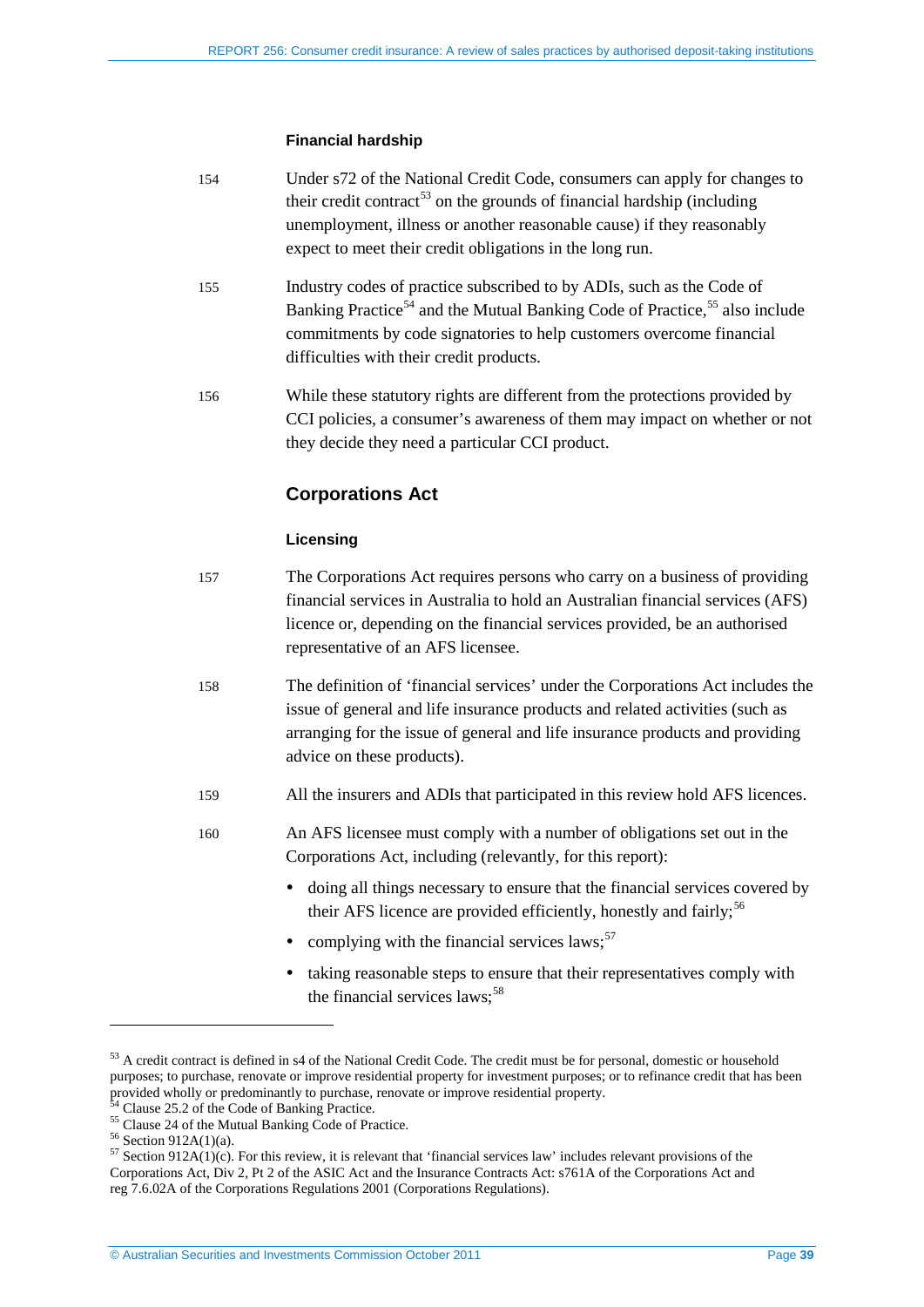- ensuring that its representatives are adequately trained, and are competent, to provide the financial services covered by its AFS licence;<sup>[59](#page-38-5)</sup> and
- having a dispute resolution system available for retail clients that meets certain requirements, including membership of an ASIC-approved external dispute resolution scheme.<sup>[60](#page-39-0)</sup>

#### **Disclosure**

- 161 Under the Corporations Act, AFS licensees must also comply with certain disclosure requirements when providing financial services to retail clients.<sup>[61](#page-39-1)</sup> Some of these requirements also depend on whether the licensee provides general advice or personal advice.<sup>[62](#page-39-2)</sup>
- 162 Generally, these requirements compel issuers and/or distributors of CCI products to provide the following documents to their clients:
	- Financial Services Guides (FSGs);
	- PDSs; and
	- Statements of Advice (SOAs) (for personal advice only).
- 163 The Corporations Act specifies the content requirements for each of these documents and when they must be provided. $63$  The Corporations Act also requires that these documents be presented in a clear, concise and effective manner.<sup>[64](#page-39-4)</sup>

## **Regulatory guides**

- 164 Regulatory Guide 36 *Licensing: Financial product advice and dealing*  (RG 36) gives guidance on the meaning of 'provide financial product advice' and the meaning of 'deal in a financial product'. It also provides guidance on the obligations that apply to providers of financial services, including the differences between personal advice and general advice.
- 165 Regulatory Guide 146 *Licensing: Training of financial product advisers* (RG 146) sets out minimum training standards that apply to advisers and how advisers can meet these training standards.

<span id="page-39-0"></span>

<sup>&</sup>lt;sup>58</sup> Section 912A(1)(ca).<br><sup>59</sup> Section 912A(1)(f).<br><sup>60</sup> Sections 912A(1)(g) and 912A(2).<br><sup>61</sup> Section 761G defines a retail client. CCI products are deemed as being provided to retail clients: see s761G(b)(v) and 761G(7), and regs 7.1.15 and 7.1.25. <sup>62</sup> See Regulatory Guide 36 *Licensing: Financial product advice and dealing* (RG 36) for discussion of the differences

<span id="page-39-2"></span><span id="page-39-1"></span>

between personal advice and general advice.<br><sup>63</sup> Part 7.7 (for FSGs and SOAs) and Pt 7.9 (for PDSs). Note that reg 7.9.16 also requires PDSs to contain more detailed

<span id="page-39-5"></span><span id="page-39-4"></span><span id="page-39-3"></span>information about CCI products, including a table of benefit limits and a brief explanation of the purposes of CCI. 64 Sections 942B(6A) and 942C(6A) (for FSGs), s947B(6) and 947C(6) (for SOAs), and s1013C(3) (for PDSs).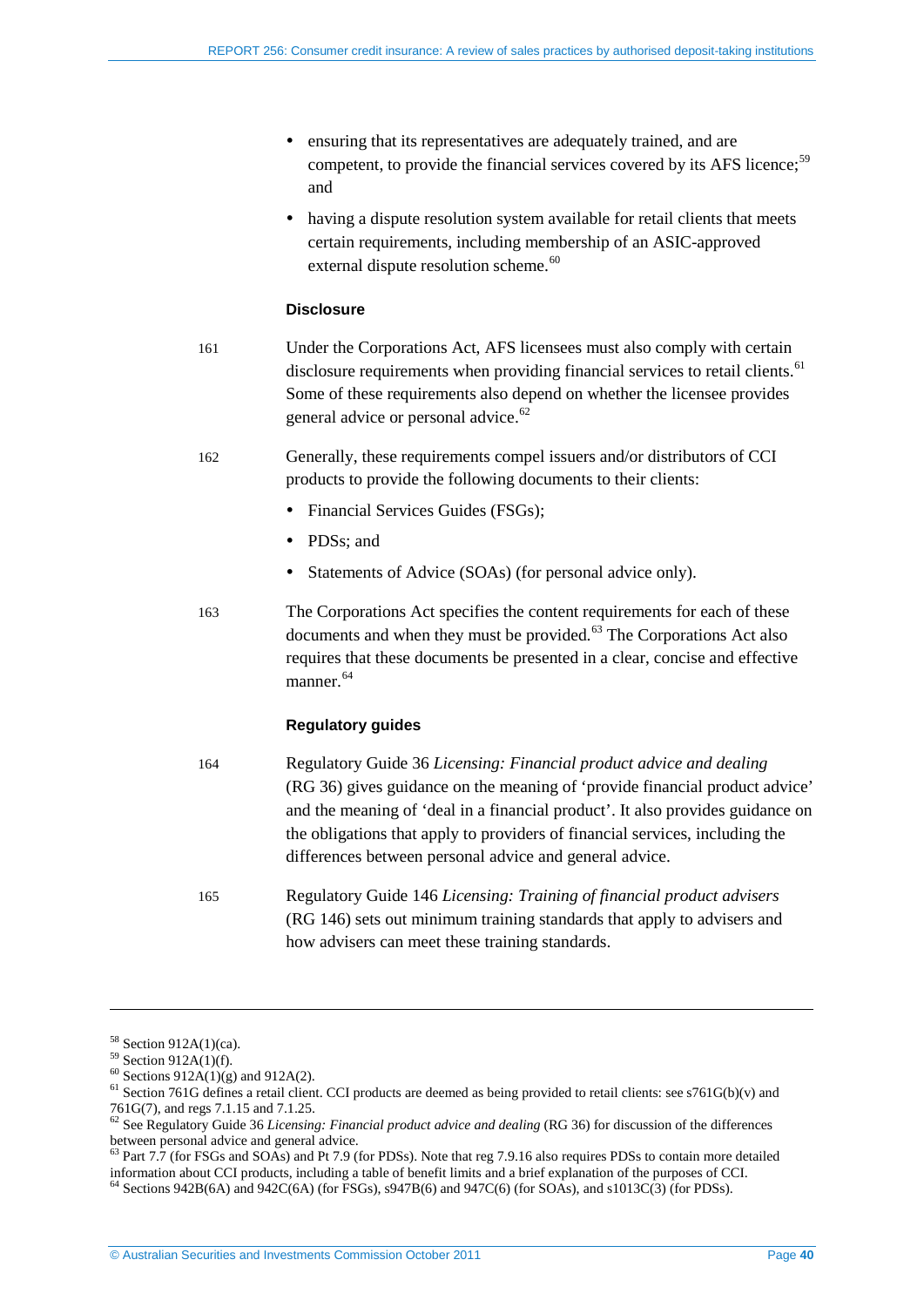| 166 | Regulatory Guide 78 Breach reporting by AFS licensees (RG 78) deals with   |
|-----|----------------------------------------------------------------------------|
|     | breaches that are reportable to ASIC. In conjunction with reportable       |
|     | breaches, we consider it important for good monitoring procedures that all |
|     | non-significant breaches are identified.                                   |
| 167 | RG 168 gives policy guidance on preparing a PDS in compliance with the     |
|     | Corporations Act. It sets out good disclosure principles and explains how  |
|     | ASIC will monitor the use of PDSs and enforce the PDS requirements.        |
| 168 | Regulatory Guide 175: Licensing: Financial product advisers—Conduct and    |
|     | <i>disclosure</i> (RG 175) considers how certain conduct and disclosure    |
|     | obligations in Pt 7.7 of the Corporations Act apply to the provision of    |
|     | financial product advice to retail clients.                                |
|     |                                                                            |

# <span id="page-40-0"></span>**Regulation by APRA**

| 169 | APRA authorises life insurers and general insurers to conduct insurance                 |
|-----|-----------------------------------------------------------------------------------------|
|     | business in Australia under the <i>Insurance Act 1973</i> and <i>Life Insurance Act</i> |
|     | 1995, respectively. APRA also establishes and enforces prudential standards,            |
|     | which life insurers and general insurers are required to comply with.                   |
|     |                                                                                         |

170 In addition, APRA authorises ADIs to provide banking services under the *Banking Act 1959.* While 'banking services' do not include the distribution of insurance products, APRA authorises ADIs to provide services such as taking money on deposit, and is responsible for the prudential supervision of ADIs.

# <span id="page-40-1"></span>**Regulation by industry**

## **Insurer codes of practice**

- 171 The General Insurance Code of Practice is a voluntary code of conduct that sets out standards of good practice for the general insurance industry. Signatories are insurers, rather than intermediaries or third-party distributors of insurance products.
- 172 The General Insurance Code of Practice is designed to raise insurers' service standards for consumers when they are selling insurance, dealing with insurance claims, responding to disasters and handling complaints.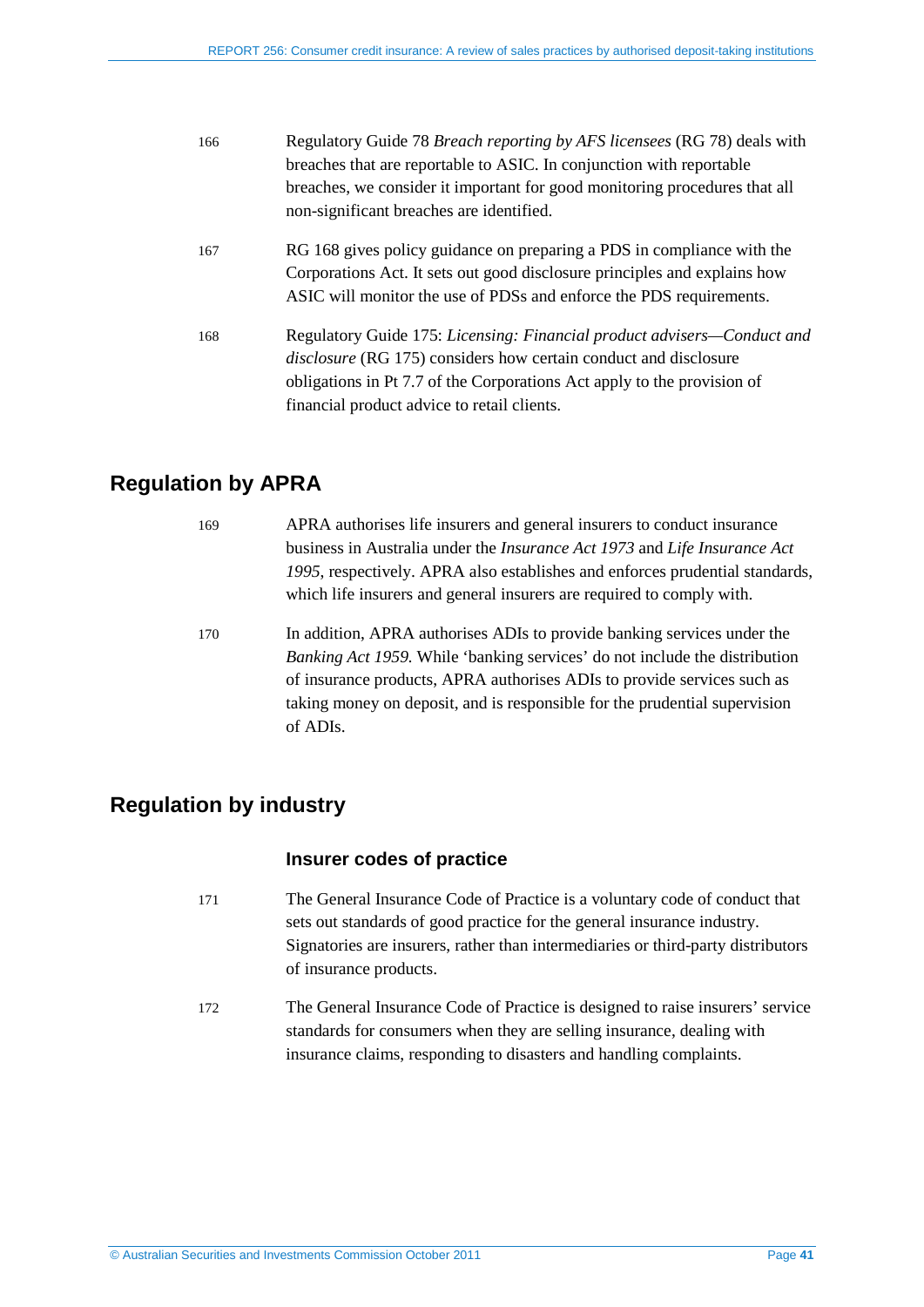## **ADI codes of practice**

- 173 As set out in paragraph [155,](#page-38-6) ADIs may subscribe to their own industry codes of practice (Code of Banking Practice and the Mutual Banking Code of Practice).
- 174 In addition to covering issues such as financial hardship, these codes also cover areas such as transparency and the provision of relevant and up-to-date documentation to consumers.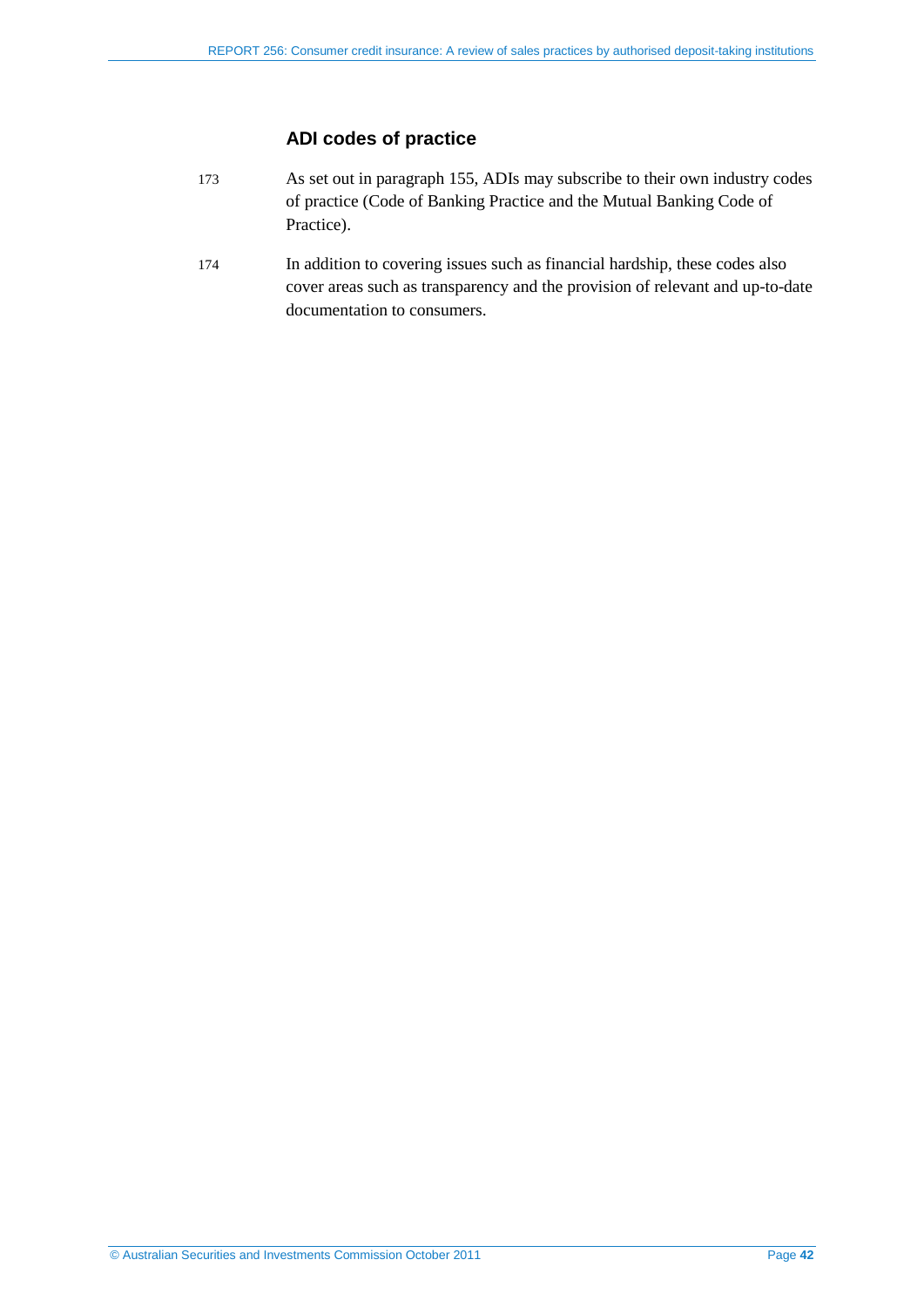# <span id="page-42-0"></span>**Appendix: Methodology**

| 175 | To obtain information for our review, we issued notices under the ASIC Act            |
|-----|---------------------------------------------------------------------------------------|
|     | to 15 ADIs, <sup>65</sup> requiring them to produce information about their CCI sales |
|     | practices and statistical data about CCI premiums, cancellations,                     |
|     | commissions and claims.                                                               |

- 176 Our selection of the 15 ADIs was based on:
	- our desire to examine a cross-section of different ADIs, including Australian-owned ADIs, foreign subsidiary ADIs and regionally based ADIs;
	- known or perceived market share; and
	- existing information available to us (such as complaints and breach notification reports lodged under s912D).
- 177 After reviewing the information we obtained from the 15 ADIs, we contacted them again for further clarification and additional information, where appropriate.
- <span id="page-42-1"></span>178 The 15 ADIs provided us with information about CCI products sold with personal loans, credit cards, home loans, business loans, margin loans and lines of credit. However, we decided to limit our review to CCI products distributed by ADIs with personal loans, credit cards and home loans. Not all ADIs sold CCI in relation to these products. A summary is shown in [Table 5.](#page-42-1)

| <b>Type of CCI product</b> | Total number of ADIs that sold the product |
|----------------------------|--------------------------------------------|
| Home loans                 | 11                                         |
| Personal loans             | 13                                         |
| Credit cards               | 12                                         |

**Table 5: CCI products sold by ADIs reviewed**

Source: ASIC review, 2009

179 We found that very few ADIs distributed other types of CCI products, and data was often not readily available, or easily comparable, for these products due to limited sales numbers.

<span id="page-42-2"></span><sup>&</sup>lt;sup>65</sup> ASIC issued notices to 16 ADIs—however, one ADI sold no CCI products and, therefore, this ADI was excluded from the review.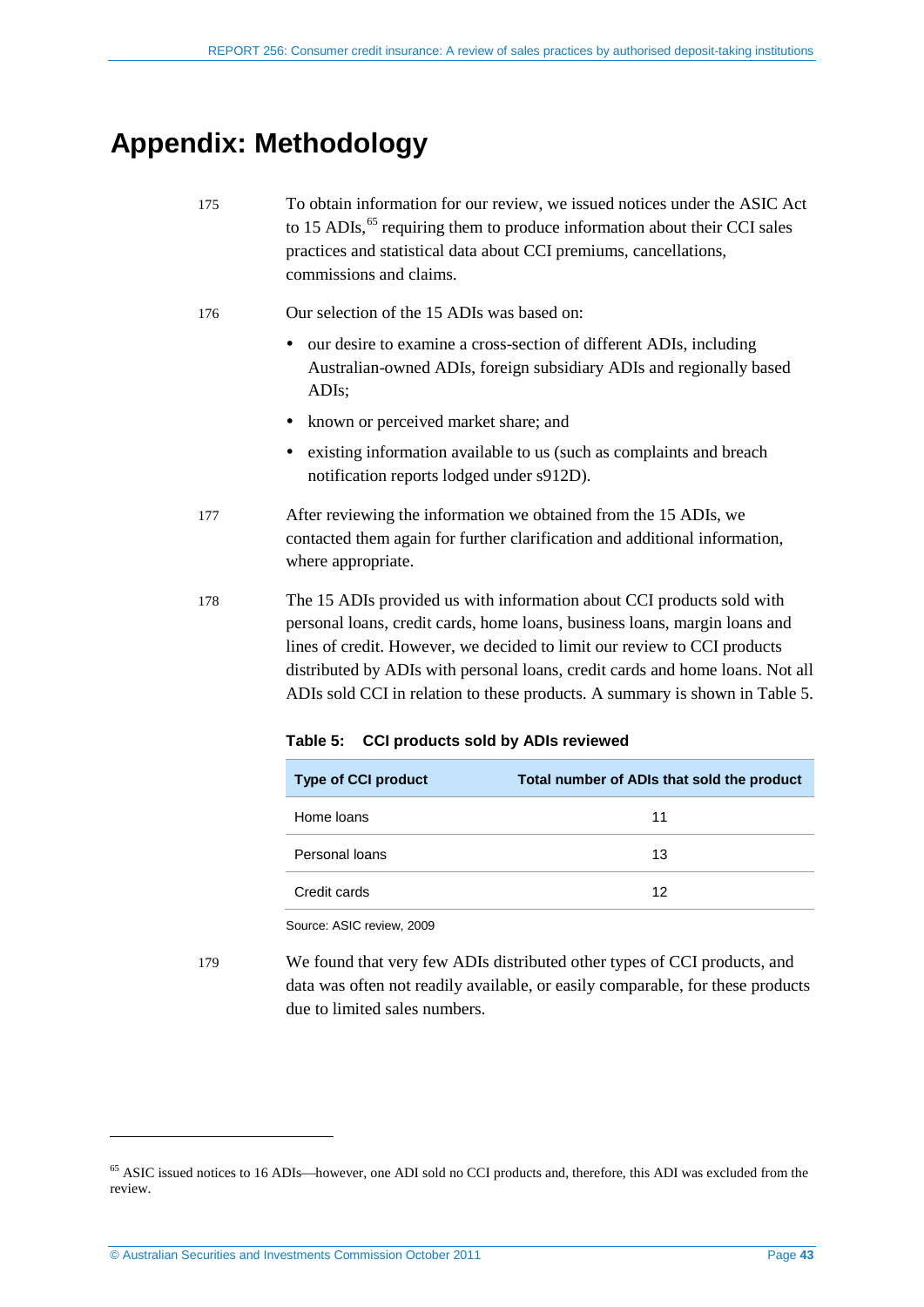| 180 | The information we requested from the ADIs for our review covered the       |
|-----|-----------------------------------------------------------------------------|
|     | period 1 January 2009 to 12 February 2010. However, for consistency and     |
|     | future comparison purposes, we decided to limit our review and reporting in |
|     | relation to this information to the period 1 January 2009 to 31 December    |
|     | 2009.66                                                                     |

- 181 We also conducted desk research and consulted with the Insurance Council of Australia and the Financial Services Council.
- 182 We note that we intend to contact at least some of the life and general insurance issuers that issue the CCI products distributed by the ADIs we reviewed in the second phase of our review: see paragraph [143.](#page-35-3)

<sup>&</sup>lt;sup>66</sup> Most of the data ASIC requested under the notices was broken down into monthly periods—however, where this was not the case, we averaged out figures provided by the ADIs that were calculated over the full review period to represent a 12 month period. In relation to data about the number of cancelled CCI policies, however, this was calculated over the full review period because the calculation was based on the total amount of CCI policies in force, and that figure was initially obtained by us for 12 February 2010.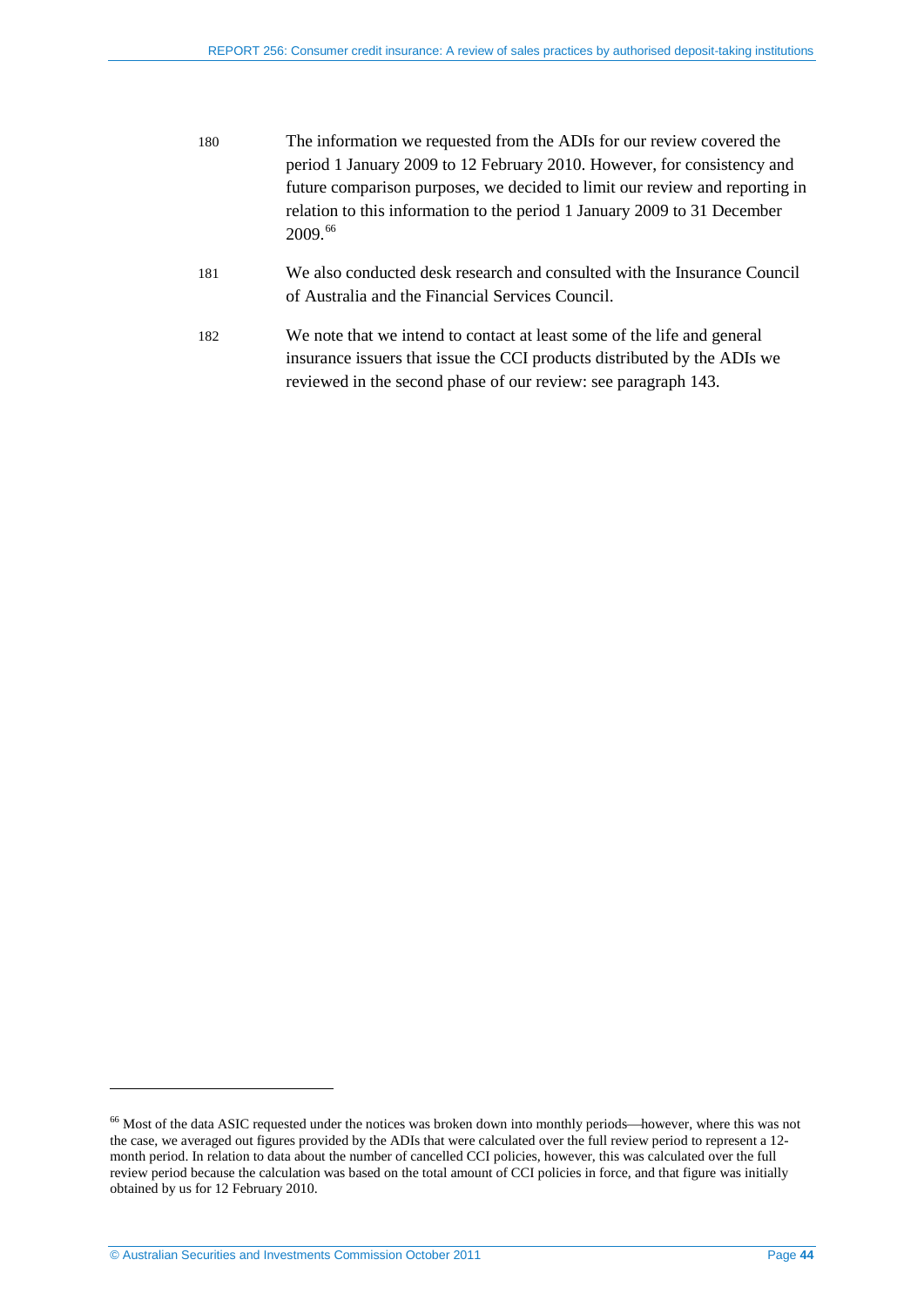# <span id="page-44-0"></span>**Key terms**

| Term                                              | <b>Meaning in this document</b>                                                                                                                                                                                                                                         |
|---------------------------------------------------|-------------------------------------------------------------------------------------------------------------------------------------------------------------------------------------------------------------------------------------------------------------------------|
| ADI (authorised<br>deposit-taking<br>institution) | Has the meaning given in s5 of the National Credit Act                                                                                                                                                                                                                  |
| <b>AFS</b> licence                                | An Australian financial services licence under s913B of<br>the Corporations Act that authorises a person who carries<br>out a financial services business to provide financial<br>services<br>Note: This is a definition contained in s761A of the<br>Corporations Act. |
| AFS licensee                                      | A person who holds an Australian financial services<br>licence under s913B of the Corporations Act<br>Note: This is a definition contained in s761A of the<br>Corporations Act.                                                                                         |
| APRA                                              | Australian Prudential Regulation Authority                                                                                                                                                                                                                              |
| <b>ASIC</b>                                       | Australian Securities and Investments Commission                                                                                                                                                                                                                        |
| <b>ASIC Act</b>                                   | Australian Securities and Investments Commission Act<br>2001                                                                                                                                                                                                            |
| CCI                                               | Consumer credit insurance                                                                                                                                                                                                                                               |
| Code of Banking<br>Practice                       | The Australian Banking Association's Banking Code of<br>Practice to which banks subscribe                                                                                                                                                                               |
| consumer                                          | A natural person or strata corporation<br>Note: See s5 of the National Credit Act                                                                                                                                                                                       |
| conversion rate                                   | The number of CCI policies sold during the review period<br>as a percentage of the number of underlying loans issued<br>during the review period.                                                                                                                       |
| <b>Corporations Act</b>                           | Corporations Act 2001, including regulations made for the<br>purposes of that Act                                                                                                                                                                                       |
| Corporations<br>Regulations                       | <b>Corporations Regulations 2001</b>                                                                                                                                                                                                                                    |
| FSG (Financial<br>Services Guide)                 | A document that must be given to a retail client in relation<br>to the provision of a financial service in accordance with<br>Div 2 of Pt 7.7 of the Corporations Act<br>Note: See s761A of the Corporations Act for the exact<br>definition.                           |
| full review period                                | The full period for which we requested data, 1 January<br>2009 to 12 February 2010                                                                                                                                                                                      |
| <b>Insurance Contracts</b><br>Act                 | Insurance Contracts Act 1984                                                                                                                                                                                                                                            |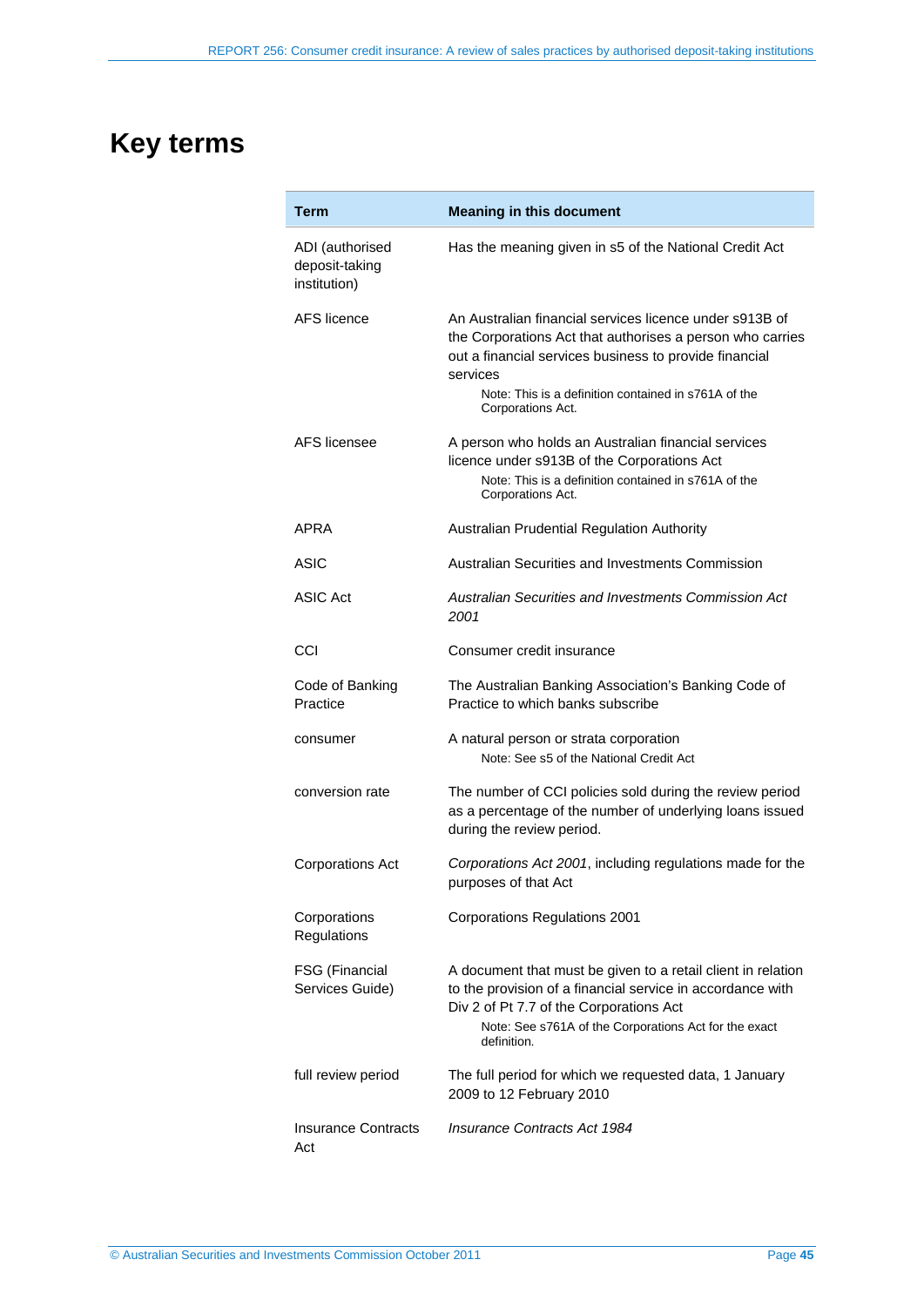| <b>Term</b>                                     | <b>Meaning in this document</b>                                                                                                                                                                                         |
|-------------------------------------------------|-------------------------------------------------------------------------------------------------------------------------------------------------------------------------------------------------------------------------|
| <b>Insurance Contracts</b><br>Regulations       | <b>Insurance Contracts Regulations 1985</b>                                                                                                                                                                             |
| <b>LVR</b>                                      | Loan-to-value ratio                                                                                                                                                                                                     |
| Mutual Banking Code<br>of Practice              | The code of practice to which members of Abacus<br>Australian Mutuals subscribe                                                                                                                                         |
| <b>National Credit Act</b>                      | <b>National Consumer Credit Protection Act 2009</b>                                                                                                                                                                     |
| National Credit Code                            | National Credit Code at Sch 1 of the National Credit Act                                                                                                                                                                |
| PDS (Product<br><b>Disclosure</b><br>Statement) | A document that must be given to a retail client in relation<br>to the offer or issue of a financial product in accordance<br>with Div 2 of Pt 7.9 of the Corporations Act<br>Note: See s761A for the exact definition. |
| Pt 7.7 (for example)                            | A part of the Corporations Act (in this example numbered<br>7.7), unless otherwise specified                                                                                                                            |
| reg 7.6.02A (for<br>example)                    | A regulation of the Corporations Regulations 2001 (in this<br>example numbered 7.6.02A), unless otherwise specified                                                                                                     |
| RG 78 (for example)                             | An ASIC regulatory guide (in this example numbered 78)                                                                                                                                                                  |
| s766E (for example)                             | A section of the Corporations Act (in this example<br>numbered 766E), unless otherwise specified                                                                                                                        |
| SOA (Statement of<br>Advice)                    | A document that must be given to a retail client for the<br>provision of personal advice under Subdivs C and D of<br>Div 3 of Pt 7.7 of the Corporations Act<br>Note: See s761A for the exact definition.               |
| <b>UCCC</b>                                     | Uniform Consumer Credit Code                                                                                                                                                                                            |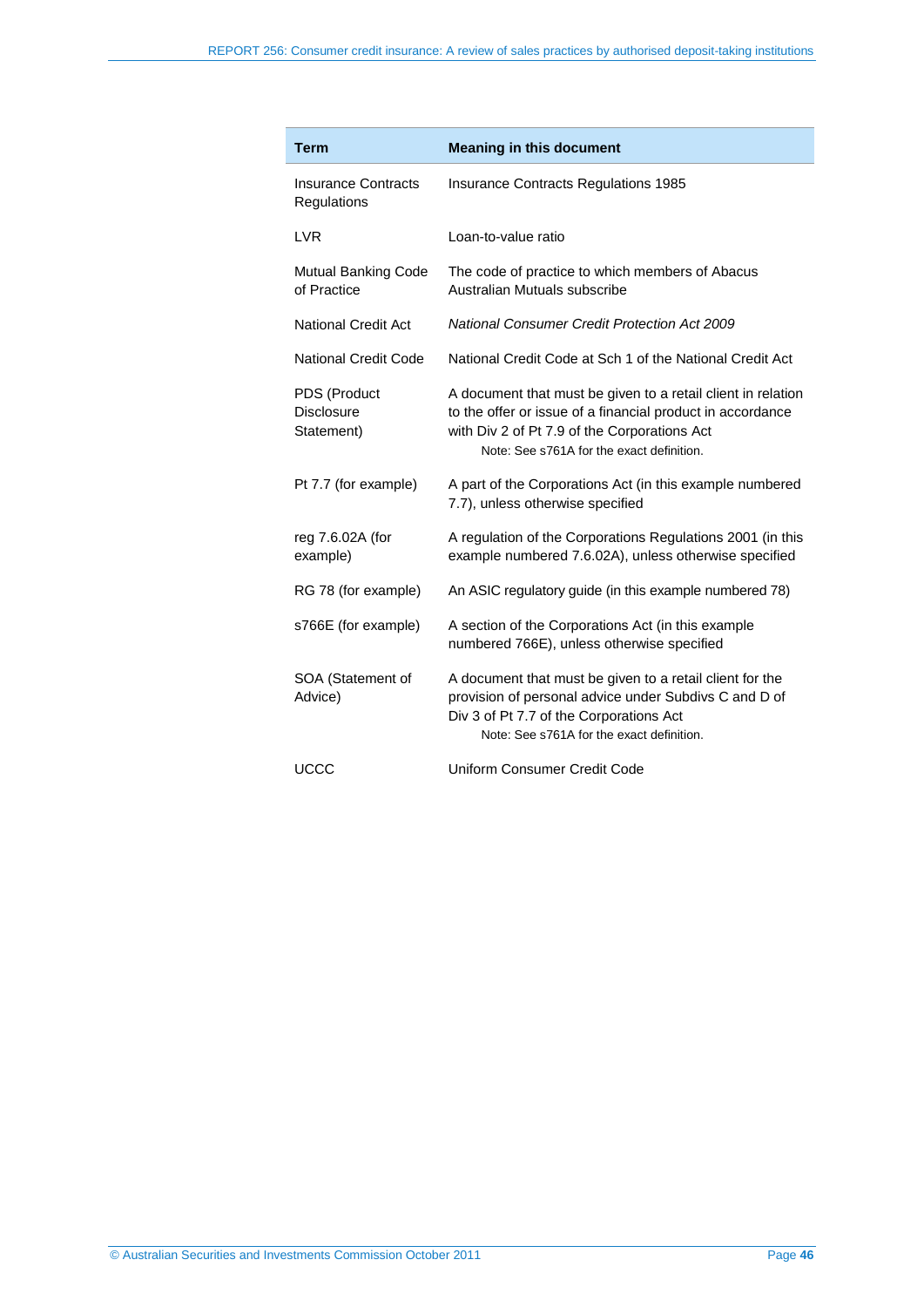# <span id="page-46-0"></span>**Related information**

## **Headnotes**

authorised deposit-taking institutions (ADIs), complaints and breaches, consumer credit insurance (CCI), disclosure, monitoring systems, Product Disclosure Statements (PDSs), sales practices, sales scripts, training programs

## **Regulatory guides**

RG 36 *Licensing: Financial product advice and dealing*

RG 78 *Breach reporting by AFS licensees*

RG 146 *Licensing: Training of financial product advisers*

RG 168 *Disclosure: Product Disclosure Statements (and other disclosure obligations)*

RG 175 *Licensing: Financial product advisers—Conduct and disclosure*

## **Legislation**

ASIC Act, Pt 2, Div 2, s12DA, 12DB

## *Banking Act 1959*

Corporations Act, Pt 7.7, Pt 7.9, s761A, 761G, 761G(b)(v), 761G(7), 912A(1)(a), 912A(1)(c), 912A(1)(ca), 912A(1)(f), 912A(1)(g), 912A(2), 912D, 942B(6A), 942C(6A), 947B(6), 947C(6), 949A, 992A, 992A(3), 1012G, 1012G(1)(a), 1012G(2)(a). 1012G(2)(b), 1012G(3), 1012G(3A), 1013C(3), 1330; Corporations Regulations, regs 7.1.15, 7.1.25, 7.6.02A, 7.9.16

*Insurance Act 1973*

Insurance Contracts Act, Pt 5, Div 1, s13; Insurance Contracts Regulations, Pt 2, Div 5, regs 21, 23

*Financial Sector (Collection of Data) Act 2001*

*Life Insurance Act 1995*

National Consumer Credit Act; National Credit Code, s4, 17, 72, 145, 148, 204; National Consumer Credit Regulations 2010, reg 93

UCCC, s15, 135, 138